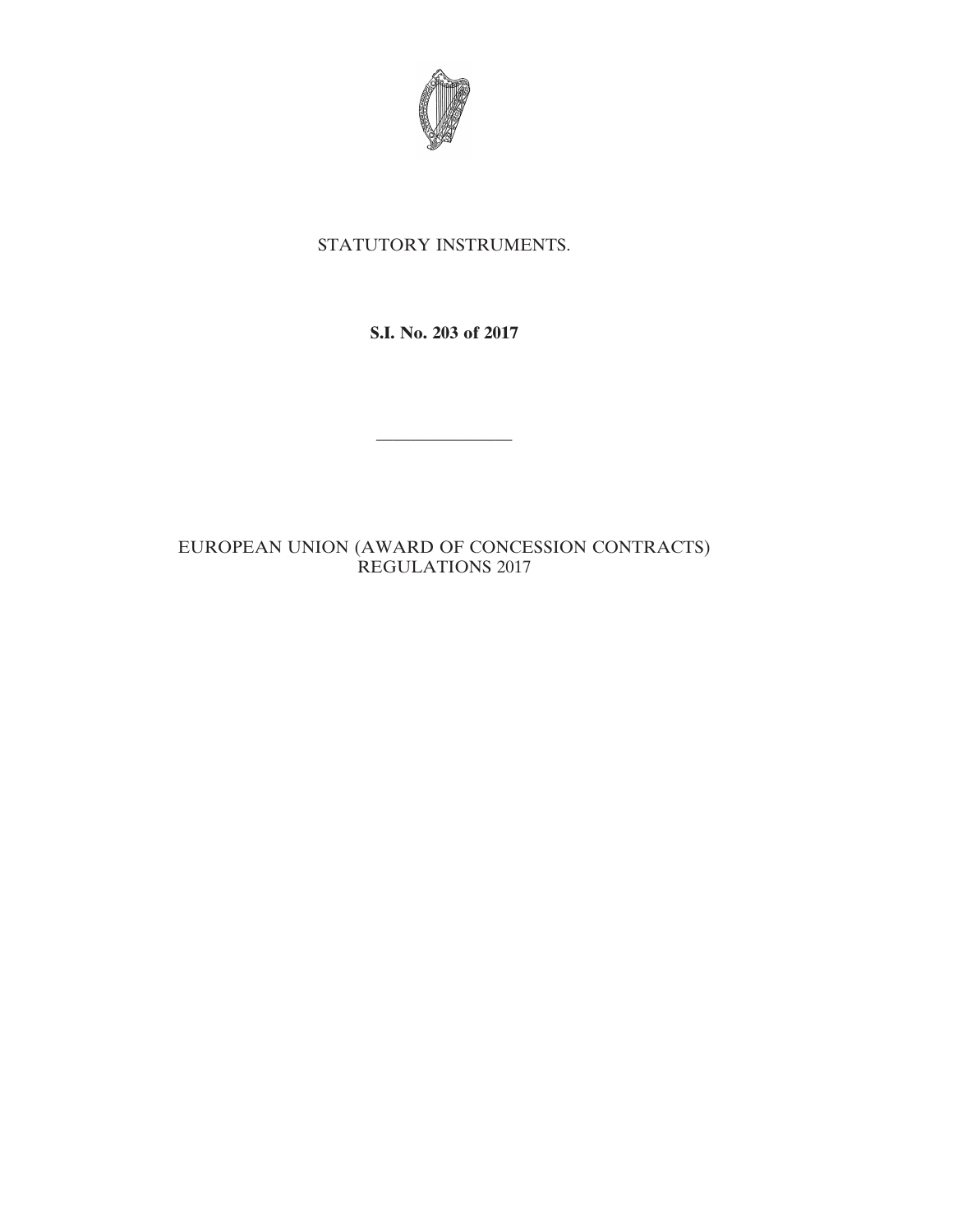### EUROPEAN UNION (AWARD OF CONCESSION CONTRACTS) REGULATIONS 2017

# **CONTENTS**

### *PART 1*

# **GENERAL**

- 1. Citation, commencement and application
- 2. Interpretation
- 3. Meaning of "concession contract"
- 4. Meaning of "contracting authority"
- 5. Meaning of "contracting entity"

### *PART 2*

### Scope and principles

# CHAPTER 1

*Concession contracts to which these Regulations apply*

- 6. Subject-matter and scope of these Regulations
- 7. Principles of equal treatment, non-discrimination and transparency
- 8. Threshold and methods for calculating the estimated value of concession contracts

# CHAPTER 2

# *Exclusions*

- 9. Exclusions applicable to concessions awarded by contracting authorities and contracting entities
- 10. Specific exclusions in the field of electronic communications
- 11. Specific exclusions in the field of water
- 12. Concession contracts awarded to an affiliated undertaking
- 13. Concessions awarded to a joint venture or to a contracting entity forming part of a joint venture
- 14. Notification of information by contracting entities
- 15. Exclusion of activities which are directly exposed to competition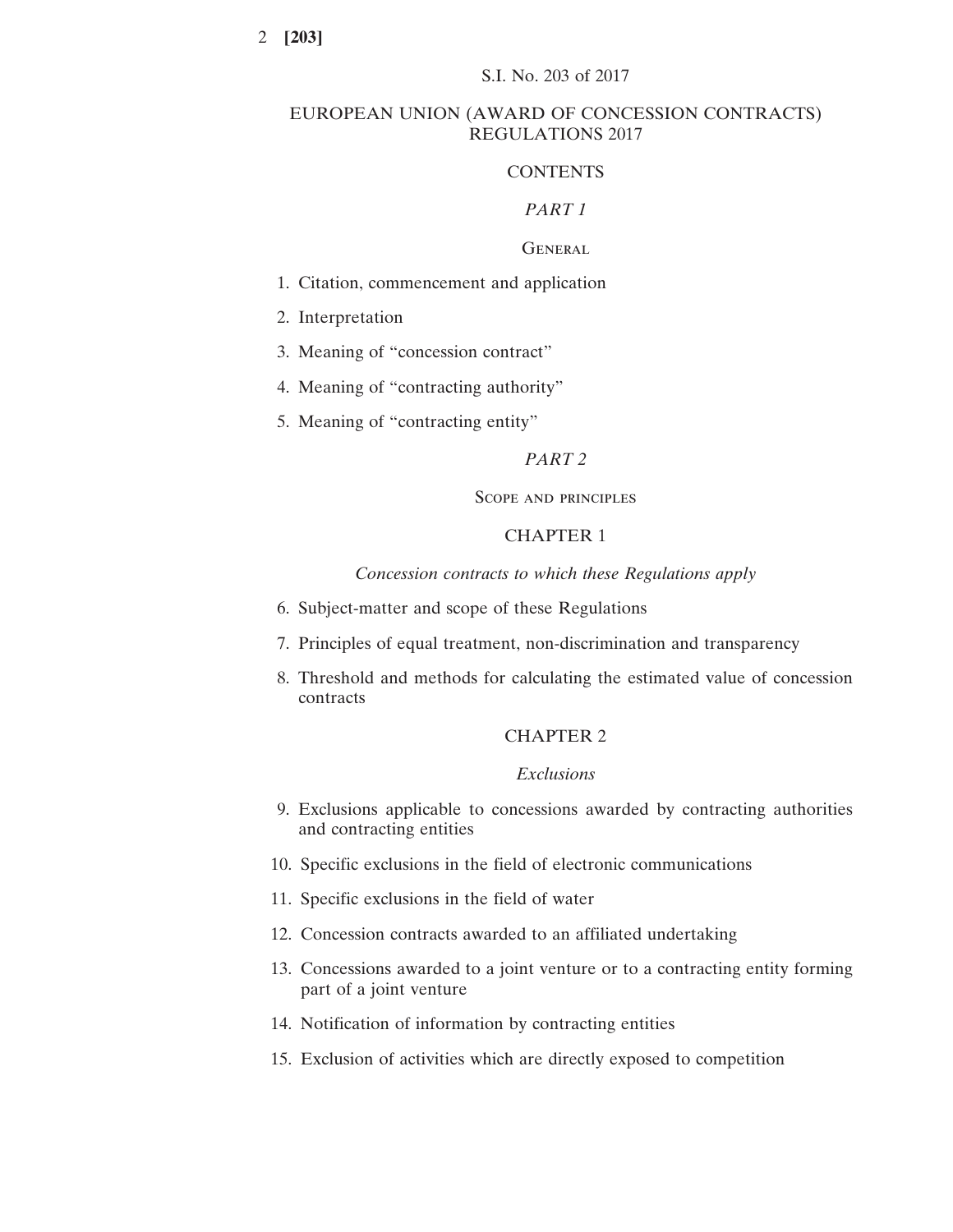16. Concession contracts between entities within the public sector

# CHAPTER 3

*Duration of Contract, Provisions Concerning Mixed Contracts, Etc.*

- 17. Duration of the concession contract
- 18. Social and other specific services
- 19. Mixed contracts
- 20. Mixed procurement contracts involving defence or security aspects
- 21. Contracts covering both activities listed in Schedule 2 and other activities
- 22. Contracts covering both activities listed in Schedule 2 and activities involving defence or security aspects.

## CHAPTER 4

# *Specific Situations*

- 23. Reserved concession contracts
- 24. Research and development services

# CHAPTER 5

*Provisions Relating to Economic Operators, Confidentiality, Etc.*

- 25. Economic operators
- 26. Nomenclatures
- 27. Confidentiality
- 28. Provisions applicable to communication

# *PART 3*

### RULES ON THE AWARD OF CONCESSION CONTRACTS

# CHAPTER 1

### *General principles*

- 29. General Principles
- 30. Concession notices
- 31. Concession award notices
- 32. Form and manner of publication of notices
- 33. Electronic availability of concession documents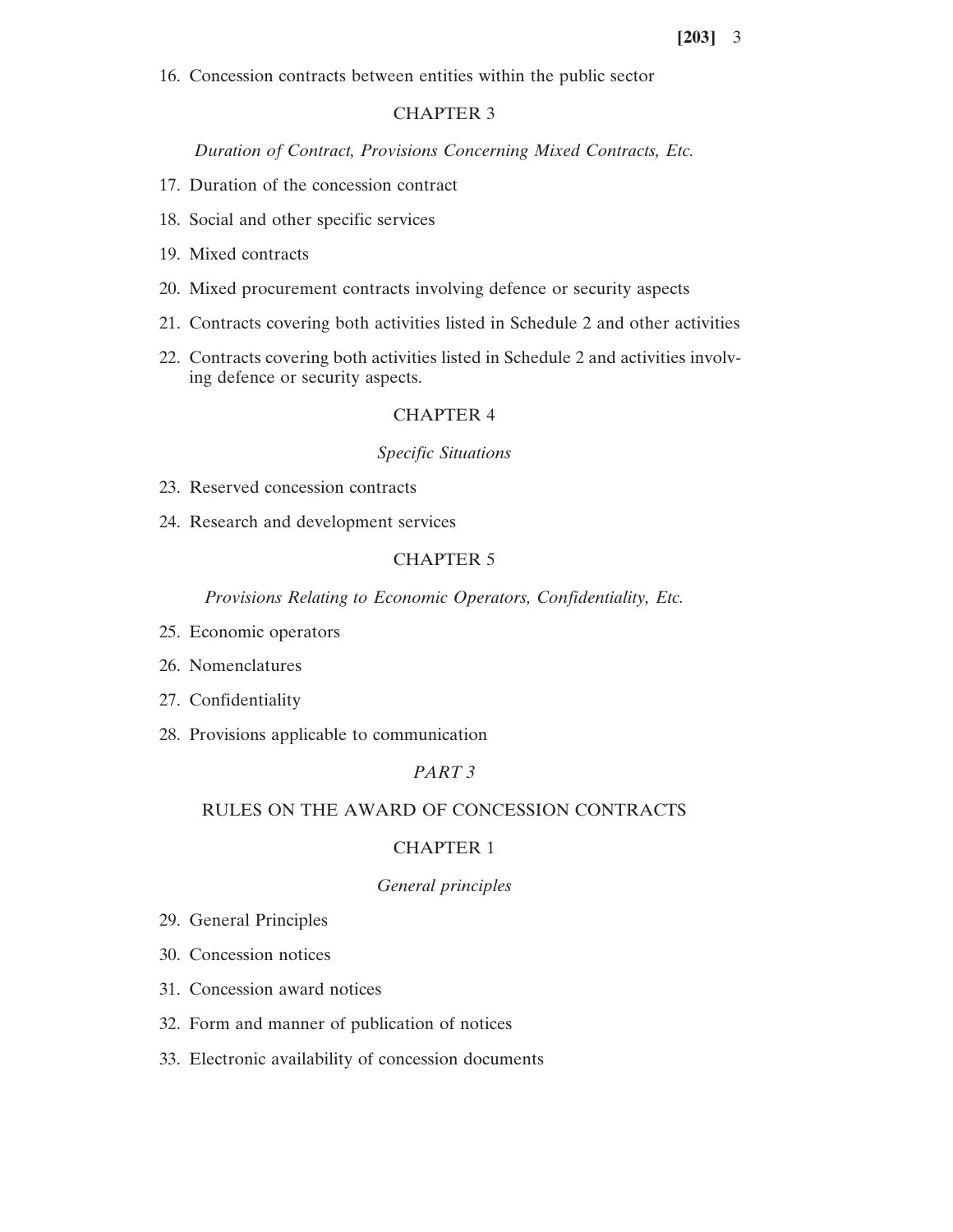34. Combating corruption and preventing conflicts of interest

# CHAPTER 2

### *Procedural guarantees*

- 35. Technical and functional requirements
- 36. Procedural guarantees
- 37. Exclusion grounds
- 38. Selection of and qualitative assessment of candidates
- 39. Time limits for receipt of applications and tenders for the concession contract
- 40. Provision of information to candidates and tenderers
- 41. Award criteria

### *PART 4*

# Rules on the performance of concession contracts

- 42. Subcontracting
- 43. Modification of concession contracts during their term
- 44. Termination of concession contracts
- 45. Reporting to Minister
- 46. Transitional provision
- 47. Amendment of Public Authority Contracts Regulations
- 48. Amendment of Award of Contracts by Utilities Regulations

### SCHEDULE 1

### List of activities for works contracts

### SCHEDULE 2

Activities exercised by Contracting Entities as referred to in Regulation 5

### SCHEDULE 3

LIST OF LEGAL ACTS OF THE UNION REFERRED TO IN REGULATION  $5(3)(B)$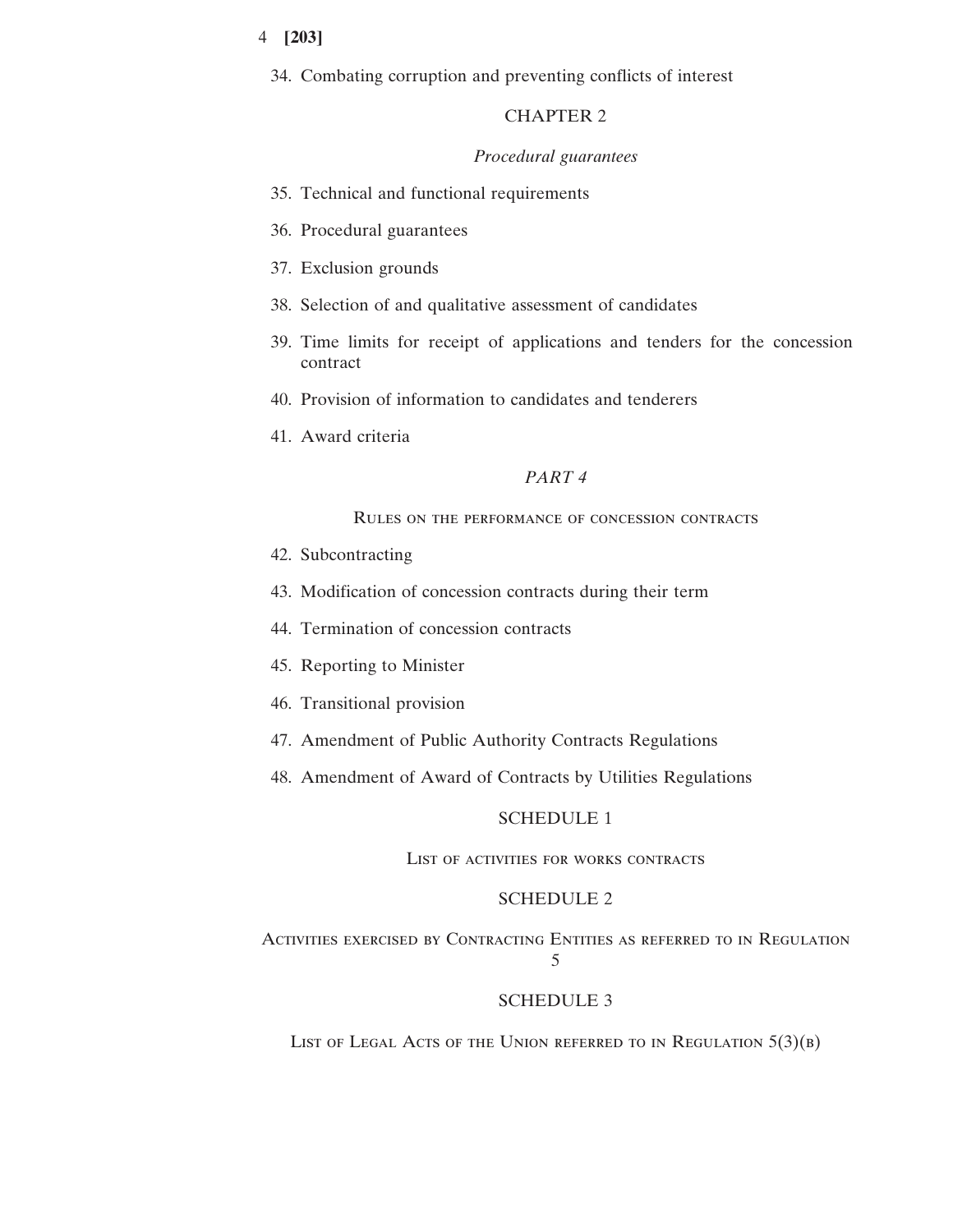# SCHEDULE 4

Information to be included in Concession Notices referred to in Regulation 30

# SCHEDULE 5

Information to be included in Prior Information Notices concerning Concessions for Social and other Specific Services, as referred to in REGULATION 30(3)

# SCHEDULE 6

Information to be included in Concession Award Notices, as referred to in Regulation 31

# SCHEDULE 7

Information to be included in Concession Award Notices concerning Concessions for Social and other Specific Services, as referred to in Regulation 31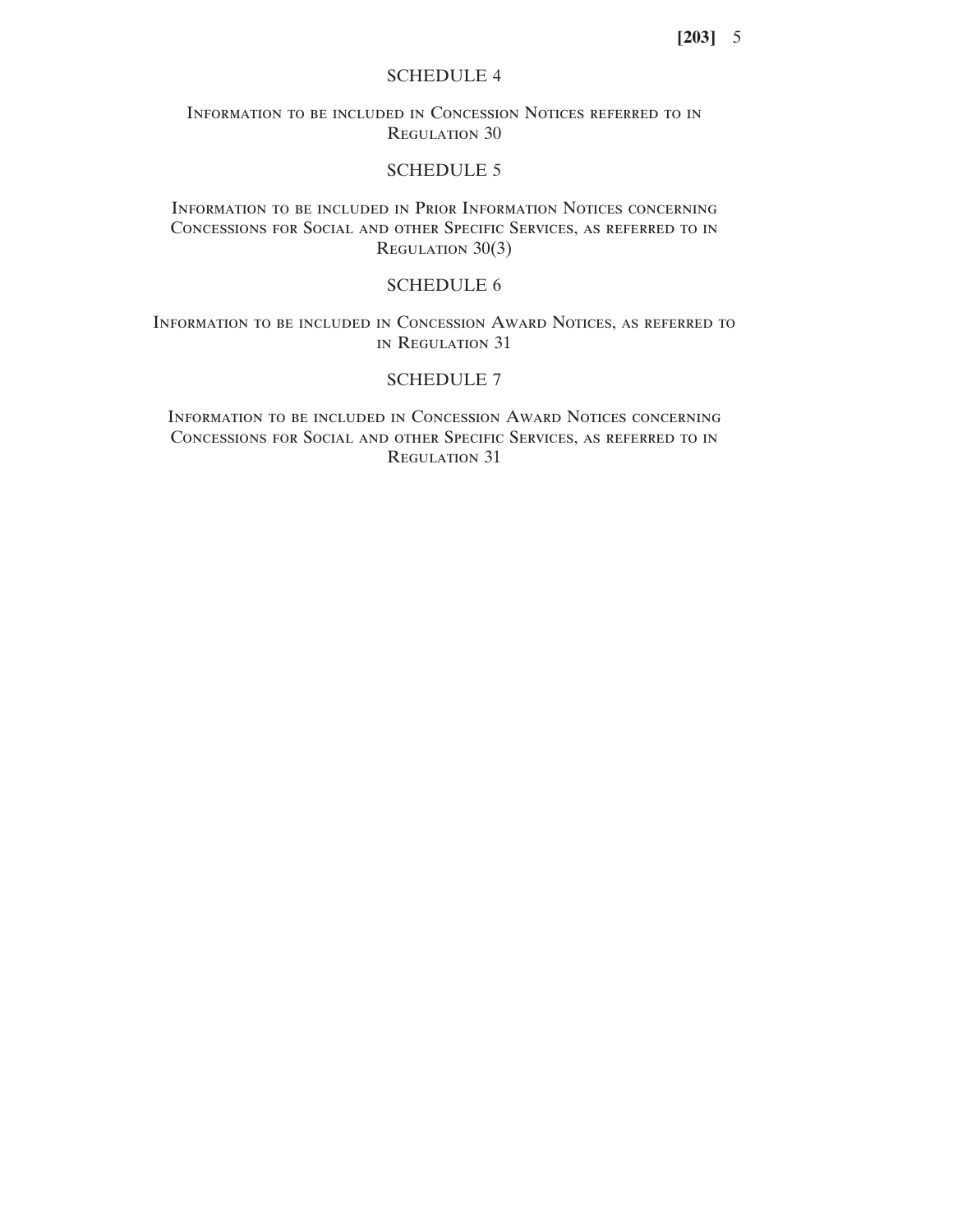### EUROPEAN UNION (AWARD OF CONCESSION CONTRACTS) REGULATIONS 2017

I, PASCHAL DONOHOE, Minister for Public Expenditure and Reform, in exercise of the powers conferred on me by section 3 of the European Communities Act 1972 (No.27 of 1972), and for the purpose of giving effect to Directive 2014/23/EU of the European Parliament and of the Council of 26 February 2014 on the award of concession contracts and giving further effect to Directive 2014/24/EU of the European Parliament and of the Council of 26 February 2014 on public procurement and repealing Directive 2004/18/EC and to Directive 2014/25/EU of the European Parliament and of the Council of 26 February 2014 on procurement by entities operating in the water, energy, transport and postal services sectors and repealing Directive 2004/17/EC, hereby make the following regulations:

### PART 1

### **GENERAL**

#### *Citation, commencement and application*

1. (1) These Regulations may be cited as the European Union (Award of Concession Contracts) Regulations 2017.

(2) These Regulations are deemed to have come into operation on 18 April 2016.

#### *Interpretation*

2. (1) In these Regulations—

"affiliated undertaking" has the meaning given by Regulation 12;

"assess" includes examine;

"Award of Contracts by Utilities Regulations" means the European Union (Award of Contracts by Utility Undertakings) Regulations 2016 (S.I. No. 286 of 2016);

"bodies governed by public law" means bodies that have all of the following characteristics—

- (*a*) they are established for the specific purpose of meeting needs in the general interest, not having an industrial or commercial character;
- (*b*) they have legal personality; and

*Notice of the making of this Statutory Instrument was published in "Iris Oifigiúil" of* 23*rd May*, 2017.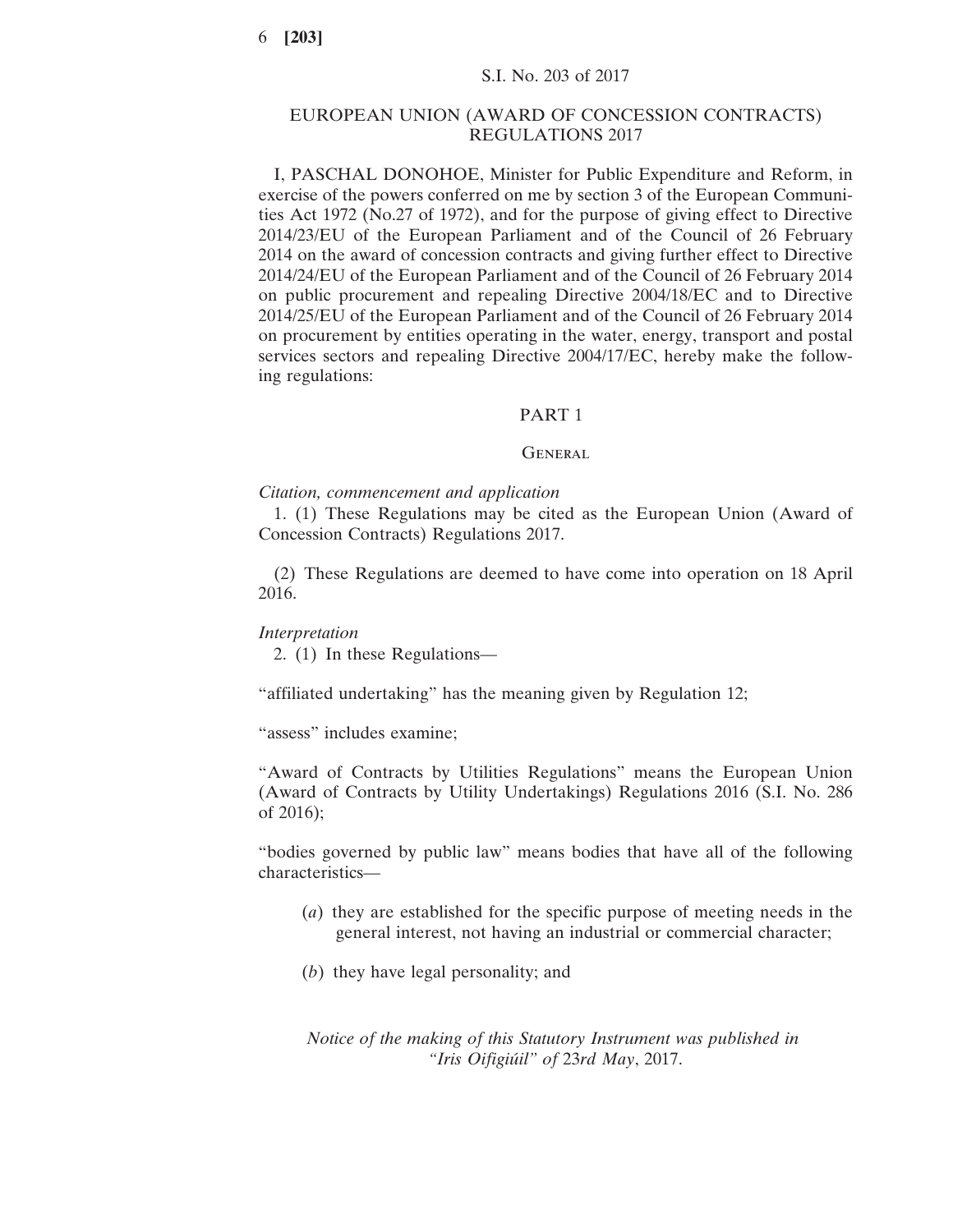- (*c*) they have any of the following characteristics—
	- (i) they are financed, for the most part, by the State, regional or local authorities, or by other bodies governed by public law;
	- (ii) they are subject to management supervision by those authorities or bodies; or
	- (iii) they have an administrative, managerial or supervisory board, more than half of whose members are appointed by the State, regional or local authorities, or by other bodies governed by public law;

"candidate" means an economic operator that has sought an invitation or has been invited to take part in a concession contract award procedure;

"Commission" means the European Commission;

"concessionaire" means an economic operator that has been awarded a concession contract;

"concession award notice" means the notice referred to in Regulation 32;

"concession contract" has the meaning given by Regulation 3;

"concession document" means any document produced or referred to by the contracting authority or contracting entity to describe or determine elements of the concession or the procedure, including the concession notice, the technical and functional requirements, proposed conditions of concession, formats for the presentation of documents by candidates and tenderers, information on generally applicable obligations and any additional documents;

"concession notice" means the notice referred to in Regulation 30;

"Concessions Directive" means Directive 2014/23/EU of the European Parliament and of the Council of 26 February 2014 on the award of concession contracts;

"contracting authority" has the meaning given by Regulation 4;

"contracting entity" has the meaning given by Regulation 5;

"contractor" means a person or group of persons who, on the market, offers to carry out works or a particular work;

"corruption", other than in Regulation 37, has the meaning given to it by the Convention drawn up on the basis of Article K.3  $(2)(c)$  of the Treaty on European Union, on the fight against corruption involving officials of the European Communities or officials of Member States of the European Union drawn up under the Council Act of 26 May 1997;

"contravene" includes fail to comply with;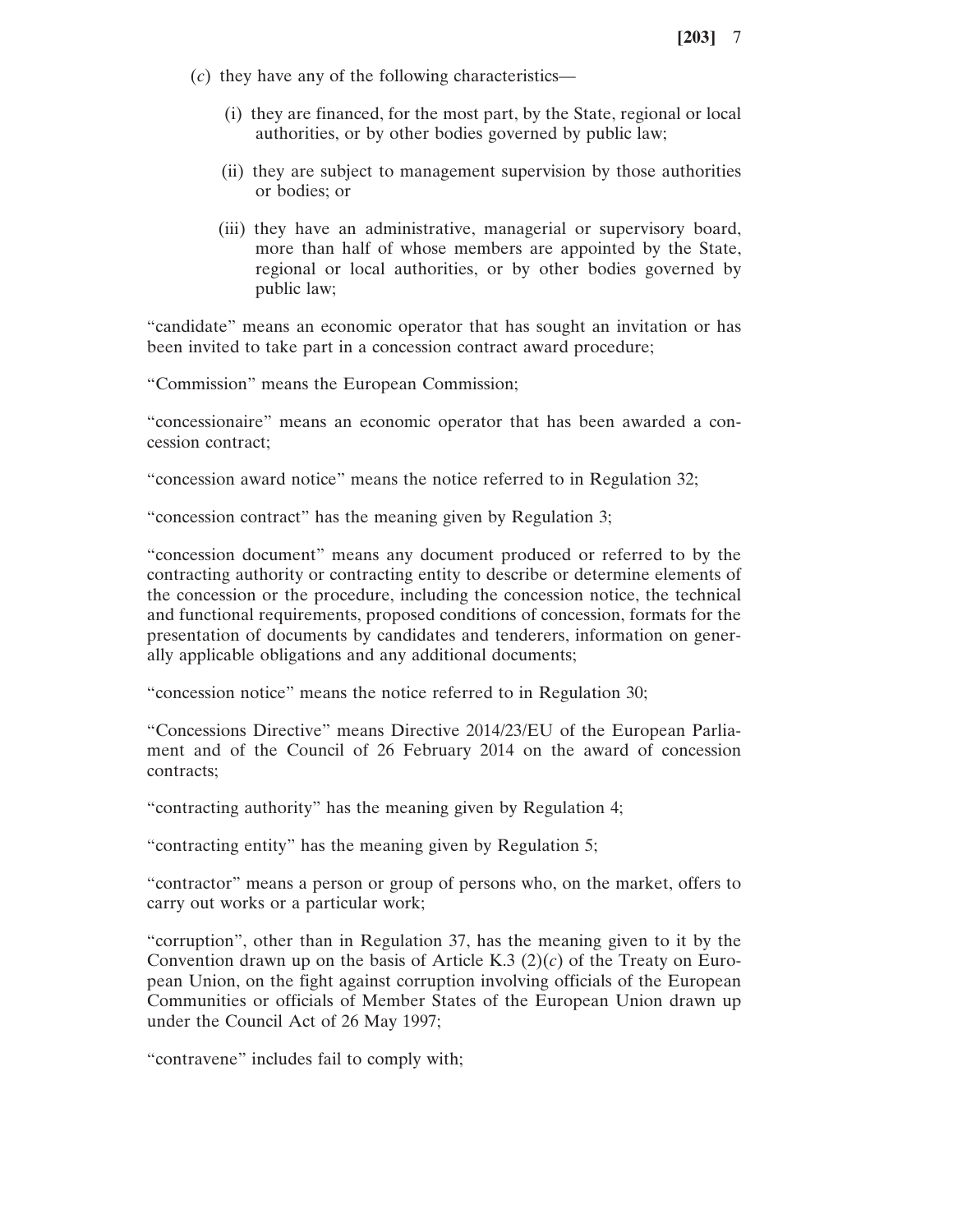"CPV" means the Common Procurement Vocabulary established by Regulation (EC) No 2195/2002 of the European Parliament and of the Council of 5 November 2002;

"Directive 77/249/EEC" means Council Directive 77/249/EEC of 22 March 1977 to facilitate the effective exercise by lawyers of freedom to provide services;

"Directive 2002/21/EC" means Directive 2002/21/EC of the European Parliament and of the Council of 7 March 20029 on a common regulatory framework for electronic communications networks and services (Framework Directive);

"Directive 2004/39/EC" means Directive 2004/39/EC of the European Parliament and of the Council of 21 April 2004 on markets in financial instruments amending Council Directives 85/611/EEC and 93/6/EEC and Directive 2000/12/EC of the European Parliament and of the Council and repealing Council Directive 93/22/EEC, as amended by Directive 2006/31/EC of the European Parliament and of the Council of 5 April 2006, Directive 2007/44/EC of the European Parliament and of the Council of 5 September 2007, Directive 2008/10/EC of the European Parliament and of the Council of 11 March 2008, Directive 2009/65/EC of the European Parliament and of the Council of 13 July 2009 and Directive 2010/78/EU of the European Parliament and of the Council of 24 November 2010;

"Directive 2009/81/EC" means Directive 2009/81/EC of the European Parliament and of the Council of 13 July 2009 on the coordination of procedures for the award of certain works contracts, supply contracts and service contracts by contracting authorities or entities in the fields of defence and security, and amending Directives 2004/17/EC and 2004/18/EC as amended by Commission Regulation (EC) No 1177/2009 of 30 November 2009, Commission Regulation (EU) No 1251/2011 of 30 November 2011, Council Directive 2013/16/EU of 13 May 2013, Commission Regulation (EU) No 1336/2013 of 13 December 2013 and Commission Regulation (EU) 2015/2340 of 15 December 2015;

"Directive 2010/13/EU" means Directive 2010/13/EU of the European Parliament and of the Council of 10 March 2010 on the coordination of certain provisions laid down by law, regulation or administrative action in Member States concerning the provision of audiovisual media services;

"Directive 2013/34/EU" means Directive 2013/34/EU of the European Parliament and of the Council of 26 June 2013 on the annual financial statements, consolidated financial statements and related reports of certain types of undertakings, amending Directive 2006/43/EC of the European Parliament and of the Council and repealing Council Directives 78/660/EEC and 83/349/EEC;

"disability" has the same meaning as it has in the Disability Act 2005 (No. 14 of 2005);

"disabled" means a disability in relation to a natural person;

"dominant influence' has the meaning given by Regulation 5(4);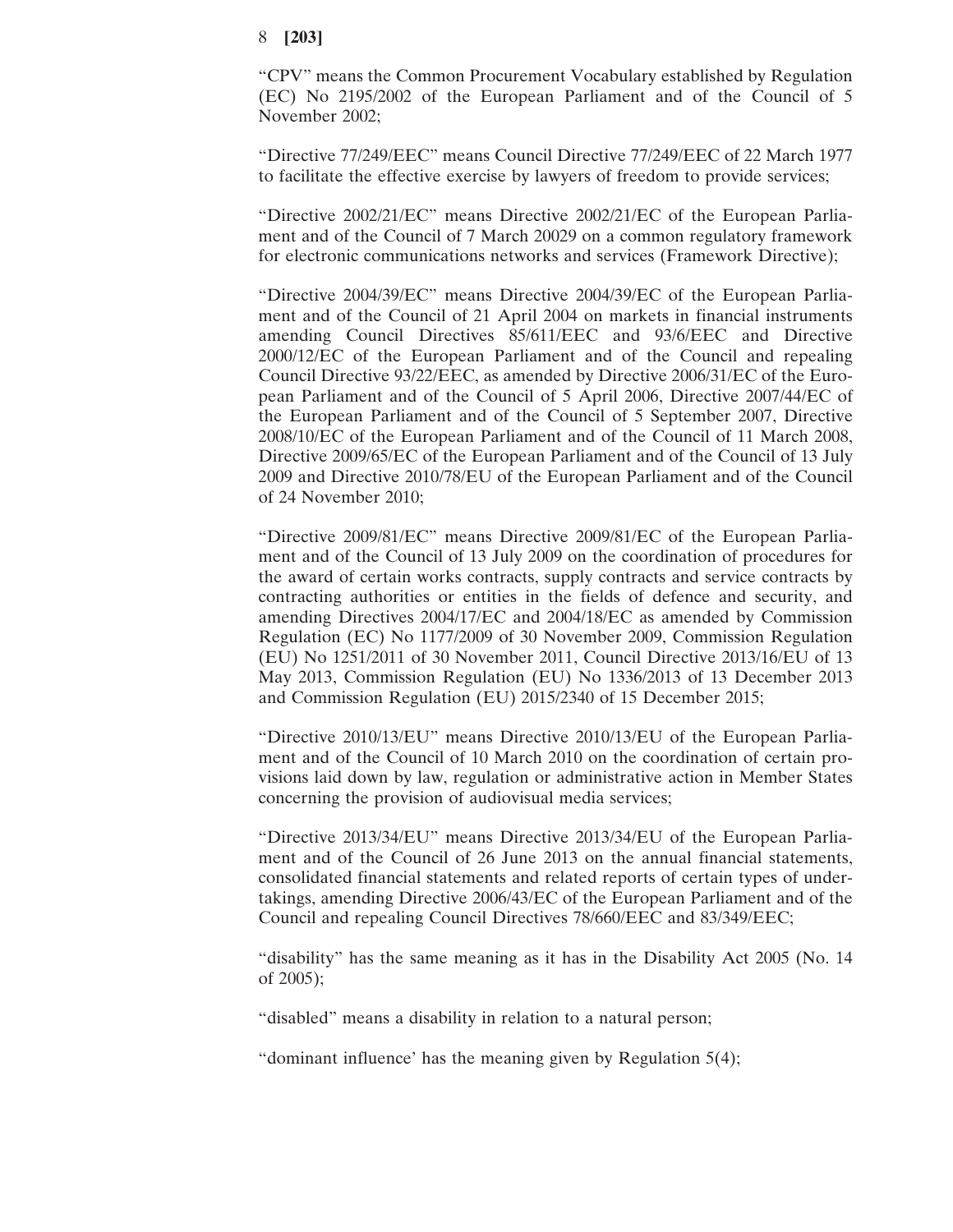"economic operator" means any natural or legal person, or public entity, or a group of such persons or entities, including temporary associations of undertakings, who or which offers—

- (*a*) the execution of works or a work or both, or
- (*b*) the supply of products or the provision of services,

on the market;

"electronic means" means electronic equipment for the processing (including digital compression) and storage of data which is transmitted, conveyed and received by wire, by radio, by optical means or by other electromagnetic means;

"European Financial Stability Facility" means the société anonyme incorporated in Luxembourg (R.C.S. Luxembourg B153.414);

"European Stability Mechanism" means the international financial institution established as the European Stability Mechanism by Article 1 of the Treaty establishing the European Stability Mechanism done at Brussels on 2 February 2012 between the Euro Area Member States of the European Union;

"exclusive right" means a right granted by a competent authority by means of any law, regulation or published administrative provision which is compatible with the Treaties the effect of which is to limit the exercise of an activity to a single economic operator and which substantially affects the ability of other economic operators to carry out such an activity;

"execution of works" means—

- (*a*) the execution, or both the design and execution, of works related to one of the activities listed in Schedule 1;
- (*b*) the execution, or both the design and execution, of a work;
- (*c*) the realisation, by whatever means, of a work corresponding to the requirements specified by the contracting authority or contracting entity exercising a decisive influence on the type or design of the work;

"fraud" has the meaning given to it by Article 1 of the Convention on the protection of the European Communities' financial interests;

"GPA" means the Agreement on Government Procurement between certain parties to the World Trade Organisation done at Marrakesh on 15 April 1994, as amended by the Protocol Amending the Agreement on Government Procurement done at Geneva on 30 March 2012;

"innovation" means the implementation of a new or significantly improved product, service or process, including but not limited to production, building or construction processes a new marketing method, or a new organisational method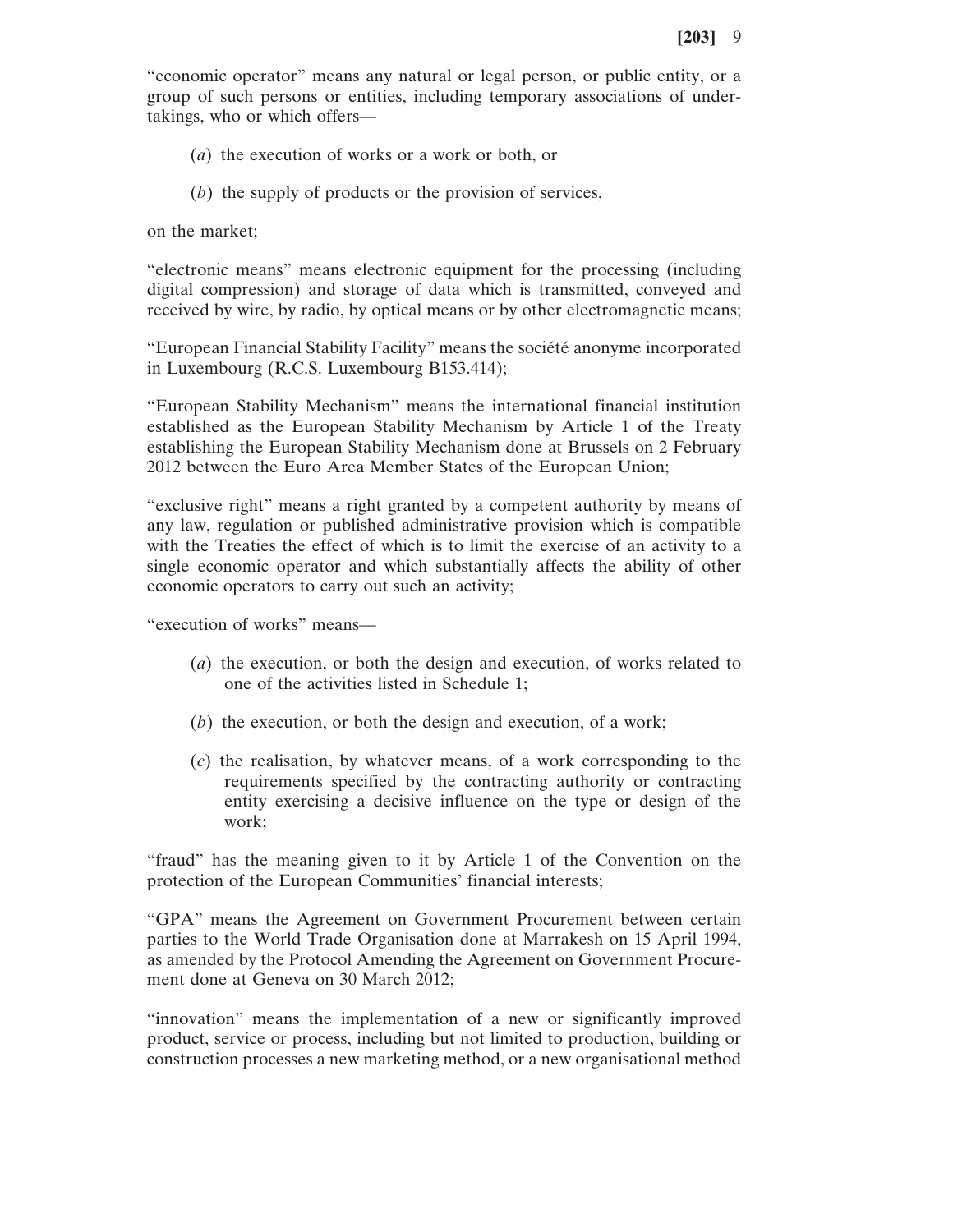in business practices, workplace organisation or external relations, amongst other things, with the purpose of helping to solve societal challenges or to support the Europe 2020 strategy and "innovative" shall be construed accordingly;

"land" includes all buildings and structures constructed on land;

"legal person" means a person, whether governed by private or public law, other than a natural person;

"local authority", in relation to the State, has the same meaning as it has in the Local Government Act 2001 (No. 37 of 2001);

"Member State" means a Member State of the European Union and, where relevant, includes a contracting party to the Agreement on the European Economic Area signed at Oporto on 2 May 1992 (as adjusted by the Protocol signed at Brussels on 17 March 1993), as amended;

"money laundering" has the meaning given to it by Article 1 of Directive 2005/60/EC of the European Parliament and of the Council on the prevention of the use of the financial system for the purpose of money laundering and terrorist financing;

"Official Journal" means the Official Journal of the European Union;

"prior information notice" means the notice referred to in Regulation 30(3);

"Publications Office" means the Publications Office of the European Union;

"Public Authorities Contracts Directive" means Directive 2014/24/EU of the European Parliament and of the Council of 26 February 2014 on public procurement and repealing Directive 2004/18/EC;

"Public Authority Contracts Regulations" means the European Union (Award of Public Authority Contracts) Regulations 2016 (S.I. No. 284 of 2016);

"public authority" means any body corporate, not having an industrial or commercial character, that is established for a public purpose, and—

- (*a*) is financed wholly or substantially by the State, a local or regional authority or another public authority; or
- (*b*) is subject to management supervision by such a body, or
- (*c*) has an administrative, managerial or supervisory board, more than half of whose members are appointed by the State, a local or regional authority or another public authority, and, in particular, includes any body listed in Annex III to the Public Authorities Contracts Directive;

"public undertaking" has the meaning given by Regulation 5;

"regional authority" includes an authority of an administrative unit classified as NUTS level 1 or 2 in accordance with Regulation (EC) No 1059/2003 of the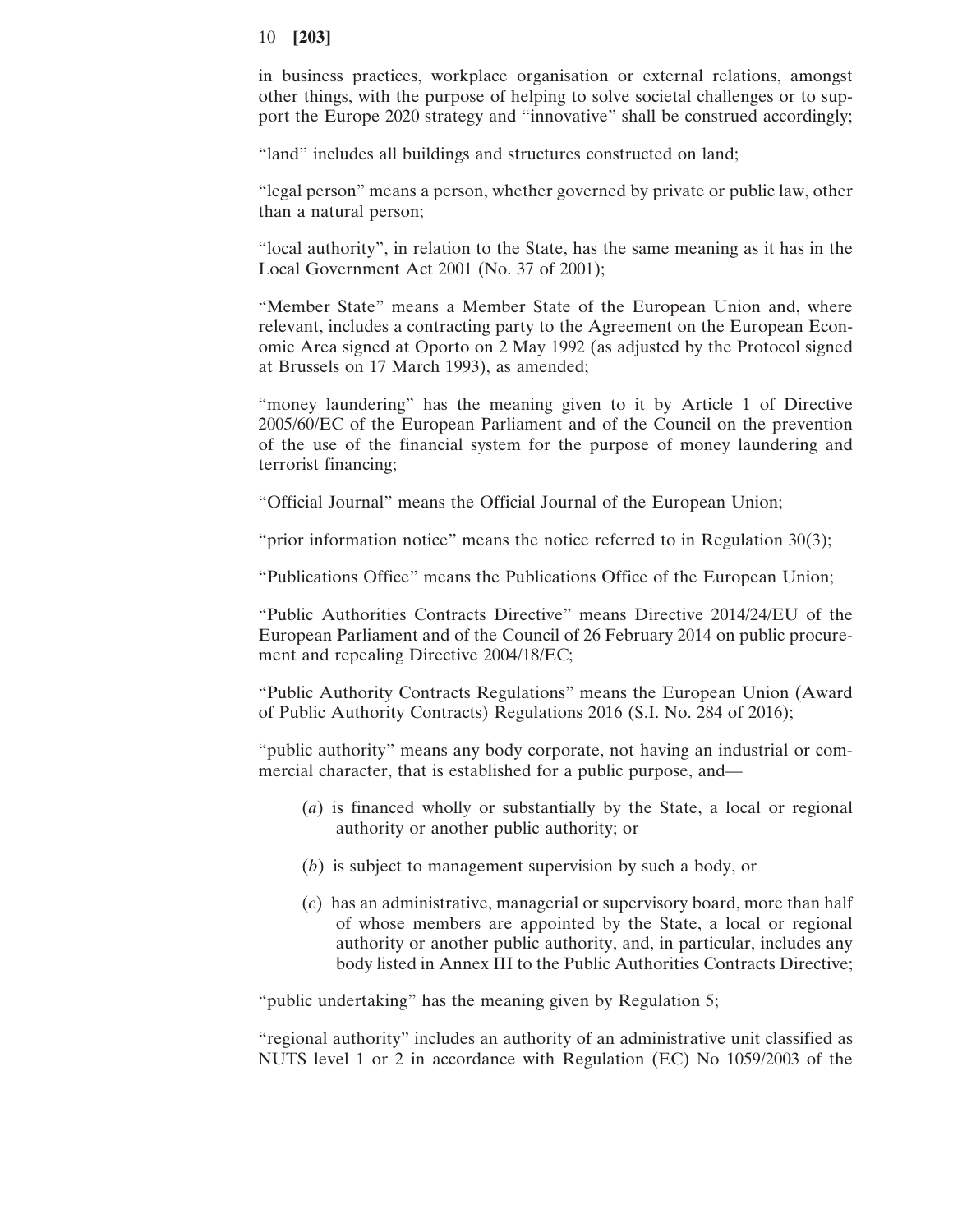European Parliament and of the Council of 26 May 2003 on the establishment of a common classification of territorial units for statistics (NUTS);

"services concession contract" has the meaning given by Regulation 3;

"special right" means a right granted by a competent authority of a Member State by means of any law, regulation or published administrative provision which is compatible with the Treaties the effect of which is to limit the exercise of an activity to two or more economic operators and which substantially affects the ability of other economic operators to carry out such an activity;

"standard forms", where the particular type of such forms is not specified in the provision concerned, means standard forms established by the Commission for the publication of notices and other purposes in the field of public procurement;

"tenderer" means an economic operator that has submitted a tender;

"TFEU" means the Treaty on the Functioning of the European Union;

"Treaties" means the Treaty on European Union and TFEU;

"Utilities Directive" means Directive 2014/25/EU of the European Parliament and of the Council of 26 February 2014 on procurement by entities operating in the water, energy, transport and postal services sectors and repealing Directive 2004/17/EC;

"VAT" means value added tax;

"work", where used as a singular noun, means the outcome of building or civil engineering works taken as a whole which is sufficient in itself to fulfil an economic or technical function;

"works concession contract" has the meaning given by Regulation 3;

"written" or "in writing" means any expression consisting of words or figures which can be read, reproduced and subsequently communicated, including information which is transmitted and stored by electronic means;

"working day" means a day other than a Saturday, Sunday, Christmas Day, Good Friday or a Bank Holiday.

(2) A word or expression which is used in these Regulations and which is also used in the Concessions Directive has, unless the context otherwise requires, the same meaning in these Regulations as it has in that Directive.

#### *Meaning of "concession contract"*

3. (1) In these Regulations, "concession contract" means a works concession contract or a services concession contract within the meaning of paragraph (2) or (3), as appropriate.

(2) For the foregoing purpose, "works concession contract" means a contract—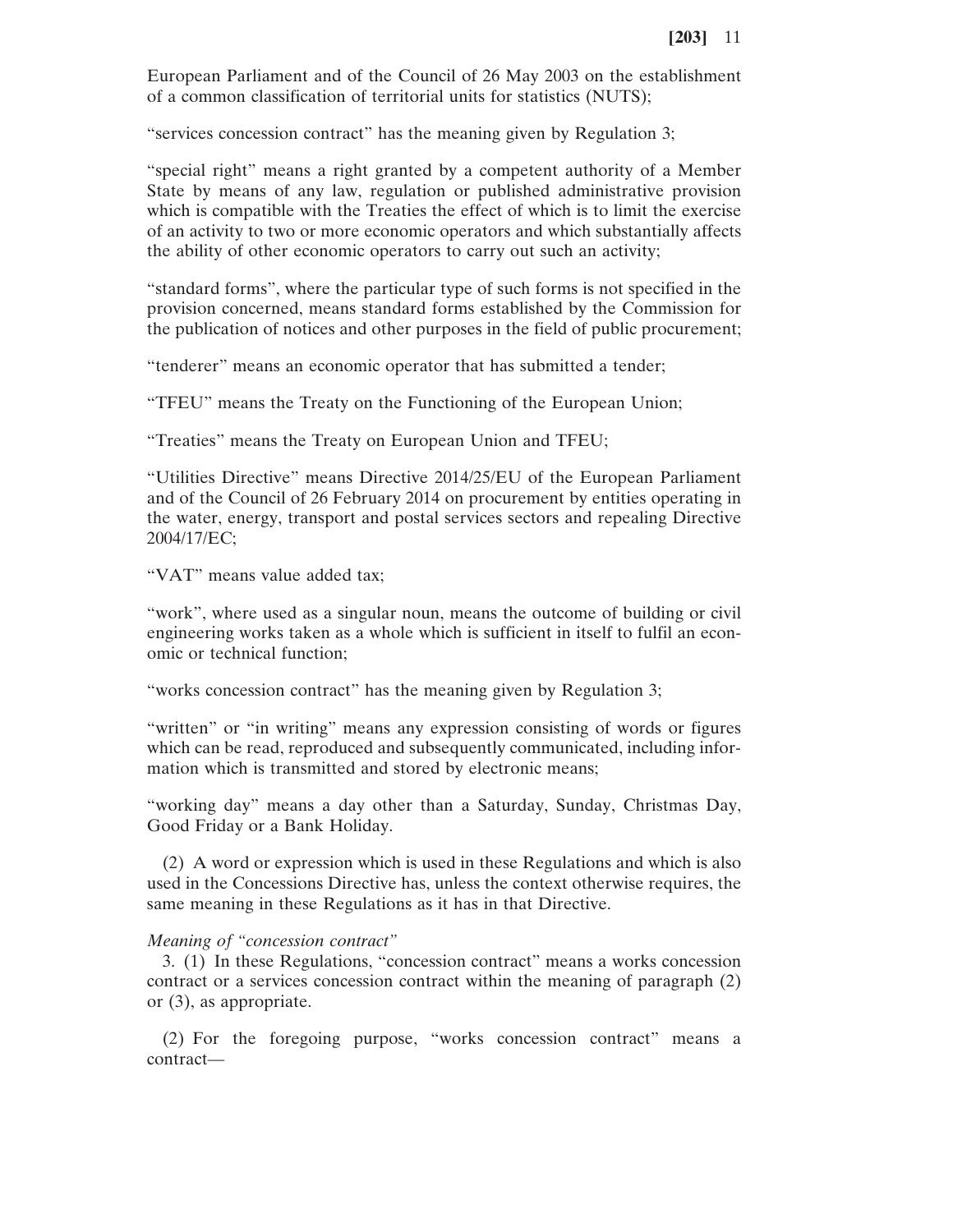- (*a*) for pecuniary interest concluded in writing by means of which one or more contracting authorities or contracting entities entrust the execution of works to one or more economic operators, the consideration for which consists either solely in the right to exploit the works that are the subject of the contract or in that right together with payment; and
- (*b*) that meets the requirements of paragraph (4).

(3) For the foregoing purpose, "services concession contract" means a contract—

- (*a*) for pecuniary interest concluded in writing by means of which one or more contracting authorities or contracting entities entrust the provision and the management of services (other than the execution of works) to one or more economic operators, the consideration of which consists either solely in the right to exploit the services that are the subject of the contract or in that right together with payment; and
- (*b*) that meets the requirements of paragraph (4).
- (4) For the purposes of paragraphs  $(2)(b)$  and  $(3)(b)$ , the requirements are—
	- (*a*) the award of the contract involves the transfer to the concessionaire of an operating risk in exploiting the works or services encompassing demand or supply risk or both; and
	- (*b*) the part of the risk transferred to the concessionaire involves real exposure to the vagaries of the market, such that any potential estimated loss incurred by the concessionaire is not merely nominal or negligible.

(5) For the purposes of paragraph  $(4)(a)$ , the concessionaire shall be deemed to assume operating risk where, under normal operating conditions, it is not guaranteed to recoup the investments made or the costs incurred in operating the works or the services which are the subject-matter of the concession contract.

### *Meaning of "contracting authority"*

- 4. In these Regulations, "contracting authority" means—
	- (*a*) a State, regional or local authority,
	- (*b*) a body governed by public law, or
	- (*c*) an association formed by one or more such authorities or one or more such bodies governed by public law,

other than an authority, body or association which pursues one of the activities listed in Schedule 2 and awards a concession contract for the pursuit of one of those activities.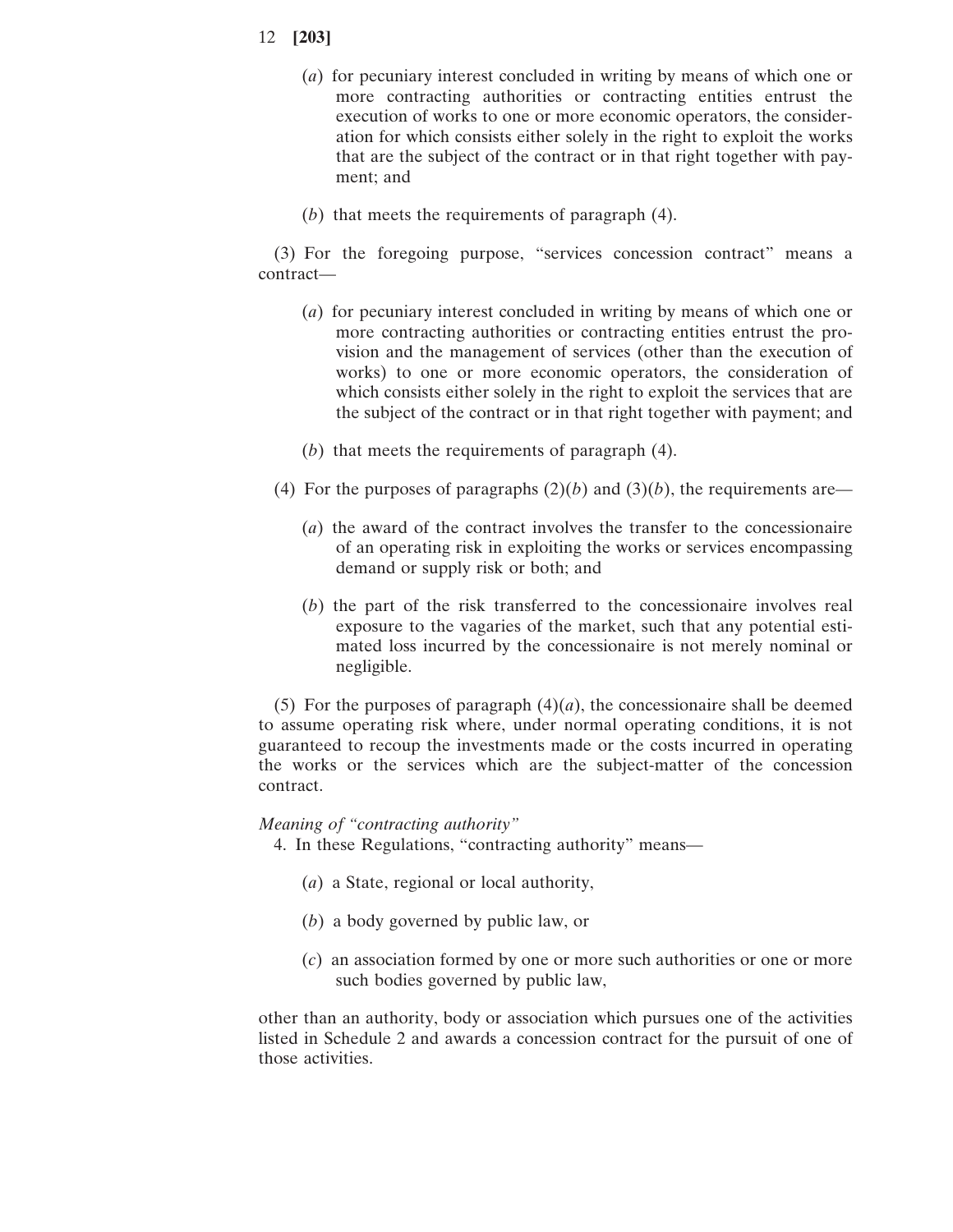*Meaning of "contracting entity"*

5. (1) In these Regulations, "contracting entity" means an entity which pursues one of the activities listed in Schedule 2 and awards a concession contract for the pursuit of one of those activities, and which is one of the following—

- (*a*) a State, regional or local authority, body governed by public law or an association formed by one or more such authorities or one or more such bodies governed by public law;
- (*b*) a public undertaking, as defined in paragraph (4);
- (*c*) any other entity which operates on the basis of special rights or exclusive rights, granted for the exercise of one of the activities listed in Schedule 2.

(2) However, any such entity is not a contracting entity within the meaning of paragraph  $(1)(c)$  if it has been granted special rights or exclusive rights by means of a procedure in which adequate publicity has been ensured and where the granting of those rights was based on objective criteria.

- (3) The procedures referred to in paragraph (2) shall include—
	- (*a*) procurement procedures with a prior call for competition in conformity with these Regulations, the Public Authority Contracts Regulations, the Award of Contracts by Utilities Regulations or Directive 2009/81/EC;
	- (*b*) procedures pursuant to the legal acts of the European Union listed in Schedule 3, ensuring adequate prior transparency for granting authorisations on the basis of objective criteria.

(4) In this Regulation "public undertaking" means any undertaking over which a contracting authority may exercise, directly or indirectly, a dominant influence by virtue of—

- (*a*) its ownership of that undertaking,
- (*b*) its financial participation in that undertaking, or
- (*c*) the rules which govern that undertaking.

(5) For the purposes of the definition of "public undertaking" in paragraph (4), a dominant influence on the part of the contracting authority shall be presumed where that authority, directly or indirectly—

- (*a*) holds the majority of the undertaking's subscribed capital;
- (*b*) controls the majority of the votes attaching to shares issued by the undertaking; or
- (*c*) can appoint more than half of the undertaking's administrative, management or supervisory body.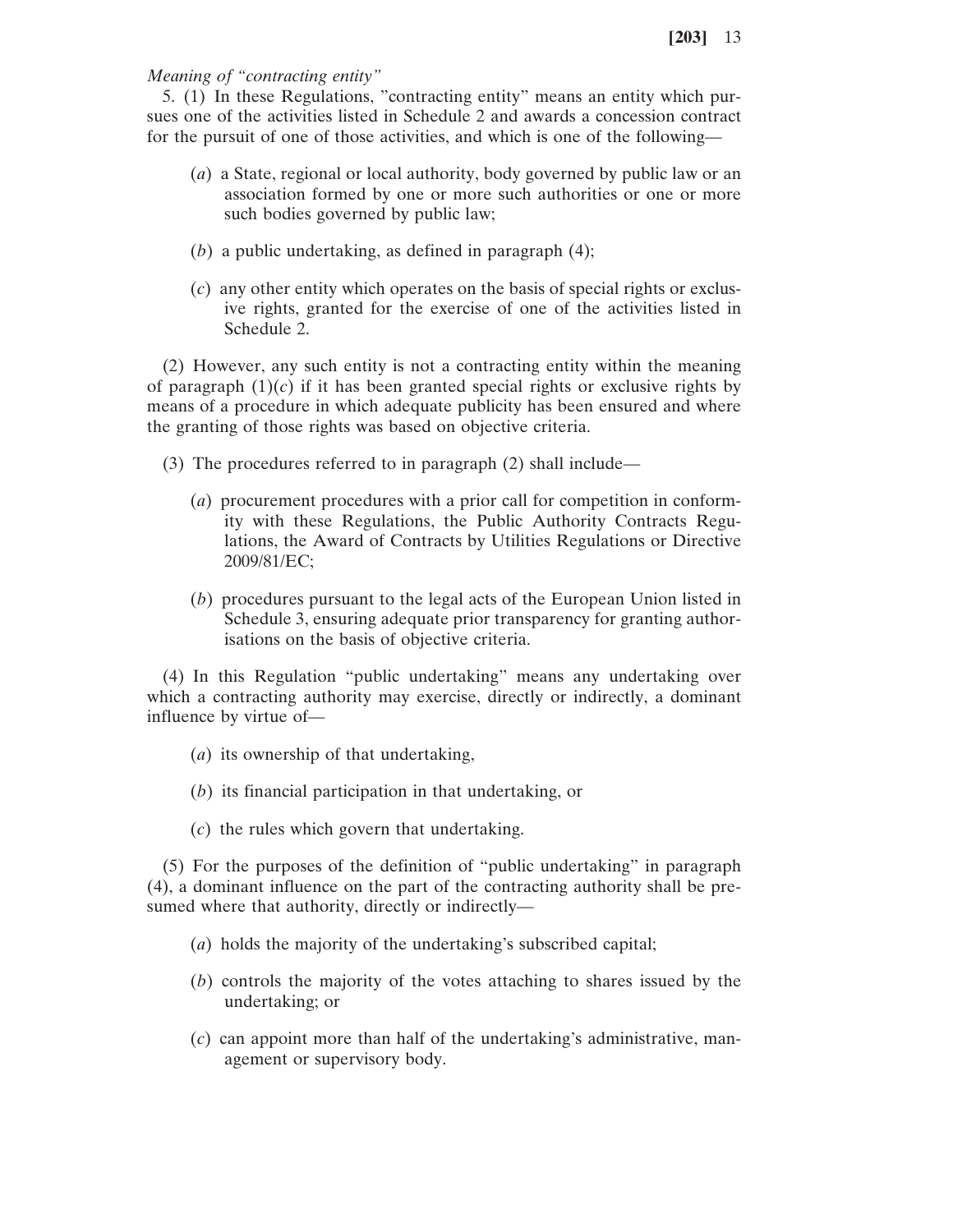### PART 2

#### Scope and principles

### CHAPTER 1

### *Concession contracts to which these Regulations apply*

# *Subject-matter and scope of these Regulations*

6. (1) These Regulations make provision in respect of the procedures for procurement by contracting authorities and contracting entities by means of a concession contract—

- (*a*) the value of which is estimated to be not less than the threshold mentioned in Regulation 8; and
- (*b*) which is not excluded from the scope of these Regulations by any other provision of this Part.

(2) These Regulations apply to the award of works concession contracts or services concession contracts to economic operators by—

- (*a*) contracting authorities; or
- (*b*) contracting entities, provided that the works or services are intended for the pursuit of one of the activities listed in Schedule 2.
- (3) These Regulations are subject to Article 346 of TFEU.

#### *Principles of equal treatment, non-discrimination and transparency*

7. (1) A contracting authority and a contracting entity shall treat economic operators equally and without discrimination and shall act in a transparent and proportionate manner.

(2) The design of the concession contract award procedure, including the estimate of the value, shall not be made with the intention of excluding it from the scope of these Regulations or of unduly favouring or disadvantaging certain economic operators or certain works, supplies or services.

(3) A contracting authority and a contracting entity shall aim to ensure the transparency of the concession contract award procedure and of the performance of the contract, while complying with Regulation 27.

*Threshold and methods for calculating the estimated value of concession contracts* 8. (1) These Regulations shall apply to a concession contract the value of which is equal to or greater than  $\epsilon$ 5,225,000.

(2) The value of a concession contract shall be the total turnover of the concessionaire generated over the duration of the contract, net of VAT, as estimated by the contracting authority or contracting entity, in consideration for the works and services which are the object of the concession contract, and the supplies incidental to such works and services.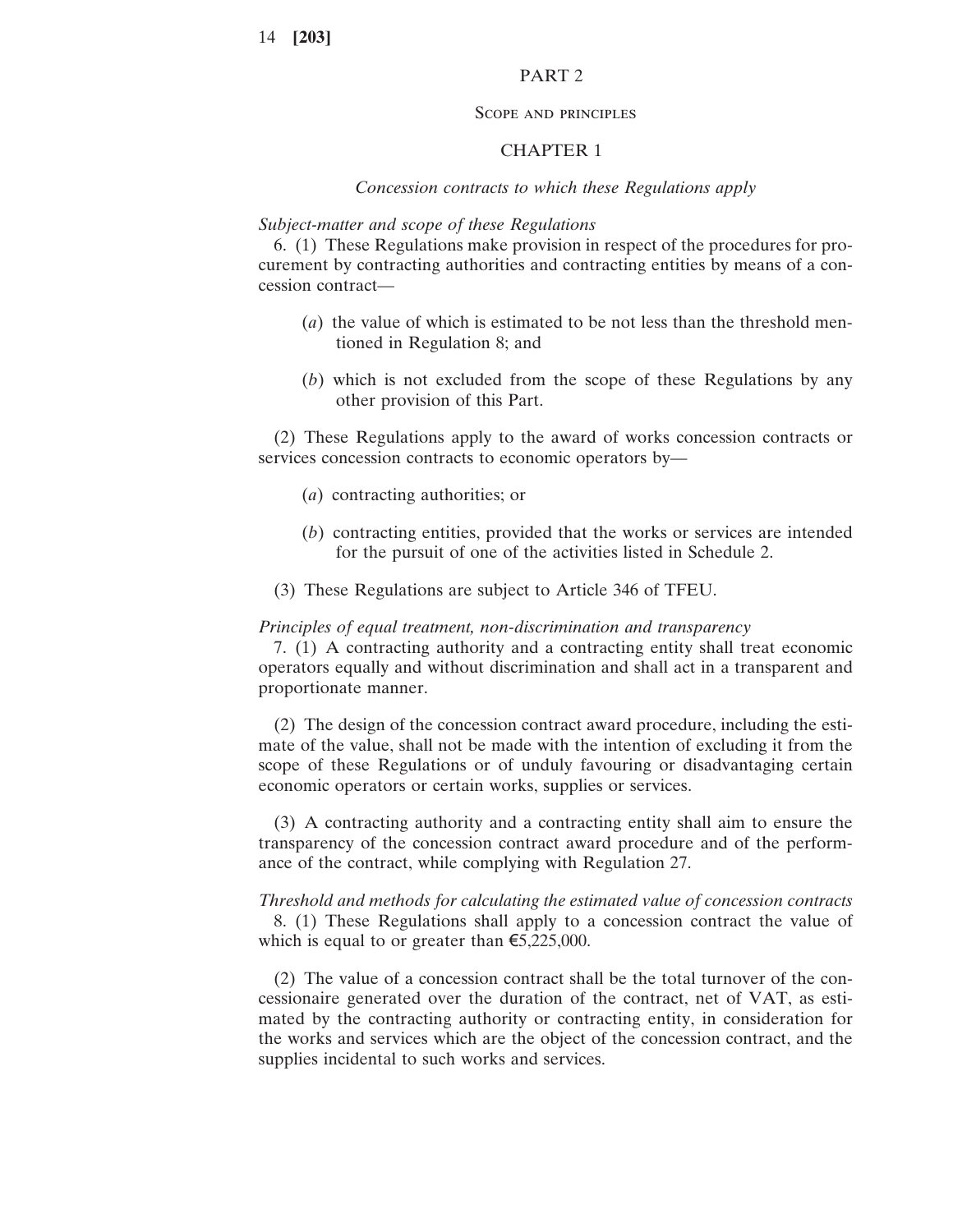(3) That estimate shall be valid as at the moment at which the concession notice is sent for publication or, in cases where such notice is not provided for, at the moment at which the contracting authority and contracting entity commences the concession contract award procedure, for example by contacting economic operators in relation to the concession contract.

(4) For the purpose of paragraph (1), if the value of the concession contract at the time of the award is more than 20 % higher than its estimated value, the valid estimate shall be the value of the concession at the time of the award.

(5) The estimated value of the concession contract shall be calculated using an objective method specified in the concession documents.

(6) When calculating the estimated value of the concession contract, a contracting authority and a contracting entity shall, where applicable, take into account in particular—

- (*a*) the value of any form of option and any extension of the duration of the concession contract;
- (*b*) revenue from the payment of fees and fines by the users of the works or services other than those collected on behalf of the contracting authority or contracting entity;
- (*c*) payments or any other financial advantages, in any form, made by the contracting authority or contracting entity or any other public authority to the concessionaire, including compensation for compliance with a public service obligation and public investment subsidies;
- (*d*) the value of grants or any other financial advantages, in any form, from third parties for the performance of the concession contract;
- (*e*) revenue from sales of any assets which are part of the concession contract;
- (*f*) the value of all the supplies and services that are made available to the concessionaire by the contracting authority or contracting entity, provided that they are necessary for executing the works or providing the services;
- (*g*) any prizes or payments to candidates or tenderers.

(7) The choice of the method used to calculate the estimated value of a concession contract shall not be made with the intention of excluding it from the scope of these Regulations.

(8) A concession contract shall not be subdivided with the effect of preventing it from falling within the scope of these Regulations, unless justified by objective reasons.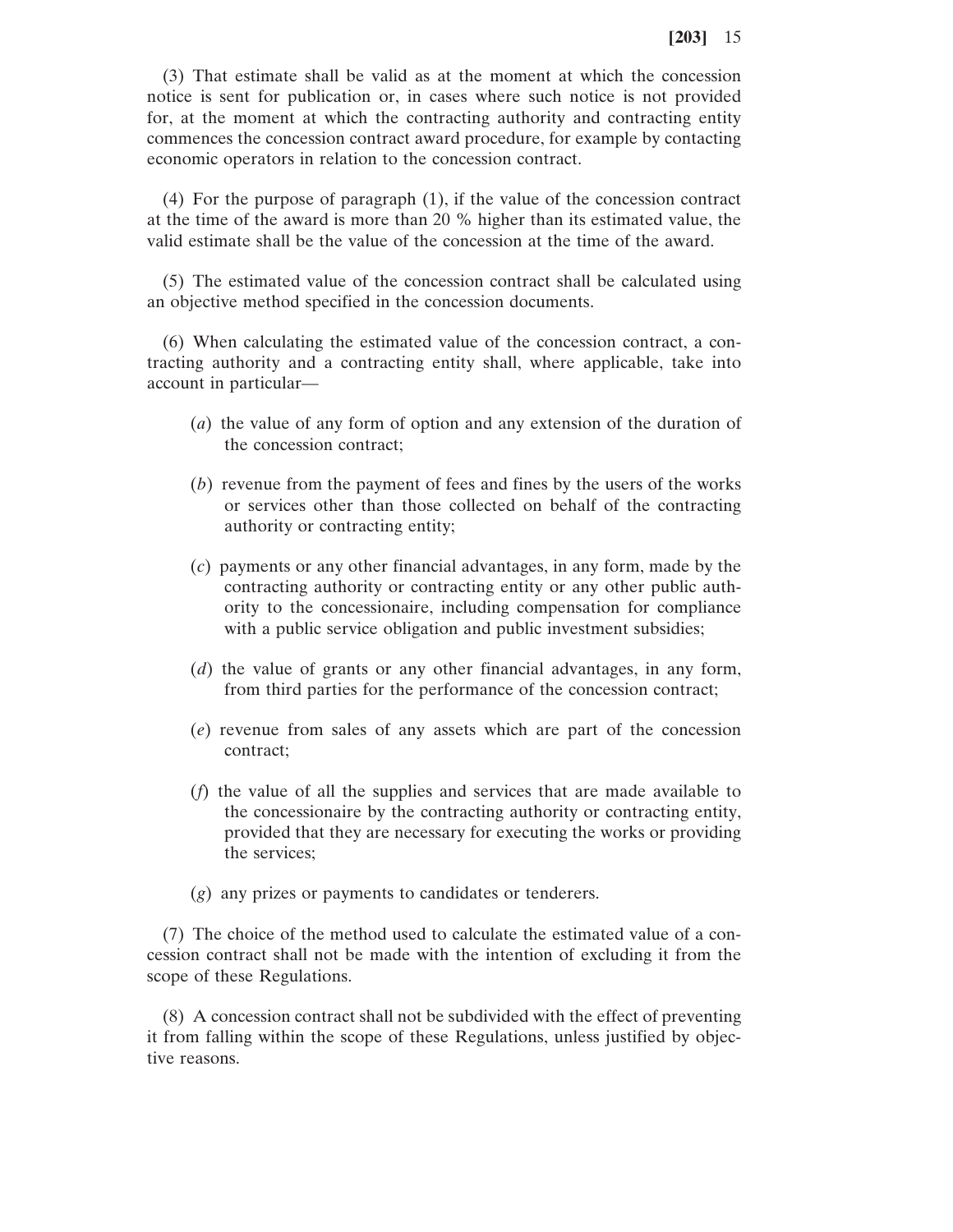(9) Where a proposed work or services may result in a concession contract being awarded in the form of separate lots, account shall be taken of the total estimated value of all such lots.

(10) Where the aggregate value of the lots is equal to or greater than the threshold specified in paragraph (1), these Regulations shall apply to the awarding of each lot.

# CHAPTER 2

#### *Exclusions*

# *Exclusions applicable to concessions awarded by contracting authorities and contracting entities*

9. (1) These Regulations shall not apply to services concession contracts awarded to a contracting authority or a contracting entity referred to in Regulation  $5(1)(a)$ , or to an association of such contracting authorities or contracting entities, on the basis of an exclusive right.

(2) These Regulations shall not apply to services concession contracts awarded to an economic operator on the basis of an exclusive right that has been granted in accordance with the TFEU and European Union legal acts laying down common rules on access to the market applicable to an activity listed in Schedule 2.

(3) However, where the European Union sectoral legislation referred to in paragraph (2) does not provide for sector-specific transparency obligations, Regulation 31 shall apply.

- (4) These Regulations shall not apply to concession contracts for—
	- (*a*) air transport services based on the granting of an operating licence within the meaning of Regulation (EC) No 1008/2008 of the European Parliament and of the Council; or
	- (*b*) public passenger transport services within the meaning of Regulation (EC) No 1370/2007 of the European Parliament and of the Council.

(5) These Regulations shall not apply to concession contracts which the contracting authority or contracting entity is obliged to award or organise in accordance with procedures which are different from those specified by these Regulations and are established by any of the following—

- (*a*) a legal instrument creating international law obligations, such as an international agreement, concluded in conformity with the TFEU, between a Member State and one or more third countries (or subdivisions of such countries) and covering works, supplies or services intended for the joint implementation or exploitation of a project by its signatories;
- (*b*) an international organisation.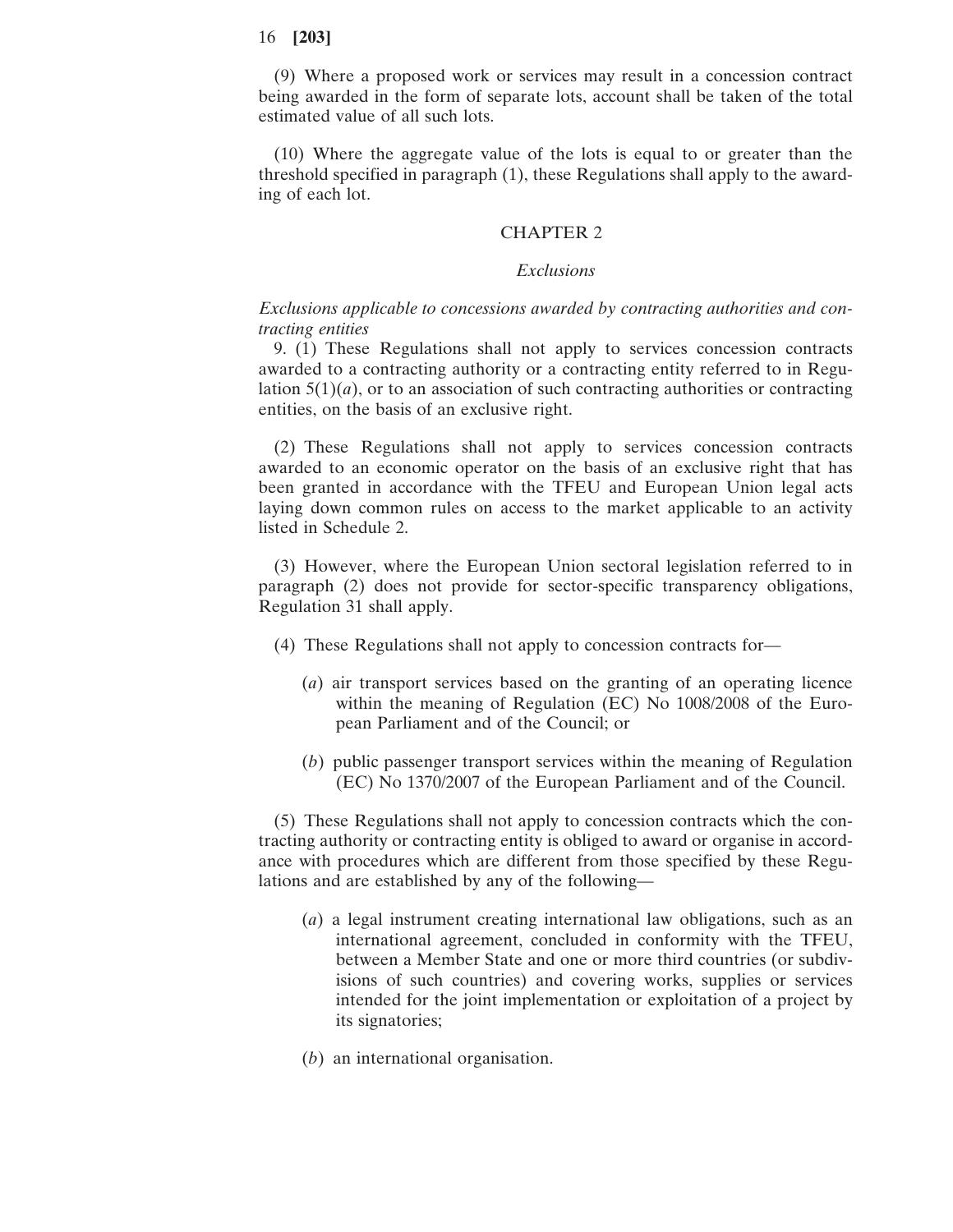(6) These Regulations shall not apply to concession contracts which the contracting authority or contracting entity awards in accordance with procurement rules provided by an international organisation or international financing institution where the concession contracts concerned are fully financed by that organisation or institution.

(7) In the case of concession contracts, the majority of the finance for which is provided by an international organisation or international financing institution, the contracting authority or contracting entity and the international organisation or international financing institution, as appropriate, shall agree on applicable procurement procedures.

(8) Paragraphs (5) to (7) shall not apply to concession contracts in the fields of defence and security as referred to in Directive 2009/81/EC.

(9) These Regulations shall not apply to concession contracts in the fields of defence and security as referred to in Directive 2009/81/EC—

- (*a*) which are governed by specific procedural rules pursuant to an international agreement or arrangement concluded between one or more Member States and one or more third countries;
- (*b*) which are governed by specific procedural rules pursuant to a concluded international agreement or arrangement relating to the stationing of troops and concerning the undertakings of a Member State or a third country;
- (*c*) which are governed by specific procedural rules of an international organisation purchasing for its purposes, or which must be awarded by a Member State in accordance with those rules.

(10) These Regulations shall apply to the awarding of concessions in the fields of defence and security as referred to in Directive 2009/81/EC with the exception of the following:

- (*a*) concessions for which the application of these Regulations would oblige the State to supply information the disclosure of which it considers contrary to the essential interests of its security; or where the procurement and performance of the concession are declared to be secret or must be accompanied by special security measures in accordance with the laws of, or administrative provisions in force in, the State provided that the State has determined that the essential interests concerned cannot be guaranteed by less intrusive measures, such as those referred to in paragraph  $(11)$ ;
- (*b*) concessions awarded in the framework of a cooperative programme referred to in point (*c*) of Article 13 of Directive 2009/81/EC;
- (*c*) concessions awarded by a government to another government relating to works and services directly linked to military equipment or sensitive equipment, or works and services specifically for military purposes, or sensitive works and sensitive services;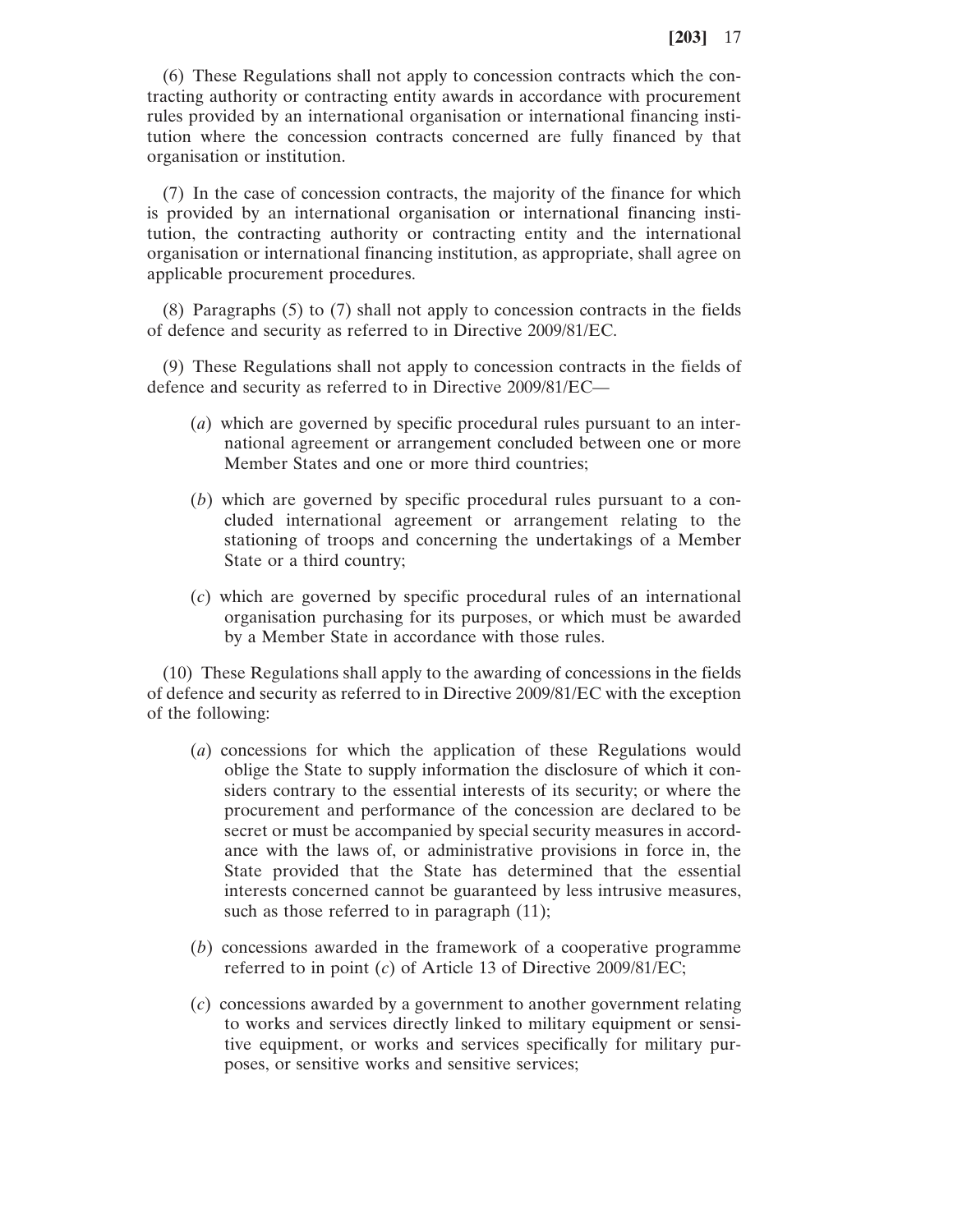- 18 **[203]**
	- (*d*) concessions awarded in a third country, carried out when forces are deployed outside the territory of the European Union where operational needs require those concessions to be concluded with economic operators located in the area of operations; and
	- (*e*) concessions otherwise exempted under these Regulations.

(11) These Regulations shall not apply to concession contracts not otherwise exempted under paragraph (10) to the extent that the protection of the essential security interests of the State or another Member State cannot be guaranteed by less intrusive measures, for example by imposing requirements aimed at protecting the confidential nature of information which the contracting authority or contracting entity makes available in a concession contract award procedure as provided for in these Regulations.

- (12) These Regulations shall not apply to services concession contracts for—
	- (*a*) the acquisition or rental, by whatever financial means, of land, existing buildings or other immovable property or which concern interests in or rights over any of them;
	- (*b*) (i) the acquisition, development, production or co-production of programme material intended for audiovisual media services or radio media services, that are awarded by audiovisual or radio media providers, or
		- (ii) concessions for broadcasting time or programme provision that are awarded to audiovisual or radio media service providers;
	- (*c*) arbitration or conciliation services;
	- (*d*) any of the following legal services—
		- (i) legal representation of a client by a lawyer within the meaning of Article 1 of Directive 77/249/EEC, in—
			- (I) an arbitration or conciliation held in a Member State, a third country or before an international arbitration or conciliation instance, or
			- (II) judicial proceedings before the courts, tribunals or public authorities of a Member State or a third country, or before international courts, tribunals or institutions;
		- (ii) legal advice given—
			- (I) in preparation of any of the proceedings referred to in paragraph (*d*) (i), or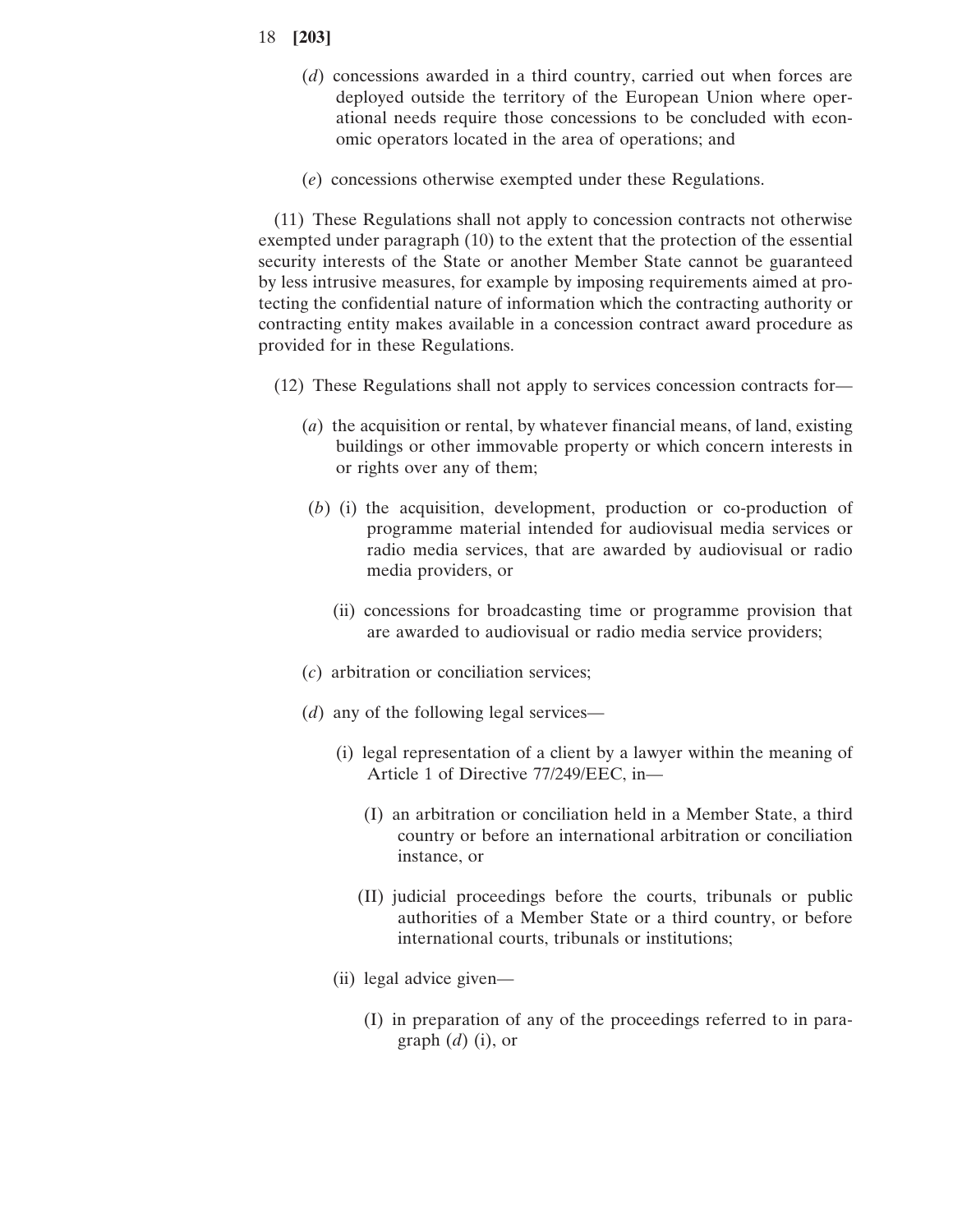(II) where there is a tangible indication and high probability that the matter to which the advice relates will become the subject of such proceedings,

provided that the advice is given by a lawyer within the meaning of Article 1 of Directive 77/249/EEC;

- (iii) document certification and authentication services which must be provided by notaries;
- (iv) legal services provided by trustees or appointed guardians or other legal services the providers of which are designated by a court or tribunal in the member State concerned or are designated by law to carry out specific tasks under the supervision of such tribunals or courts;
- (v) other legal services which in the Member State concerned are connected, even occasionally, with the exercise of official authority;
- (*e*) any of the following—
	- (i) financial services in connection with the issue, sale, purchase or transfer of securities or other financial instruments within the meaning of Directive 2004/39/EC of the European Parliament and of the Council;
	- (ii) central bank services, and
	- (iii) operations conducted with the European Financial Stability Facility and the European Stability Mechanism;
- (*f*) loans, whether or not in connection with the issue, sale, purchase or transfer of securities or other financial instruments;
- (*g*) civil defence, civil protection, and danger prevention services that are provided by non-profit organisations or associations, and which are covered by CPV codes: 75250000-3, 75251000-0, 75251100-1, 75251110-4, 75251120-7, 75252000-7, 75222000-8, 98113100-9 and 85143000-3 except patient transport ambulance services;
- (*h*) political campaign services which are covered by CPV codes 79341400- 0, 92111230-3 and 92111240-6, when awarded by a political party in the context of an election campaign.
- (13) In this Regulation—

"audiovisual media services" and "media service providers" have, respectively, the meanings given by Articles  $1(1)(a)$  and  $1(1)(d)$  of Directive 2010/13/EU;

"programme" has the meaning given by Article  $1(1)(b)$  of Directive 2010/13/EU, but also includes radio programmes and radio programme materials;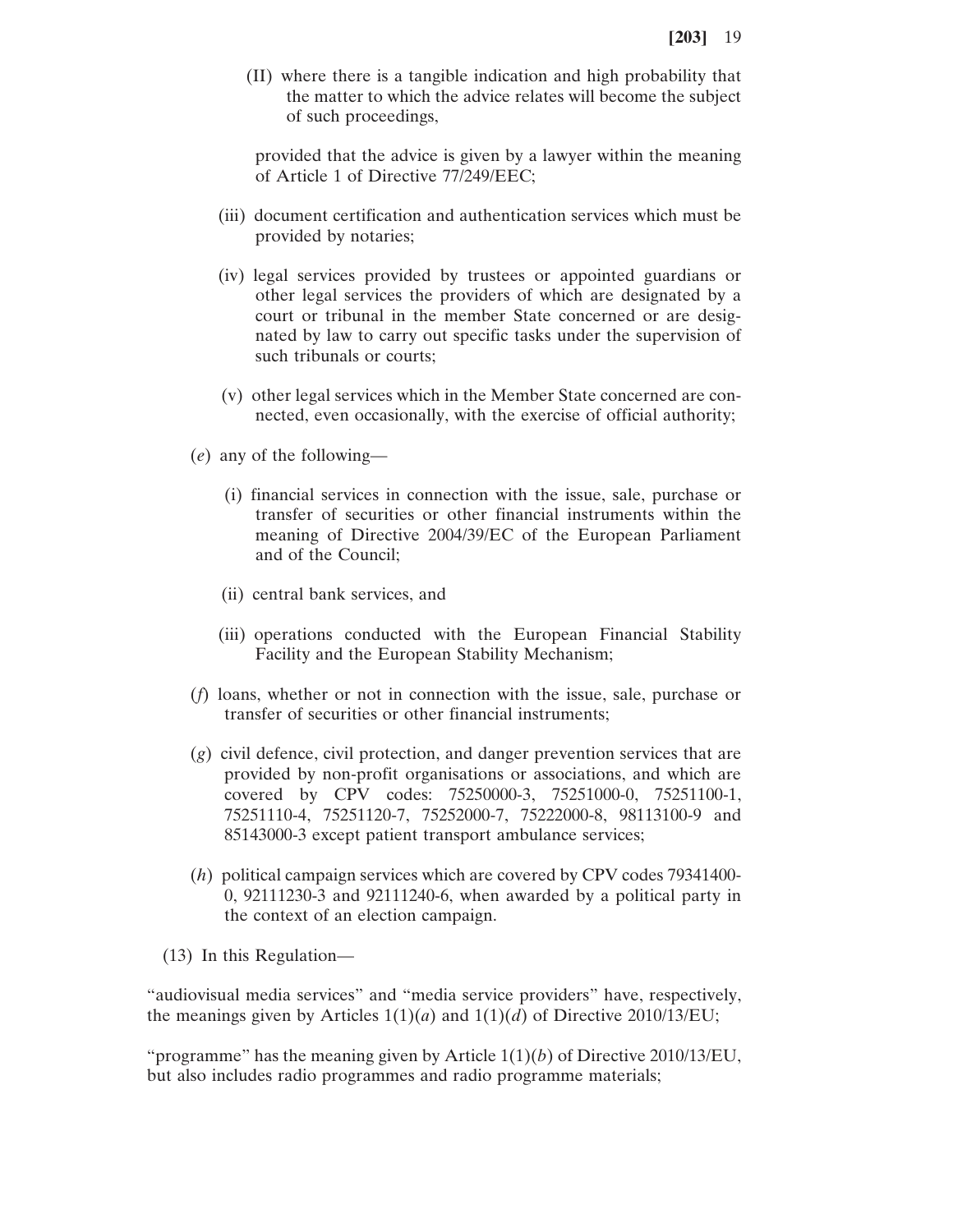"programme material" has the same meaning as "programme".

(14) These Regulations shall not apply to services concession contracts for lottery services, which are covered by CPV code 92351100-7, and awarded by a Member State to an economic operator on the basis of an exclusive right. For the purposes of this paragraph, the notion of exclusive rights does not cover exclusive rights as referred to in Regulation 5(2).

(15) The grant of such an exclusive right shall be subject to publication in the Official Journal.

(16) These Regulations shall not apply to a concession contract awarded by a contracting entity for the pursuit of its activities in a third country, in conditions not involving the physical use of a network or geographical area within the European Union.

### *Specific exclusions in the field of electronic communications*

10. (1) These Regulations shall not apply to concession contracts for the principal purpose of permitting a contracting authority to provide or exploit public communications networks, or to provide to the public one or more electronic communication services.

(2) In this Regulation, "public communications network" and "electronic communications service" have the meanings given by Directive 2002/21/EC.

#### *Specific exclusions in the field of water*

11. These Regulations shall not apply to—

- (*a*) concession contracts awarded to provide or operate fixed networks intended to provide a service to the public in connection with the production, transport or distribution of drinking water;
- (*b*) concession contracts awarded to supply drinking water to such networks;
- (*c*) concession contracts for one or both of the following—
	- (i) hydraulic engineering projects, irrigation or land drainage, provided that the volume of water to be used for the supply of drinking water represents more than 20% of the total volume of water made available by such projects or irrigation or drainage installations,
	- (ii) the disposal or treatment of sewage,

when the contracts are connected with an activity referred to in paragraph (*a*) or (*b*).

#### *Concession contracts awarded to an affiliated undertaking*

12. (1) In this Regulation, "affiliated undertaking" means—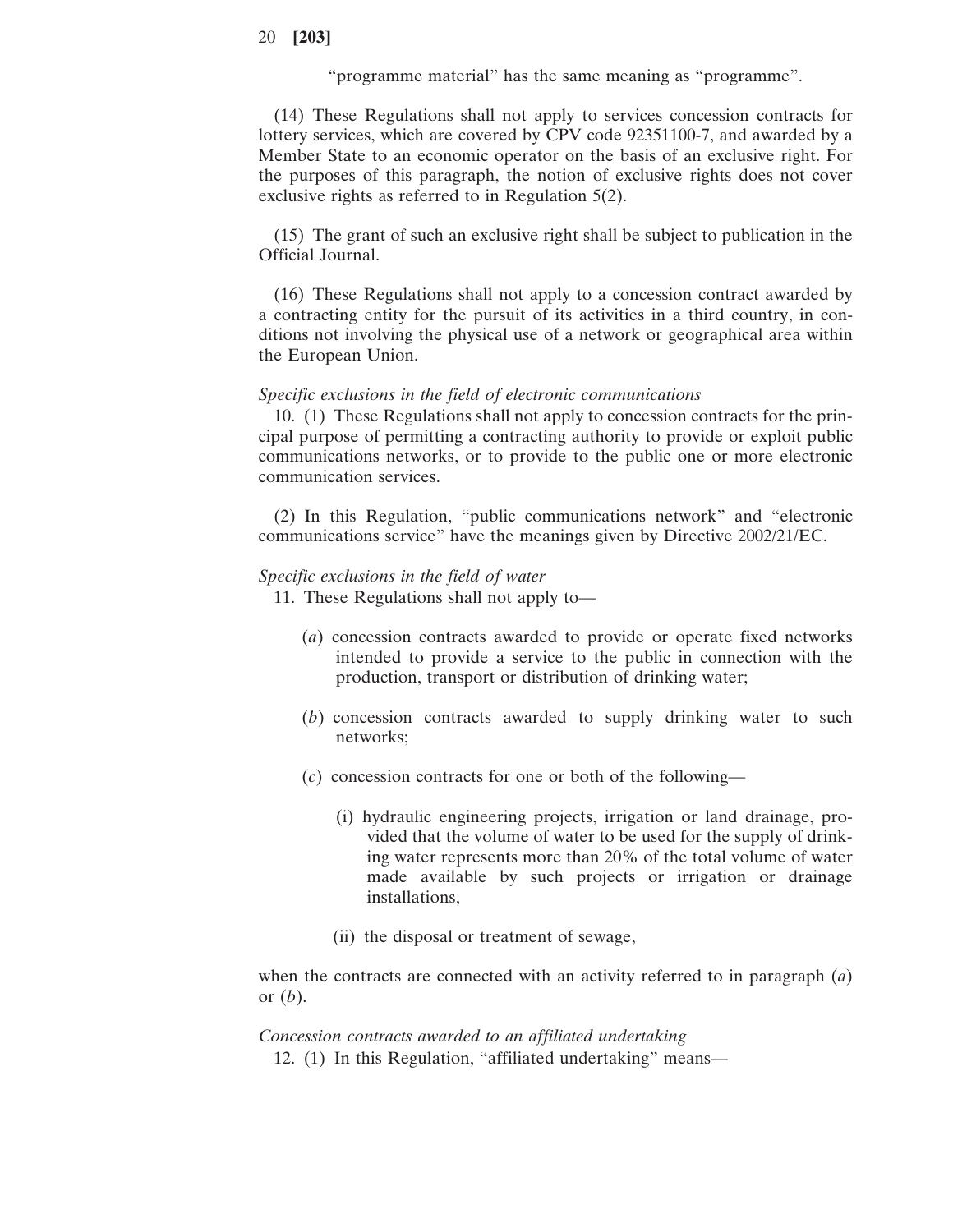- (*a*) any undertaking the annual accounts of which are consolidated with those of the contracting entity in accordance with the requirements of Directive 2013/34/EU;
- (*b*) in the case of an entity which is not subject to that Directive, any undertaking that—
	- (i) may be, directly or indirectly, subject to a dominant influence by the contracting entity,
	- (ii) may exercise a dominant influence over the contracting entity, or
	- (iii) in common with the contracting entity, is subject to the dominant influence of another undertaking by virtue of ownership, financial participation, or the rules which govern it.

(2) For the purposes of paragraph  $(1)(b)$ , "dominant influence" has the same meaning as it has in Regulation 5(5).

(3) Notwithstanding Regulation 16 and provided that the conditions in paragraph (4) are met, these Regulations shall not apply to concession contracts awarded—

- (*a*) by a contracting entity to an affiliated undertaking, or
- (*b*) by a joint venture, formed exclusively by a number of contracting entities for the purpose of carrying out activities listed in Schedule 2, to an affiliated undertaking of one its members.
- (4) The conditions referred to in paragraph (3) are that—
	- (*a*) in respect of services concession contracts, at least 80% of the average total turnover of the affiliated undertaking over the preceding 3 years, taking into account all services provided by that undertaking, derives from the provision of services to the contracting entity or one or more of its affiliated undertakings;
	- (*b*) in respect of works concession contracts, at least 80% of the average total turnover of the affiliated undertaking over the preceding 3 years, taking into account all works provided by that undertaking, derives from the provision of works to the contracting entity or one or more of its affiliated undertakings.

(5) Where, because of the date on which an affiliated undertaking was created or commenced activities, the turnover referred to in paragraph  $(4)(a)$  or  $(b)$  is not available for the preceding 3 years, it shall be sufficient for that undertaking to show that the turnover is credible, in particular by means of business projections.

(6) Where more than one affiliated undertaking provides the same or similar services or works to the contracting entity with which they form an economic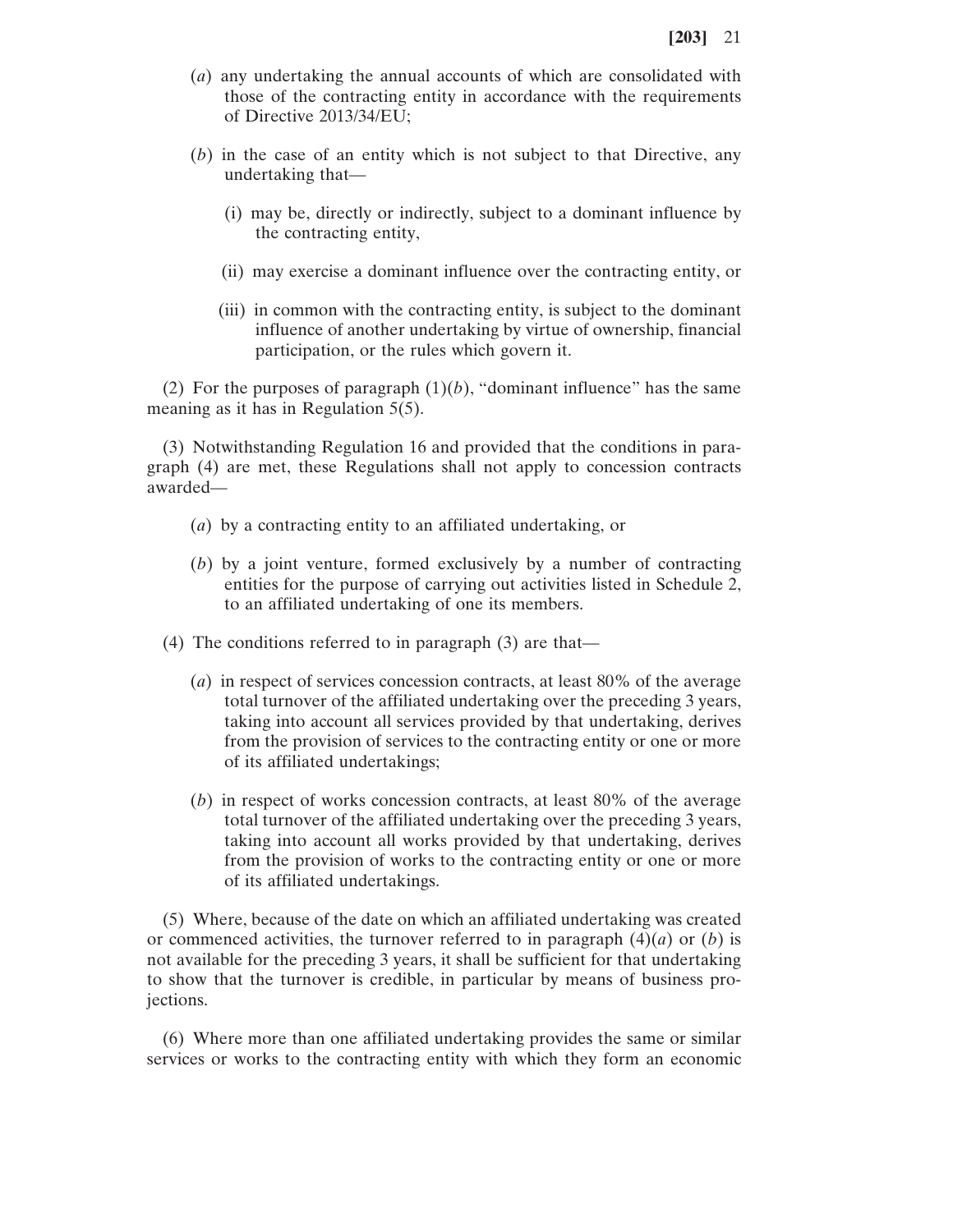group, the percentages referred to in paragraph (4) shall be calculated taking into account the total turnover deriving respectively from the provision of services or works by those affiliated undertakings.

# *Concessions awarded to a joint venture or to a contracting entity forming part of a joint venture*

13. Notwithstanding Regulation 16, these Regulations shall not apply to concession contracts awarded by—

- (*a*) a joint venture, formed exclusively by a number of contracting entities for the purpose of carrying out activities listed in Schedule 2, to one of those contracting entities, or
- (*b*) a contracting entity to such a joint venture of which it forms part,

provided that the joint venture has been set up in order to carry out the activity concerned over a period of at least 3 years and the instrument setting up the joint venture stipulates that the contracting entities, which form it, will be part of the joint venture for at least the same period.

# *Notification of information by contracting entities*

14. A contracting entity shall notify to the Commission, if so requested, the following information regarding the application of Regulation 12  $(1)(b)$ ,  $(2)$  and (3) and Regulation 13—

- (*a*) the names of the undertakings or joint ventures concerned;
- (*b*) the nature and value of the concession contracts involved;
- (*c*) proof, deemed necessary by the Commission, that the relationship between the undertaking or joint venture to which the concession contracts are awarded and the contracting entity complies with the requirements of Regulation 12 or 13.

### *Exclusion of activities which are directly exposed to competition*

15. These Regulations shall not apply to a concession contract awarded by a contracting entity where it has been established that the activity is directly exposed to competition in accordance with Regulation 34 of the Award of Contracts by Utilities Regulations.

### *Concession contracts between entities within the public sector*

16. (1) A concession contract awarded by a contracting authority, or a contracting entity referred to in Regulation  $5(1)(a)$ , to a legal person, governed by public or private law, shall fall outside the scope of these Regulations where all of the following conditions are fulfilled—

(*a*) the contracting authority or contracting entity exercises over the legal person concerned a control which is similar to that which it exercises over its own departments;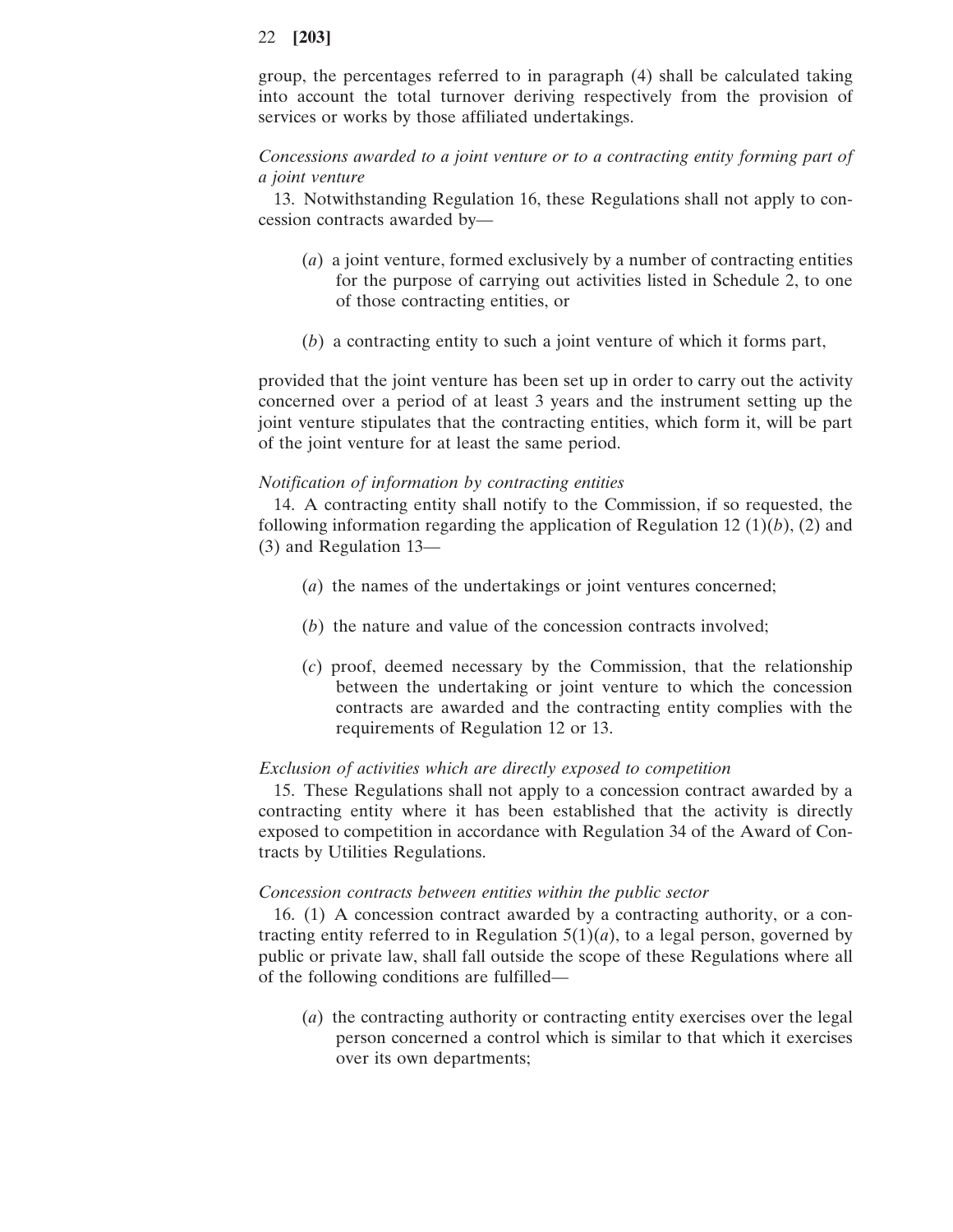- (*b*) more than 80% of the activities of the controlled legal person are carried out in the performance of tasks entrusted to it by the controlling contracting authority or contracting entity or by other legal persons controlled by that contracting authority or contracting entity; and
- (*c*) there is no direct private capital participation in the controlled legal person, with the exception of non-controlling and non-blocking forms of private capital participation required by national legislative provisions, in conformity with the Treaties, which do not exert a decisive influence on the controlled legal person.

(2) A contracting authority or a contracting entity referred to in Regulation  $5(1)(a)$  shall be deemed to exercise over a legal person a control similar to that which it exercises over its own departments within the meaning of paragraph  $(1)(a)$  where—

- (*a*) it exercises a decisive influence over both strategic objectives and significant decisions of the controlled legal person, or
- (*b*) that control is exercised by another legal person, which is itself controlled in the same way by the contracting authority or contracting entity.

(3) A concession contract also falls outside the scope of these Regulations where a controlled legal person which is a contracting authority or a contracting entity referred to in Regulation  $5(1)(a)$  awards a concession contract to-

- (*a*) its controlling contracting authority or contracting entity, or
- (*b*) another legal person controlled by the same contracting authority or contracting entity,

provided that there is no direct private capital participation in the legal person being awarded the concession contract, with the exception of non-controlling and non-blocking forms of private capital participation required by national legislative provisions, in conformity with the Treaties, which do not exert a decisive influence on the controlled legal person.

(4) A contracting authority, or a contracting entity referred to in Regulation  $5(1)(a)$ , which does not exercise over a legal person, governed by private or public law, control within the meaning of paragraph (1) or (2) may nevertheless award a concession contract to that legal person without applying these Regulations where all of the following conditions are fulfilled—

(*a*) the contracting authority or contracting entity referred to in Regulation  $5(1)(a)$  exercises jointly with other contracting authorities or contracting entities a control over that legal person which is similar to that which they exercise over their own departments;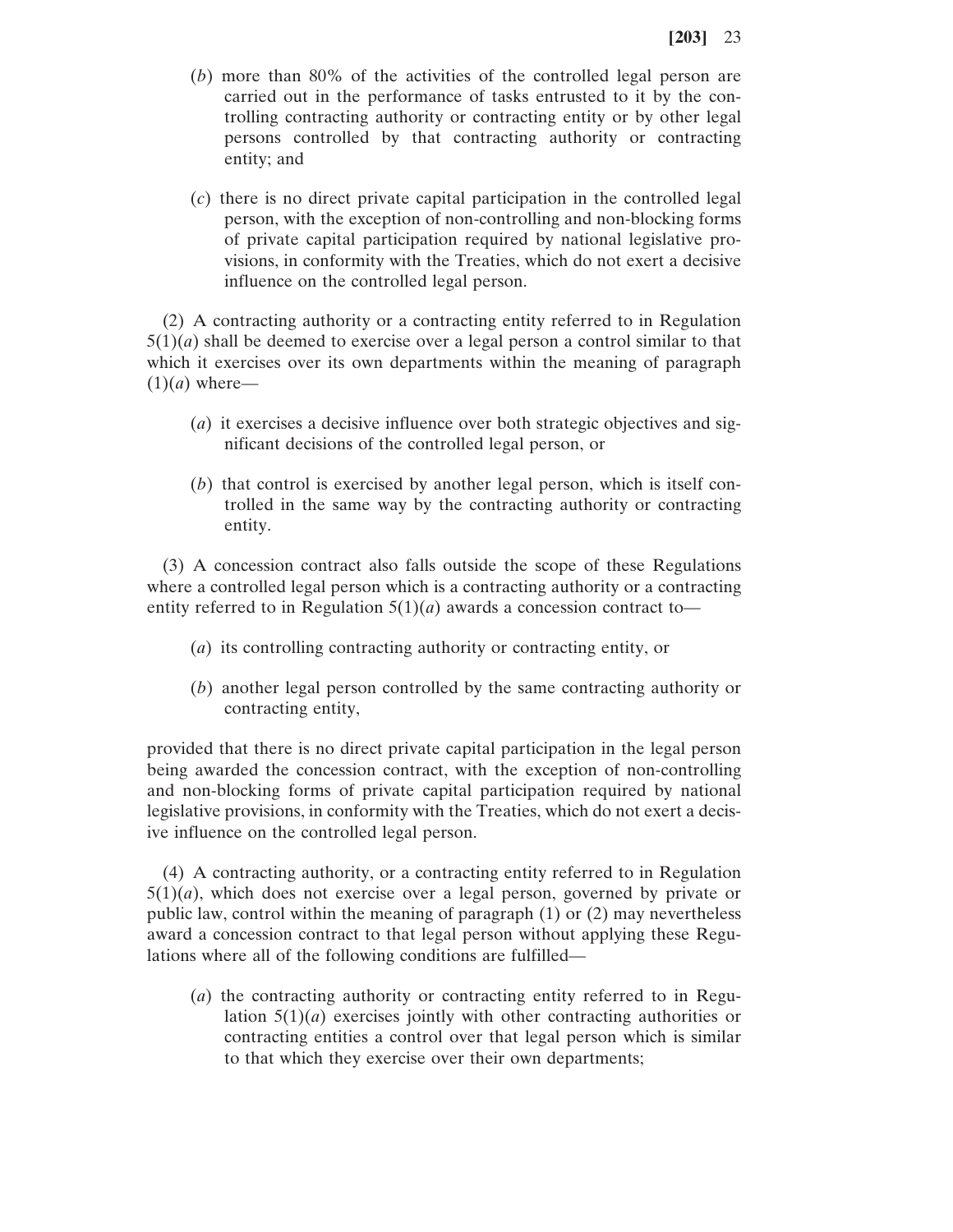- 24 **[203]**
	- (*b*) more than 80% of the activities of that legal person are carried out in the performance of tasks entrusted to it by the controlling contracting authorities or contracting entities or by other legal persons controlled by the same contracting authorities or contracting entities; and
	- (*c*) there is no direct private capital participation in the controlled legal person with the exception of non-controlling and non-blocking forms of private capital participation required by national legislative provisions, in conformity with the Treaties, which do not exert a decisive influence on the controlled legal person.

(5) For the purposes of paragraph  $(4)(a)$ , contracting authorities or contracting entities referred to in Regulation  $5(1)(a)$  exercise joint control over a legal person where all of the following conditions are fulfilled—

- (*a*) the decision-making bodies of the controlled legal person are composed of representatives of all participating contracting authorities or contracting entities;
- (*b*) those contracting authorities or contracting entities are able to jointly exert decisive influence over the strategic objectives and significant decisions of the controlled legal person; and
- (*c*) the controlled legal person does not pursue any interests which are contrary to those of the controlling contracting authorities or contracting entities.

(6) For the purposes of paragraph  $(5)(a)$ , individual representatives may represent several or all of the participating contracting authorities or contracting entities.

(7) A contract concluded exclusively between two or more contracting authorities or contracting entities referred to in Regulation  $5(1)(a)$  shall fall outside the scope of these Regulations where all of the following conditions are fulfilled—

- (*a*) the contract establishes or implements a co-operation between the participating contracting authorities or contracting entities with the aim of ensuring that public services they have to perform are provided with a view to achieving objectives they have in common;
- (*b*) the implementation of that co-operation is governed solely by considerations relating to the public interest; and
- (*c*) the participating contracting authorities or contracting entities perform on the open market less than 20% of the activities concerned by the co-operation.

(8) For the determination of the percentage of activities referred to in paragraphs  $(1)(b)$ ,  $(4)(b)$  and  $(7)(c)$ , the average total turnover, or an appropriate alternative activity-based measure such as costs incurred by the relevant legal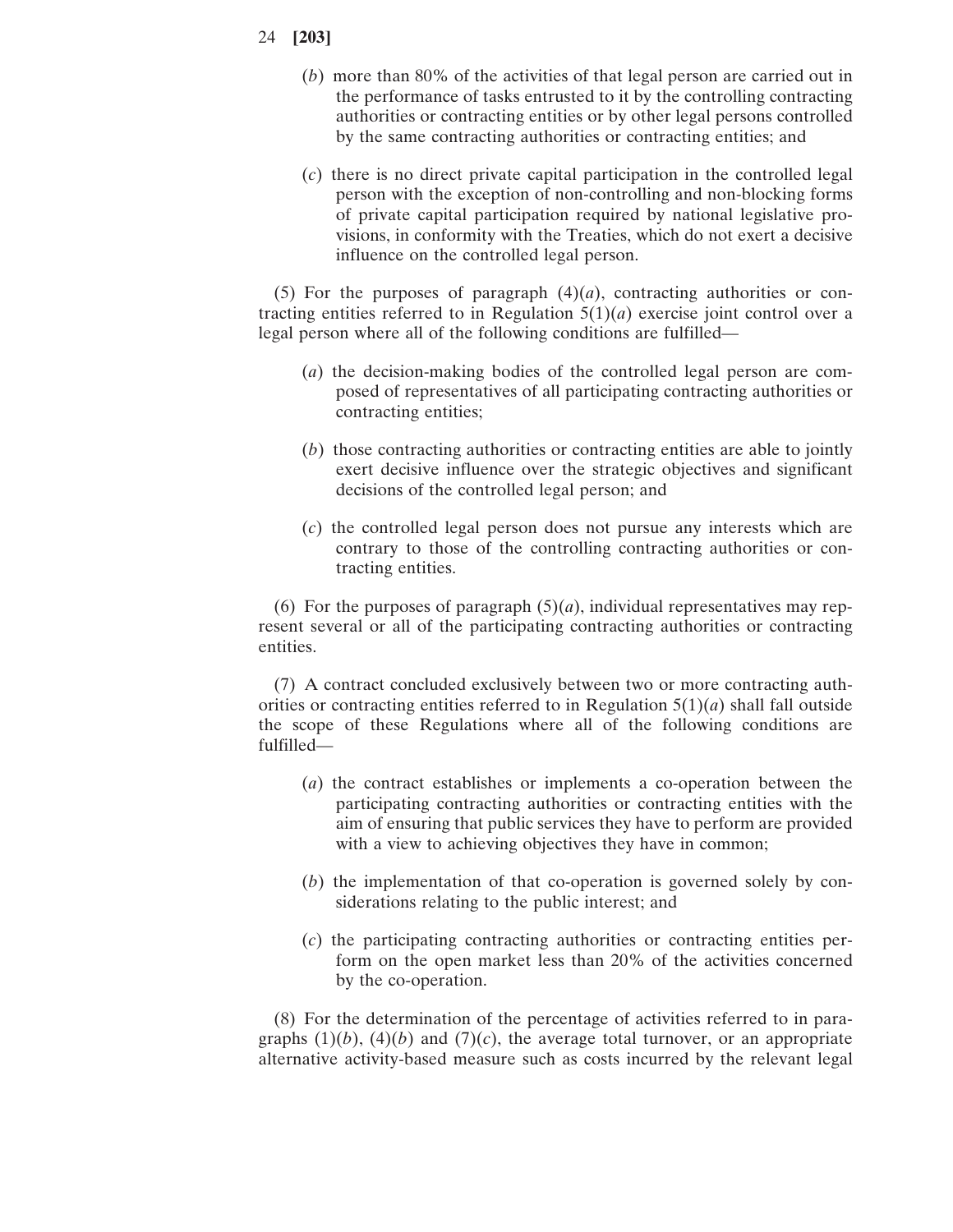person or contracting authority or contracting entity referred to in Regulation  $5(1)(a)$  with respect to services, supplies and works for the 3 years preceding the concession award shall be taken into consideration.

- (9) Where, because of—
	- (*a*) the date on which the relevant legal person, contracting authority or contracting entity was created or commenced activities, or
	- (*b*) a reorganisation of its activities,

the turnover, or alternative activity-based measure such as costs, is either not available for the preceding 3 years or no longer relevant, it shall be sufficient to show that the measurement of activity is credible, particularly by means of business projections.

### CHAPTER 3

*Duration of Contract, Provisions Concerning Mixed Contracts, Etc.*

#### *Duration of the concession contract*

17. (1) The duration of concession contracts shall be limited.

(2) The contracting authority or contracting entity shall estimate the duration on the basis of the works or services requested.

(3) For concessions lasting more than 5 years, the maximum duration of the concession shall not exceed the time that a concessionaire could reasonably be expected to take to recoup the investments made in operating the works or services together with a return on invested capital taking into account the investments required to achieve the specific contractual objectives.

(4) The investments taken into account for the purposes of the calculation shall include both initial investments and investments during the life of the concession contract.

#### *Social and other specific services*

18. Concession contracts for social and other specific services listed in Annex IV to the Concessions Directive falling within the scope of these Regulations shall be subject only to the obligations arising from Regulations 30(3) and 31.

#### *Mixed contracts*

19. (1) Concession contracts which have as their subject-matter both works and services shall be awarded in accordance with the provisions applicable to the type of concession contract that characterises the main subject-matter of the contract in question.

(2) In the case of mixed concession contracts consisting partly of social and other specific services listed in Annex IV to the Concessions Directive and partly of other services, the main subject-matter shall be determined in accordance with which of the estimated values of the respective services is the highest.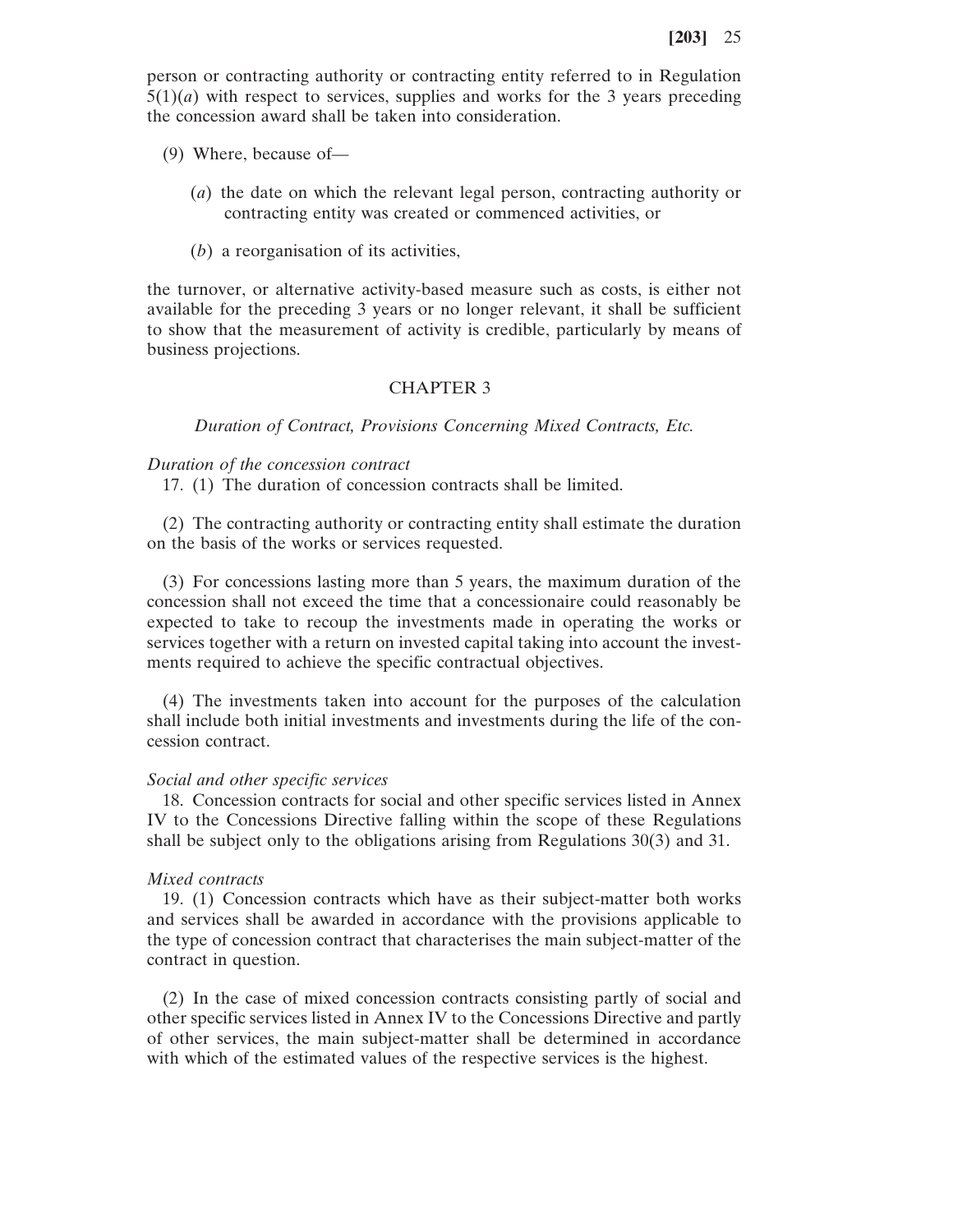- (3) Where the different parts of a given contract are objectively separable—
	- (*a*) in the case of contracts which have as their subject-matter elements covered by these Regulations as well as other elements, a contracting authority and a contracting entity may choose to award separate contracts for the separate parts or to award a single contract;
	- (*b*) where a contracting authority or a contracting entity chooses to award separate contracts for separate parts, the decision as to which legal regime applies to any one of such separate contracts shall be taken on the basis of the characteristics of the separate part concerned;
	- (*c*) where a contracting authority or a contracting entity chooses to award a single contract, these Regulations, unless otherwise provided in subparagraph (*d*) or in Regulation 20, apply to the ensuing mixed contract, irrespective of—
		- (i) the value of the parts that would otherwise fall under a different legal regime,
		- (ii) which legal regime those parts would otherwise have been subject to;
	- (*d*) in the case of a mixed contract containing elements of concession contracts as well as elements of public contracts covered by the Public Authority Contracts Regulations or contracts covered by the Award of Contracts by Utilities Regulations, the mixed contract shall be awarded in accordance with the Public Authority Contracts Regulations or the Award of Contracts by Utilities Regulations, respectively.

(4) Where the different parts of a given contract are objectively not separable—

- (*a*) the applicable legal regime shall be determined on the basis of the main subject-matter of that contract; and
- (*b*) where that contract involves both elements of a services concession contract and of a supply contract, the main subject-matter shall be determined according to which of the estimated values of the respective services or supplies is the higher.

(5) Where part of a given contract is covered by Article 346 of TFEU or Directive 2009/81/EC, Regulation 20 shall apply instead of paragraphs (1) to (4).

(6) In the case of contracts intended to cover several activities, one of them being an activity listed in Schedule 2 or subject to the Award of Contracts by Utilities Regulations, the applicable provisions shall be established in accordance with Regulation 21 of these Regulations and Regulation 7 of the Award of Contracts by Utilities Regulations, respectively.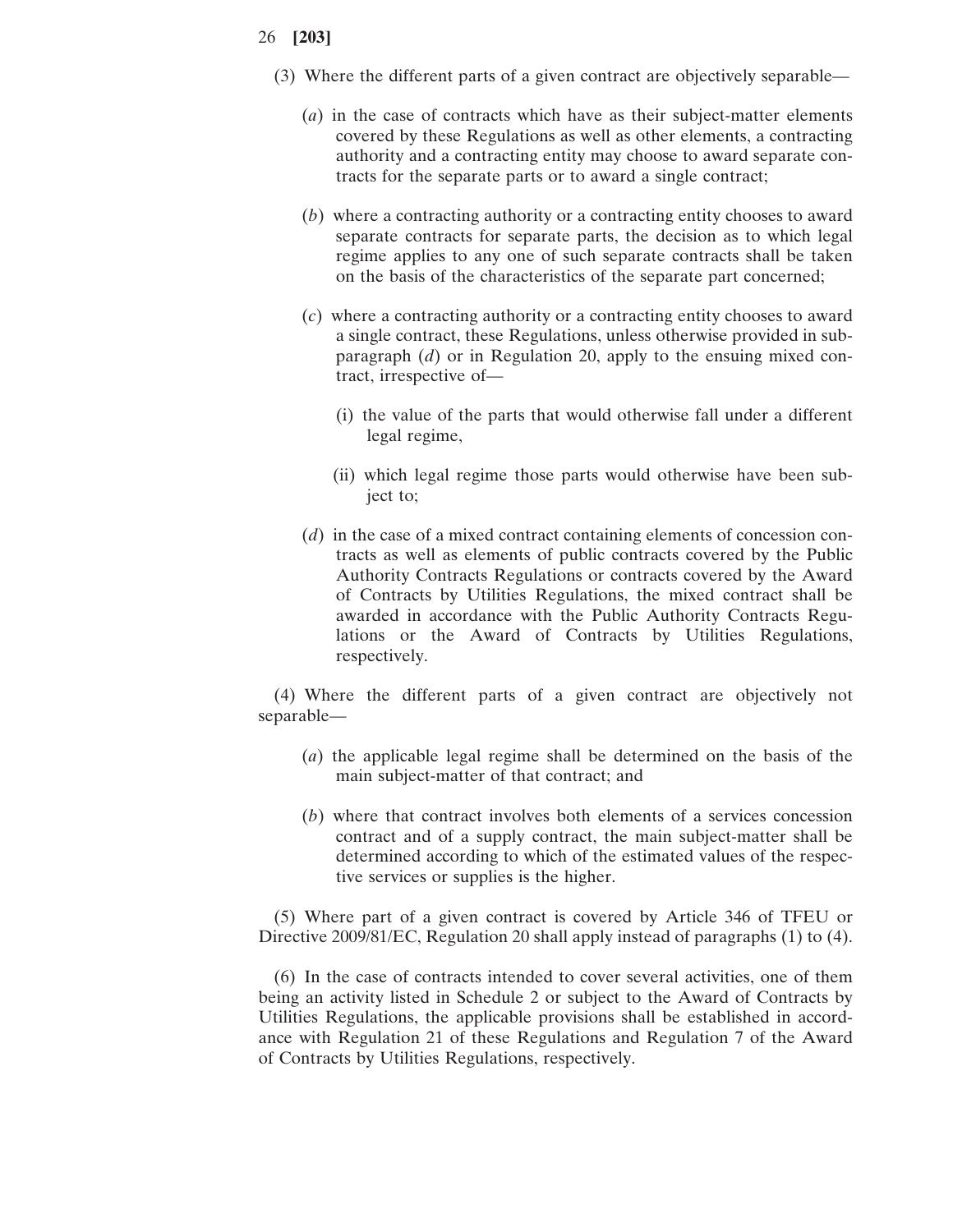*Mixed procurement contracts involving defence or security aspects*

20. (1) This Regulation applies in the case of mixed contracts which have as their subject matter elements of a concession contract covered by these Regulations and procurement or other elements covered by Article 346 of TFEU or Directive 2009/81/EC.

(2) In the case of contracts intended to cover several activities, one of them being subject to Schedule 2 or covered by the Award of Contracts by Utilities Regulations, and another being covered by Article 346 of TFEU or Directive 2009/81/EC, the applicable provisions shall be established in accordance with Regulation 22 of these Regulations and Regulation 26 of the Award of Contracts by Utilities Regulations, respectively.

(3) Where the different parts of a given contract are objectively separable, a contracting authority or contracting entity may choose to award separate contracts for the separate parts or to award a single contract.

(4) The decision to award a single contract shall not, however, be taken for the purpose of excluding contracts from the application of these Regulations or the Directive 2009/81/EC.

(5) Where a contracting authority or a contracting entity chooses to award separate contracts for separate parts, the decision as to which legal regime applies to any one of such separate contracts shall be taken on the basis of the characteristics of the separate part concerned.

(6) Where a contracting authority or a contracting entity chooses to award a single contract, the following criteria shall apply to determine the applicable legal regime—

- (*a*) where part of a given contract is covered by Article 346 of TFEU, or different parts are covered by Article 346 of TFEU and Directive 2009/81/EC respectively, the contract may be awarded without applying these Regulations, provided that the award of a single contract is justified by objective reasons;
- (*b*) where part of a given contract is covered by Directive 2009/81/EC, the contract may be awarded in accordance with these Regulations or in accordance with Directive 2009/81/EC, provided that the award of a single contract is justified by objective reasons.

(7) Where the different parts of a given contract are objectively not separable, the contract may be awarded without applying these Regulations where it includes elements to which Article 346 of TFEU applies. Otherwise the contracting authority or contracting entity may choose to award a contract in accordance with these Regulations or in accordance with Directive 2009/81/EC.

#### *Contracts covering both activities listed in Schedule 2 and other activities*

21. (1) This Regulation applies in the case of contracts intended to cover several activities where one of those activities is listed in Schedule 2.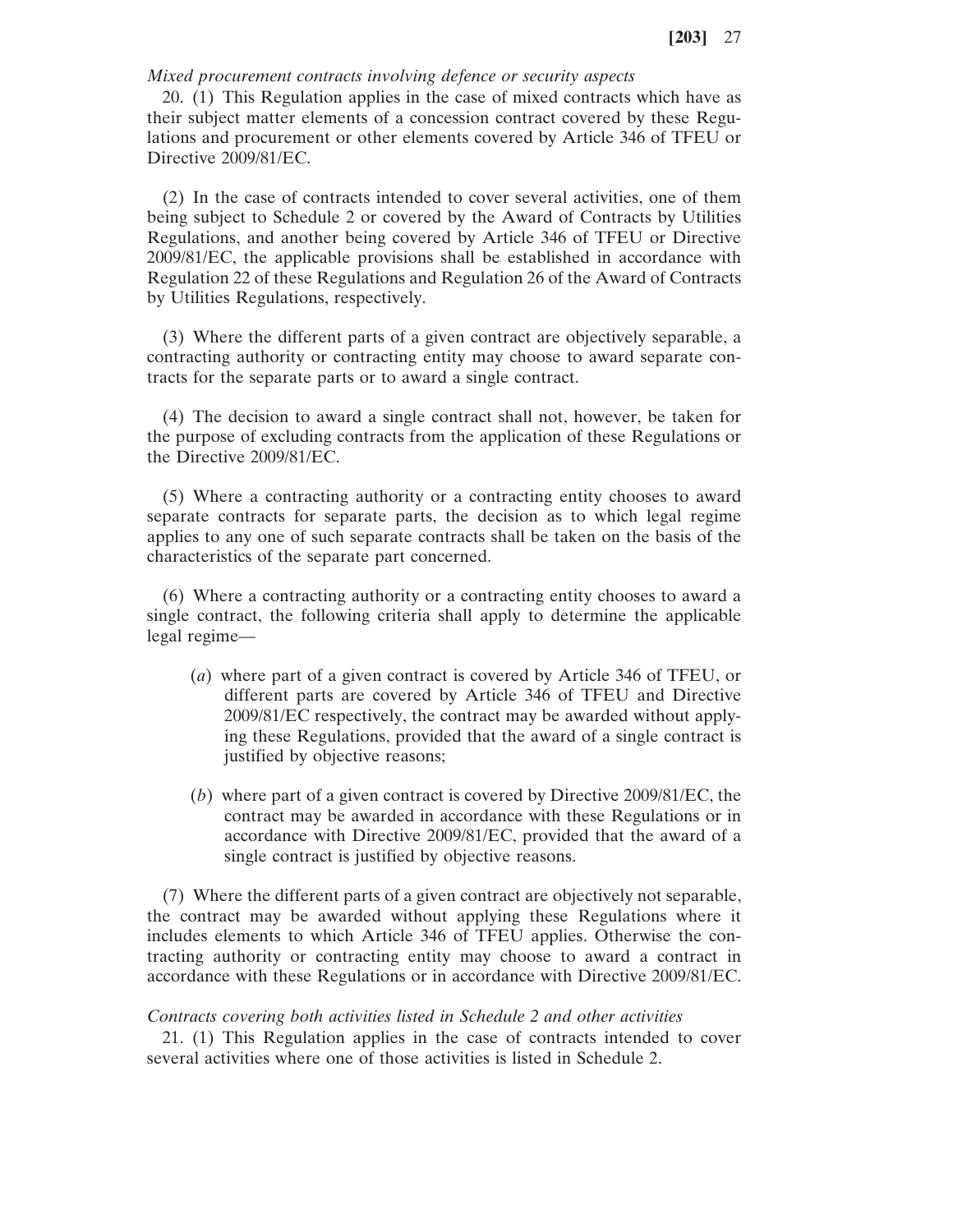(2) A contracting entity may choose to award separate contracts for the purposes of the separate activities or to award a single contract for the purposes of all the activities.

(3) The choice between awarding a single contract or separate contracts shall not be made with the objective of excluding the contract or contracts from the scope of these Regulations or, where applicable, the Public Authority Contracts Regulations or the Award of Contracts by Utilities Regulations.

(4) Where a contracting entity chooses to award a separate contract, the decision as to which provisions shall apply to any one of such separate contracts shall be taken on the basis of the characteristics of the separate activity concerned.

- (5) Where a contracting entity chooses to award a single contract—
	- (*a*) a contract which is intended to cover several activities shall be subject to the provisions applicable to the activity for which it is principally intended;
	- (*b*) in the case of a contract where it is objectively impossible to determine for which activity the contract is principally intended, the applicable provisions shall be determined in accordance with the following—
		- (i) the contract shall be awarded in accordance with the provisions of these Regulations applicable to concession contracts awarded by contracting authorities, if one of the activities for which the contract is intended is subject to the provisions of these Regulations applicable to concession contracts awarded by contracting authorities and the other is subject to the provisions of these Regulations applicable to concession contracts awarded by contracting entities,
		- (ii) the contract shall be awarded in accordance with the Public Authority Contracts Regulations, if one of the activities for which the contract is intended is subject to these Regulations and the other to the Public Authority Contracts Regulations,
		- (iii) the contract shall be awarded in accordance with these Regulations, if one of the activities for which the contract is intended is subject to these Regulations and the other is not subject to these Regulations, the Public Authority Contracts Regulations or the Award of Contracts by Utilities Regulations.

(6) However, where one of the activities concerned is covered by Article 346 of TFEU or Directive 2009/81/EC., Regulation 22 applies instead of paragraph  $(5).$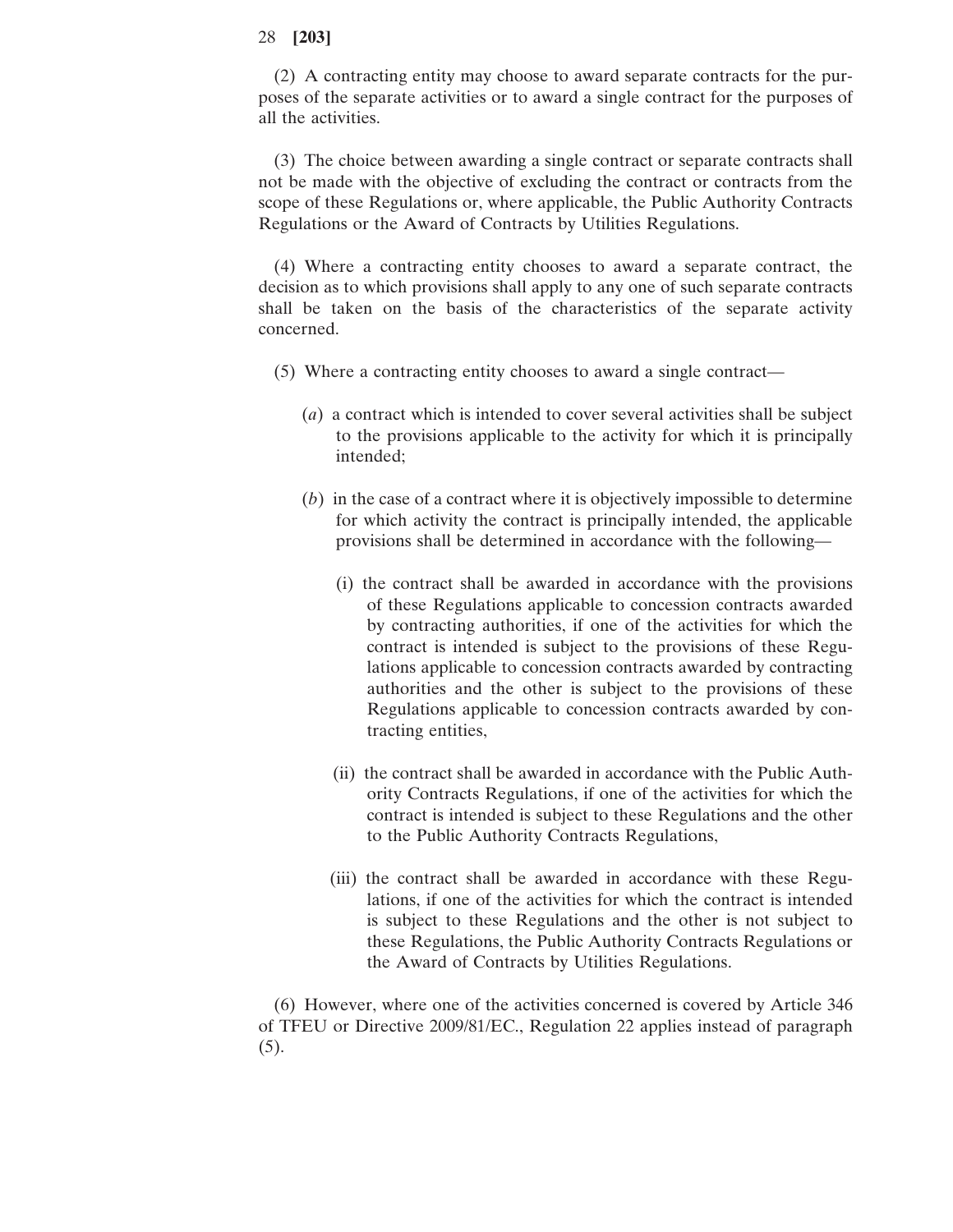*Contracts covering both activities listed in Schedule 2 and activities involving defence or security aspects.*

22. (1) This Regulation applies in the case of contracts intended to cover several activities, one of them being listed in Schedule 2 and another being covered by Article 346 of TFEU or Directive 2009/81/EC.

(2) A contracting entity may choose to award separate contracts for the purposes of the separate activities or to award a single contract for the purposes of all the activities.

(3) The choice between awarding a single contract or awarding separate contracts shall not, however, be made with the objective of excluding the contract or contracts from the scope of these Regulations or Directive 2009/81/EC and a decision to award a single contract shall be justified by objective reasons.

(4) Where a contracting entity chooses to award separate contracts for separate parts, the decision as to which legal regime applies to any one of the separate contracts shall be taken on the basis of the characteristics of the separate activity concerned.

(5) Where a contracting entity chooses to award a single contract, the following shall apply—

- (*a*) in the case of a contract intended to cover an activity which is covered by these Regulations and another which is covered by Article 346 of TFEU, the contracting entity may award the contract without applying these Regulations;
- (*b*) in the case of a contract intended to cover an activity which is covered by these Regulations and another which is covered by Directive 2009/81/EC, the contracting entity may award the contract either in accordance with these Regulations or in accordance with Directive 2009/81/EC.

(6) Paragraph  $(5)(b)$  is without prejudice to the thresholds and exclusions that are provided by Directive 2009/81/EC.

(7) Contracts referred to in paragraph  $(5)(b)$  which also include procurement or other elements which are covered by Article 346 of TFEU may be awarded without applying these Regulations.

# CHAPTER 4

### *Specific Situations*

*Reserved concession contracts*

23. (1) A contracting authority and a contracting entity may—

(*a*) reserve the right to participate in concession contract award procedures to sheltered workshops and economic operators whose main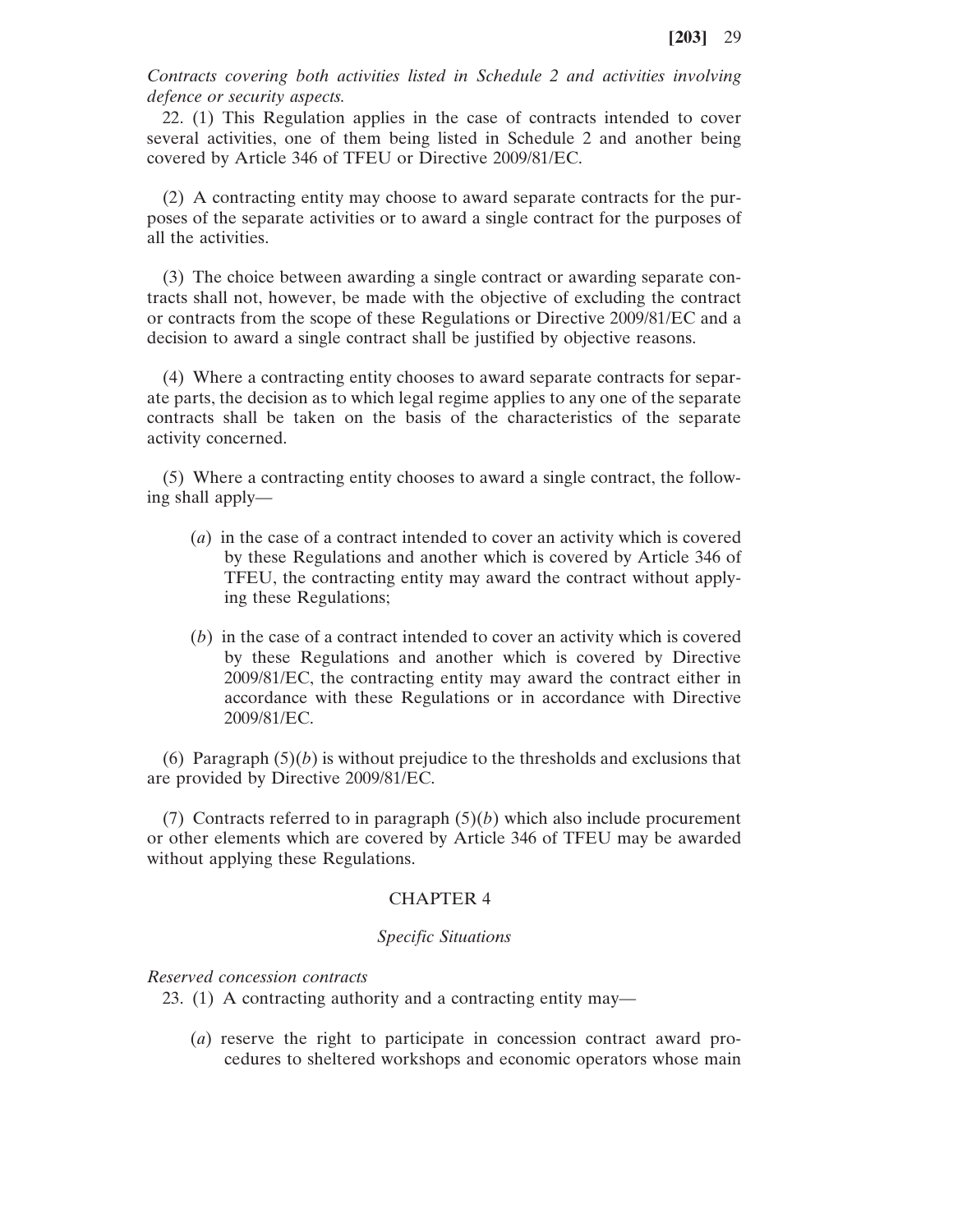aim is the social and professional integration of disabled or disadvantaged persons, or

(*b*) provide for such concession contracts to be performed in the context of sheltered employment programmes,

provided that at least 30% of the employees of those workshops, economic operators or programmes are disabled or disadvantaged workers.

(2) In such a case, the concession contract notice or, in the case of a concession contract for social and other specific services listed in Annex IV to the Concessions Directive, the prior information notice, shall make reference to Article 24 of the Concessions Directive.

### *Research and development services*

24. These Regulations apply to services concession contracts for research and development services which are covered by CPV codes 73000000-2 to 73120000- 9, 73300000-5, 73420000-2 and 73430000-5 provided that the following conditions are fulfilled—

- (*a*) the benefits accrue exclusively to the contracting authority or contracting entity for its use in the conduct of its own affairs; and
- (*b*) the service provided is wholly remunerated by the contracting authority or contracting entity.

### CHAPTER 5

### *Provisions Relating to Economic Operators, Confidentiality, Etc.*

### *Economic operators*

25. (1) Economic operators that, under the law of the Member State in which they are established, are entitled to provide the relevant service, shall not be rejected solely on the ground that, under the law of the State, they would be required to be either natural or legal persons.

(2) Legal persons may be required to indicate, in the tender or in the application, the names and relevant professional qualifications of the staff to be responsible for the performance of the contract in question.

(3) Groups of economic operators, including temporary associations, may participate in concession contract award procedures and shall not be required by a contracting authority or a contracting entity to have a specific legal form in order to submit a tender or a request to participate.

(4) Where necessary, a contracting authority or a contracting entity may clarify in the concession documents how groups of economic operators are to meet the requirements as to economic and financial standing or technical and professional ability referred to in Regulation 38 provided that this is justified by objective reasons and is proportionate.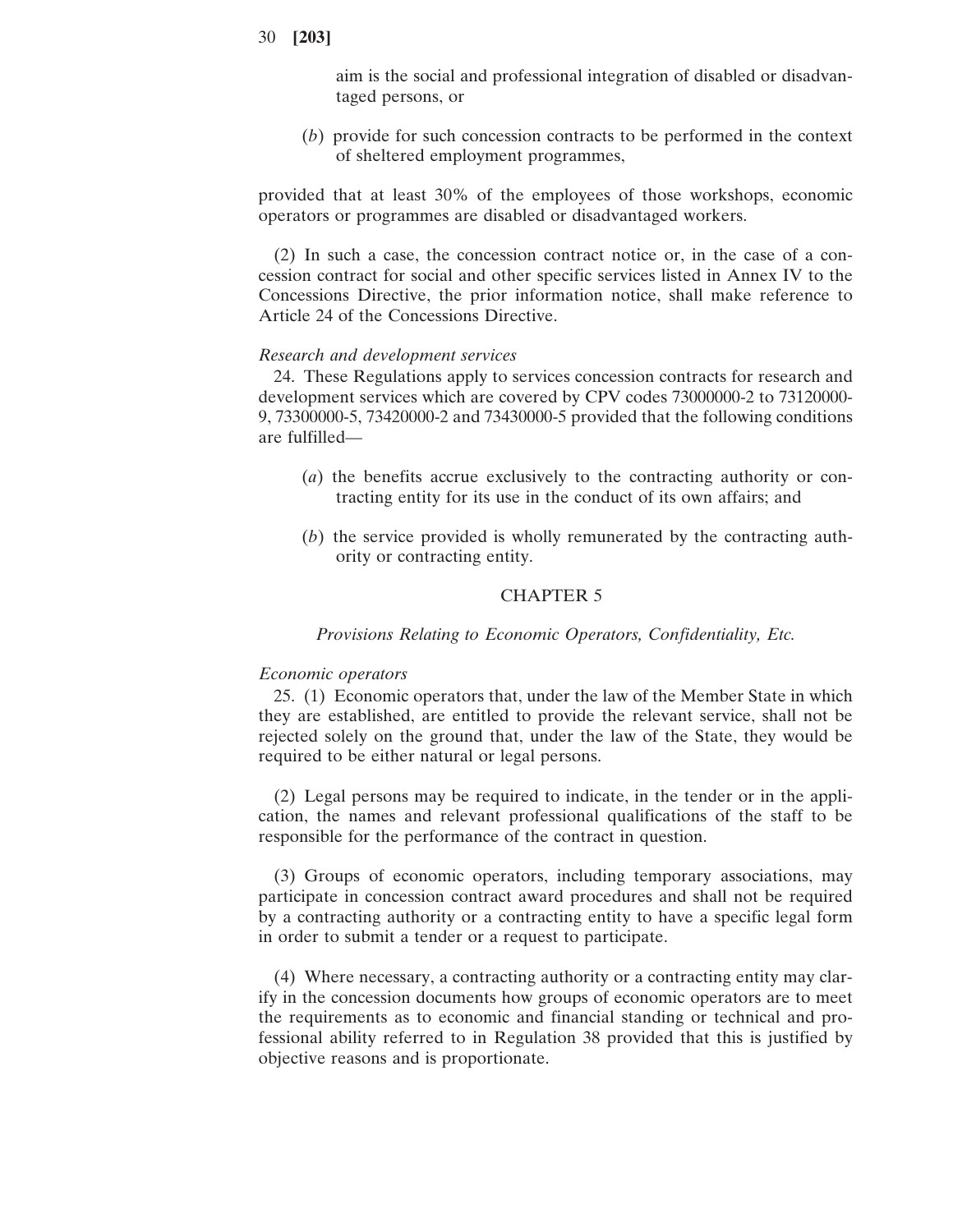(5) Any conditions for the performance of a concession contract by such groups of economic operators which are different from those imposed on individual participants shall also be justified by objective reasons and shall be proportionate.

(6) Notwithstanding paragraphs (1) to (5), a contracting authority or contracting entity may require groups of economic operators to assume a specific legal form once they have been awarded the contract, to the extent that such a change is necessary for the satisfactory performance of the contract.

#### *Nomenclatures*

26. Any references to nomenclatures in the context of the award of concession contracts shall be made using the CPV.

#### *Confidentiality*

27. (1) A contracting authority or contracting entity shall not disclose information which has been forwarded to it by an economic operator and designated by that economic operator as confidential, including, but not limited to, technical or trade secrets and the confidential aspects of tenders.

- (2) Paragraph (1) is without prejudice to—
	- (*a*) any other provisions of these Regulations, including the obligations relating to the advertising of awarded concession contracts and the provision of information to candidates and tenderers set out in Regulations 31 and 40 respectively; and
	- (*b*) the Freedom of Information Act 2014 (No. 30 of 2014).

(3) This Regulation shall not prevent public disclosure of non-confidential parts of concluded contracts, including any subsequent changes.

(4) A contracting authority or a contracting entity may impose on an economic operator requirements aimed at protecting the confidential nature of information which the contracting authority or contracting entity makes available throughout the concession contract award procedure.

#### *Provisions applicable to communication*

28. (1) A contracting authority and a contracting entity may choose one or more of the following means of communication for all communication and information exchange—

- (*a*) electronic means;
- (*b*) post or fax;
- (*c*) oral communication, including telephone, in respect of communications other than the essential elements of a concession contract award procedure, and provided that the content of the oral communication is documented to a sufficient degree on a durable medium;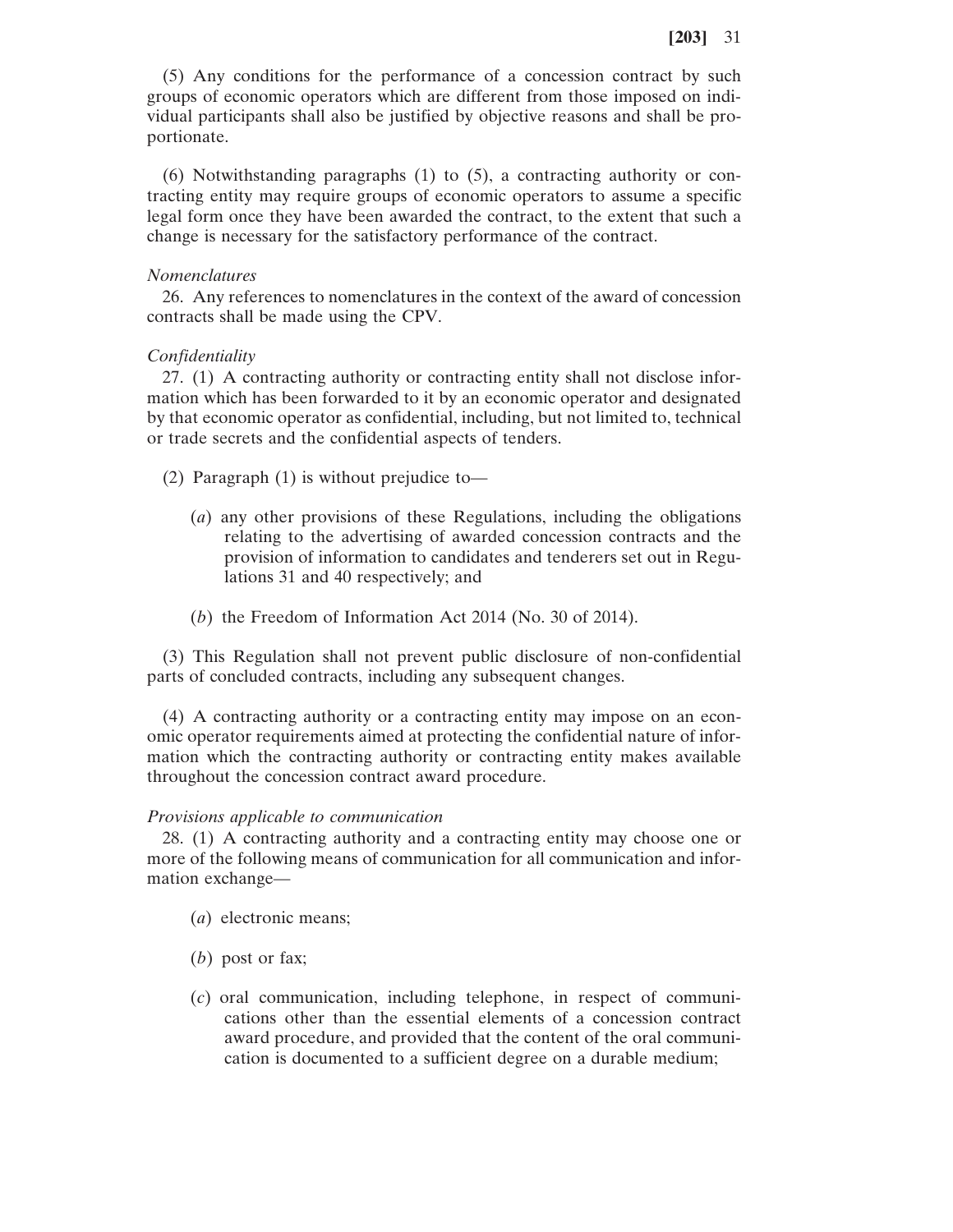(*d*) hand delivery certified by an acknowledgement of receipt,

except where the use of electronic means is mandatory in accordance with Regulations 32(2) and 33.

(2) The means of communication chosen shall be generally available and nondiscriminatory, and shall not restrict economic operators' access to the concession contract award procedure.

(3) The tools and devices to be used for communicating by electronic means, and their technical characteristics, shall be interoperable with information and communication technology products in general use.

(4) In all communication, exchange and storage of information, a contracting authority and a contracting entity shall ensure that the integrity of data and the confidentiality of applications and tenders are preserved.

(5) A contracting authority and a contracting entity shall examine the content of applications and tenders only after the time limit set for submitting them has expired.

### PART 3

#### Rules on the Award of Concession Contracts

# CHAPTER 1

### *General principles*

### *General principles*

29. (1) In paragraph (2) "relevant procedure" means the procedure leading to the choice of concessionaire.

(2) If the relevant procedure complies with these Regulations, then nothing in these Regulations is to be construed as prejudicing the freedom of a contracting authority or contracting entity to organise the relevant procedure.

(3) The design of the concession award procedure shall respect the principles specified in Regulation 7. In particular, during the concession award procedure, the contracting authority or contracting entity shall not provide information in a discriminatory manner which may give some candidates or tenderers an advantage over others.

(4) In the performance of concession contracts, economic operators shall comply with applicable obligations in the field of environmental, social and labour law that applies at the place where the works are carried out or the services provided, that have been established by Union law, national law, collective agreements, or by international, environmental, social and labour law listed in Annex X to the Concessions Directive. A contracting authority or contracting entity shall ensure that such obligations are incorporated into the relevant concession contracts.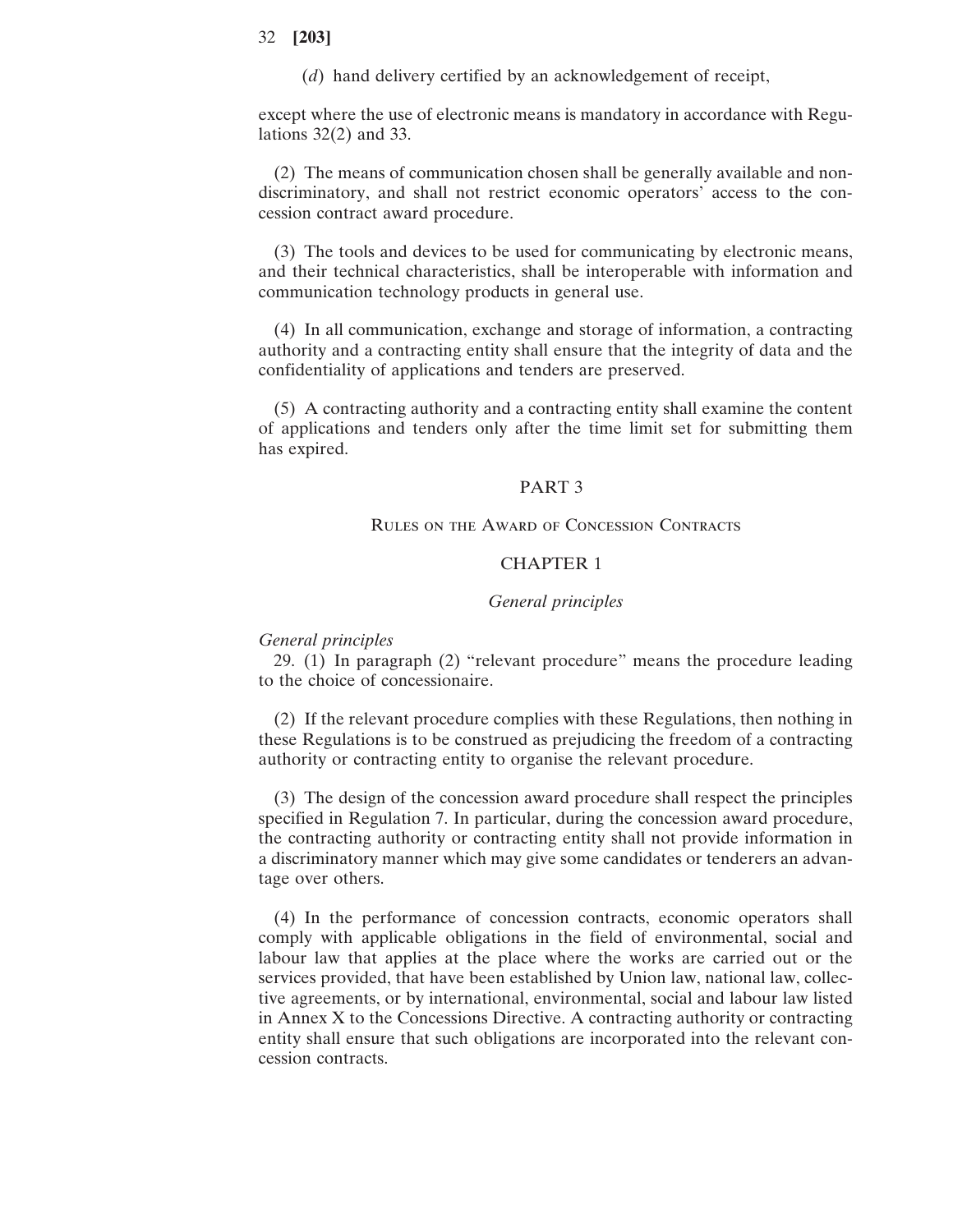# *Concession notices*

30. (1) A contracting authority or a contracting entity wishing to award a concession contract, other than a concession contract for social and other specific services listed in Annex IV to the Concessions Directive, shall make known its intention through the publication of a concession notice.

- (2) Such a concession notice shall contain—
	- (*a*) the information set out in Schedule 4, and
	- (*b*) where appropriate, any other information deemed useful by the contracting authority or contracting entity,

and shall be in the format of the standard forms set out in Regulation (EU) 2015/1986 of 11 November 2015.

(3) A contracting authority or a contracting entity wishing to award a concession contract for social and other specific services listed in Annex IV to the Concessions Directive shall make known its intention of a planned concession award through the publication of a prior information notice. Such a prior information notice shall contain the information set out in Schedule 5.

- (4) This Regulation shall not apply in any of the following cases—
	- (*a*) where no applications, no suitable applications, no tenders or no suitable tenders have been submitted in response to a prior concession contract procedure, provided that the initial conditions of the concession contract are not substantially altered and that a report is sent to the Commission where it so requests;
	- (*b*) where the works or services can be supplied only by a particular economic operator for any of the following reasons—
		- (i) the aim of the concession contract is the creation or acquisition of a unique work of art or artistic performance,
		- (ii) competition is absent for technical reasons,
		- (iii) the existence of an exclusive right,
		- (iv) the protection of intellectual property rights and exclusive rights other than exclusive rights as defined in Regulation 2,

but only, in the case of each of clauses (ii) to (iv), where no reasonable alternative or substitute exists and the absence of competition is not the result of an artificial narrowing down of the parameters of the concession contract award.

- (5) For the purposes of paragraph  $(4)(a)$ 
	- (*a*) a tender shall be considered not to be suitable where it is irrelevant to the concession contract, being manifestly incapable, without substantial changes, of meeting the contracting authority's or contracting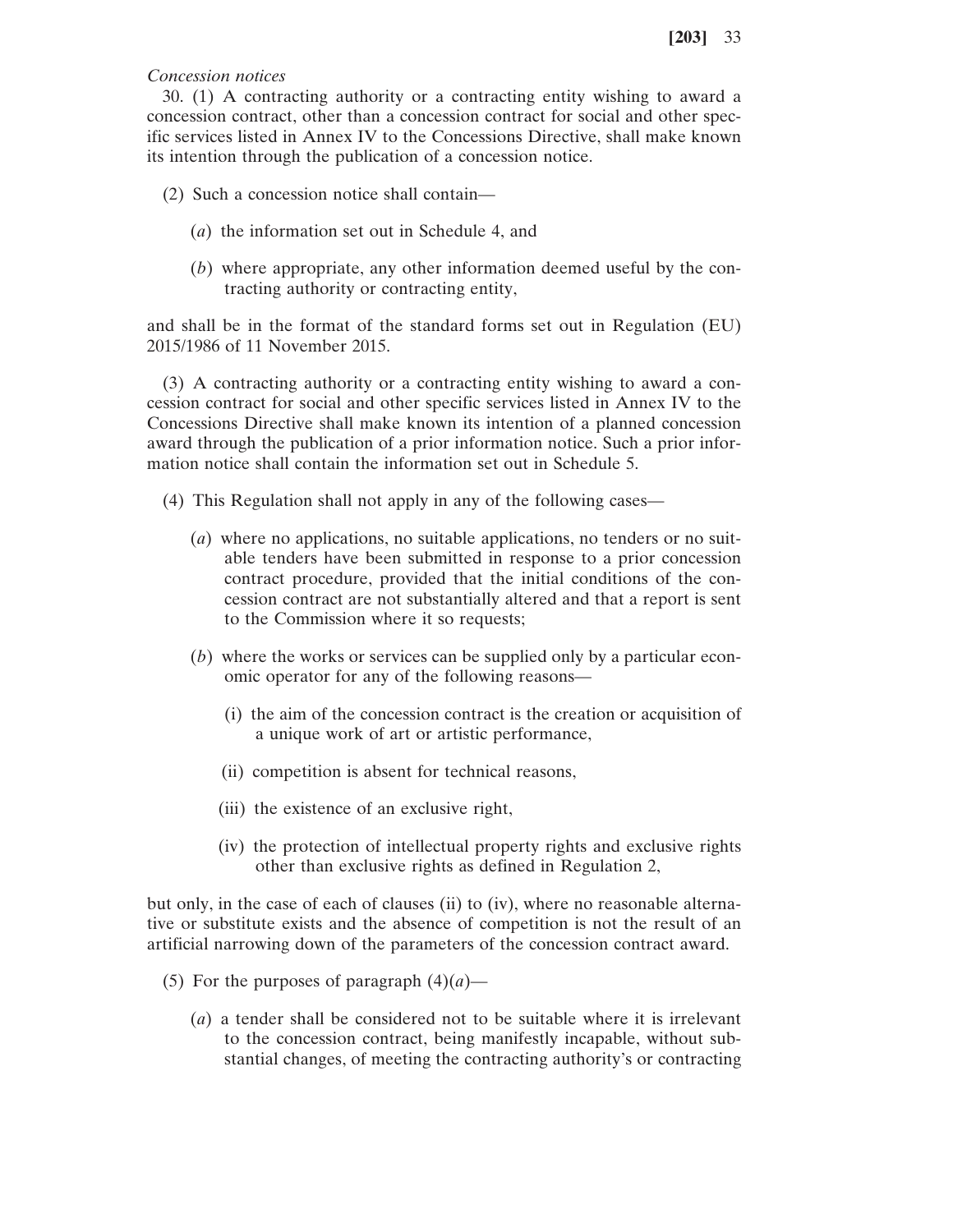entity's needs and requirements as specified in the concession documents;

- (*b*) an application shall be considered not to be suitable where—
	- (i) the applicant concerned is required to be, or may be, excluded under Regulation 37(1) to (18) or does not meet the selection criteria set out by the contracting authority or contracting entity in accordance with Regulation 38,
	- (ii) the application includes tenders which are considered not to be suitable as described in subparagraph (*a*).

### *Concession award notices*

31. (1) Not later than 48 days after the award of a concession contract, the contracting authority or contracting entity shall send a concession award notice on the results of the concession award procedure in accordance with the procedure specified in Regulation 32.

(2) However, concession contract award notices for social and other specific services listed in Annex IV to the Concessions Directive may be grouped for publication on a quarterly basis, in which case the contracting authority or contracting entity shall send the grouped notices for publication within 48 days of the end of each quarter.

(3) A concession award notice shall contain the information set out in Schedule 6, or in the case of a concession contract for social and other specific services listed in Annex IV to the Concessions Directive, the information set out in Schedule 7 and shall be published in accordance with Regulation 32.

### *Form and manner of publication of notices*

32. (1) Concession notices, concession award notices and the notice referred to in Regulation 43(4) shall include the information set out in Schedules 4, 6 and 7and in the format of standard forms, including standard forms for corrigenda.

(2) The notices referred to in paragraph (1) shall be drawn up, transmitted by electronic means to the Publications Office and published in accordance with Annex IX to the Concessions Directive. The Publications Office shall give the contracting authority or contracting entity confirmation of the receipt of the notice and of the publication of the information sent, indicating the date of publication which shall constitute proof of publication. Notices shall be published not later than five days after they are sent. The costs of publication of the notices by the Publications Office shall be borne by the Union.

(3) Concession notices shall be published in full in one or more of the official languages of the institutions of the Union as chosen by the contracting authority or contracting entity. That language version or those language versions shall constitute the sole authentic text or texts. A summary of the important elements of each notice shall be published in the other official languages of the institutions of the Union.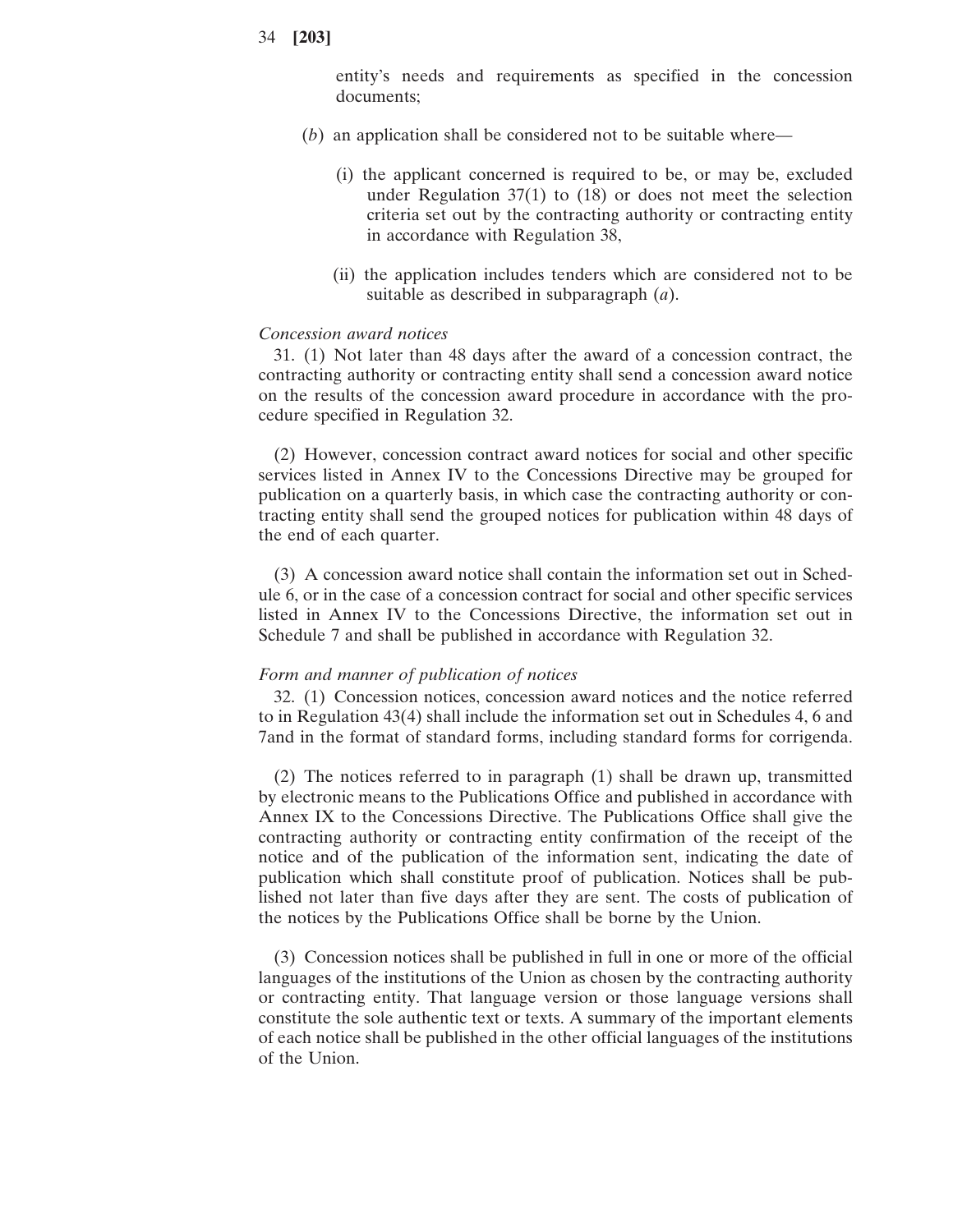(4) Concession notices and concession award notices shall not be published in the State or another Member State before publication by the Publications Office unless publication at Union level does not take place 48 hours after the Publications Office confirms receipt by the contracting authority or the contracting entity of the notice as referred to in paragraph (2). Concession notices and concession award notices published in the State or another Member State shall not contain information other than that contained in the notices dispatched to the Publications Office but shall indicate the date of dispatch of the notice to the Publications Office.

### *Electronic availability of concession documents*

33. (1) A contracting authority and a contracting entity shall offer, by electronic means, unrestricted and full direct access free of charge to the concession documents from the date of the publication in the Official Journal of a concession notice or, where the concession notice does not include the invitation to submit tenders, from the date on which the invitation to submit tenders was sent.

(2) The text of the concession notice or of the invitation to submit tenders shall specify the internet address at which the concession documents are accessible.

- (3) Paragraph (4) applies where, in duly justified circumstances due to—
	- (*a*) exceptional security reasons,
	- (*b*) technical reasons, or
	- (*c*) the particularly sensitive nature of commercial information requiring a very high level of protection,

unrestricted and full direct access free of charge to certain concession documents cannot be offered by electronic means.

(4) In the circumstances set out in paragraph (3) a contracting authority or a contracting entity shall indicate in the notice or the invitation to submit a tender that the concession documents concerned will be transmitted by means other than electronic means and the time limit for the receipt of tenders shall be prolonged.

(5) Provided that it has been requested in good time, a contracting authority or a contracting entity or a competent department shall supply to all applicants or tenderers taking part in the concession contract award procedure additional information relating to the concession documents not later than 6 days before the deadline fixed for the receipt of tenders.

#### *Combating corruption and preventing conflicts of interest*

34. (1) A contracting authority and contracting entity shall take appropriate measures to combat fraud, favouritism and corruption and to effectively prevent, identify and remedy conflicts of interest arising in the conduct of concession contract award procedures, so as to avoid any distortion of competition and to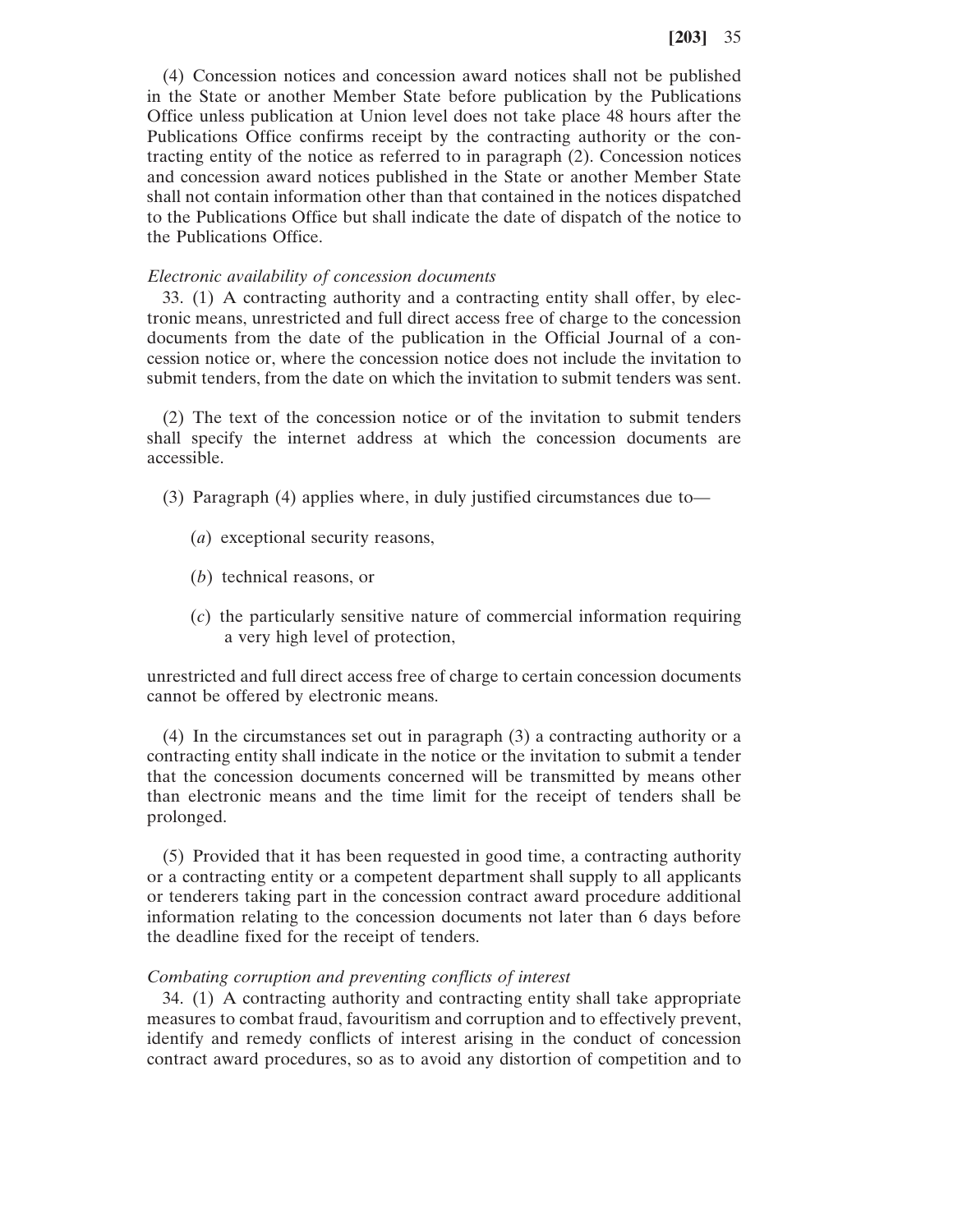ensure the transparency of the award procedure and the equal treatment of all candidates and tenderers.

(2) The measures adopted in relation to conflicts of interest shall not go beyond what is strictly necessary to prevent a potential conflict of interest or eliminate a conflict of interest that has been identified.

(3) For the purposes this Regulation, "conflicts of interest" includes any situation where relevant staff members have, directly or indirectly, a financial, economic or other personal interest which might be perceived to compromise their impartiality and independence in the context of the concession contract award procedure.

(4) In paragraph (3), "relevant staff members" means staff members of the contracting authority or contracting entity who are involved in the conduct of the concession contract award procedure or may influence the outcome of that procedure.

#### CHAPTER 2

### *Procedural guarantees*

### *Technical and functional requirements*

35. (1) Technical and functional requirements shall be set out in the concession documents and shall lay down the characteristics required of the works or services that are the subject-matter of the concession contract.

(2) Those characteristics may also refer to the specific process of production or provision of the requested works or services provided that they are linked to the subject-matter of the contract and proportionate to its value and its objectives.

(3) The characteristics may, for example, include quality levels, environmental and climate performance levels, design for all requirements (including accessibility for disabled persons) and conformity assessment, performance, safety or dimensions, terminology, symbols, testing and test methods, marking and labelling, or user instructions.

(4) Unless justified by the subject-matter of the concession contract, technical and functional requirements shall not refer to a specific make or source, or a particular process which characterises the products or services provided by a specific economic operator or to trade marks, patents, types or a specific production with the effect of favouring or eliminating certain undertakings or certain products.

(5) However, such a reference is permitted, on an exceptional basis, where a sufficiently precise and intelligible description of the subject-matter of the contract is not possible, in which case the reference shall be accompanied by the words "or equivalent".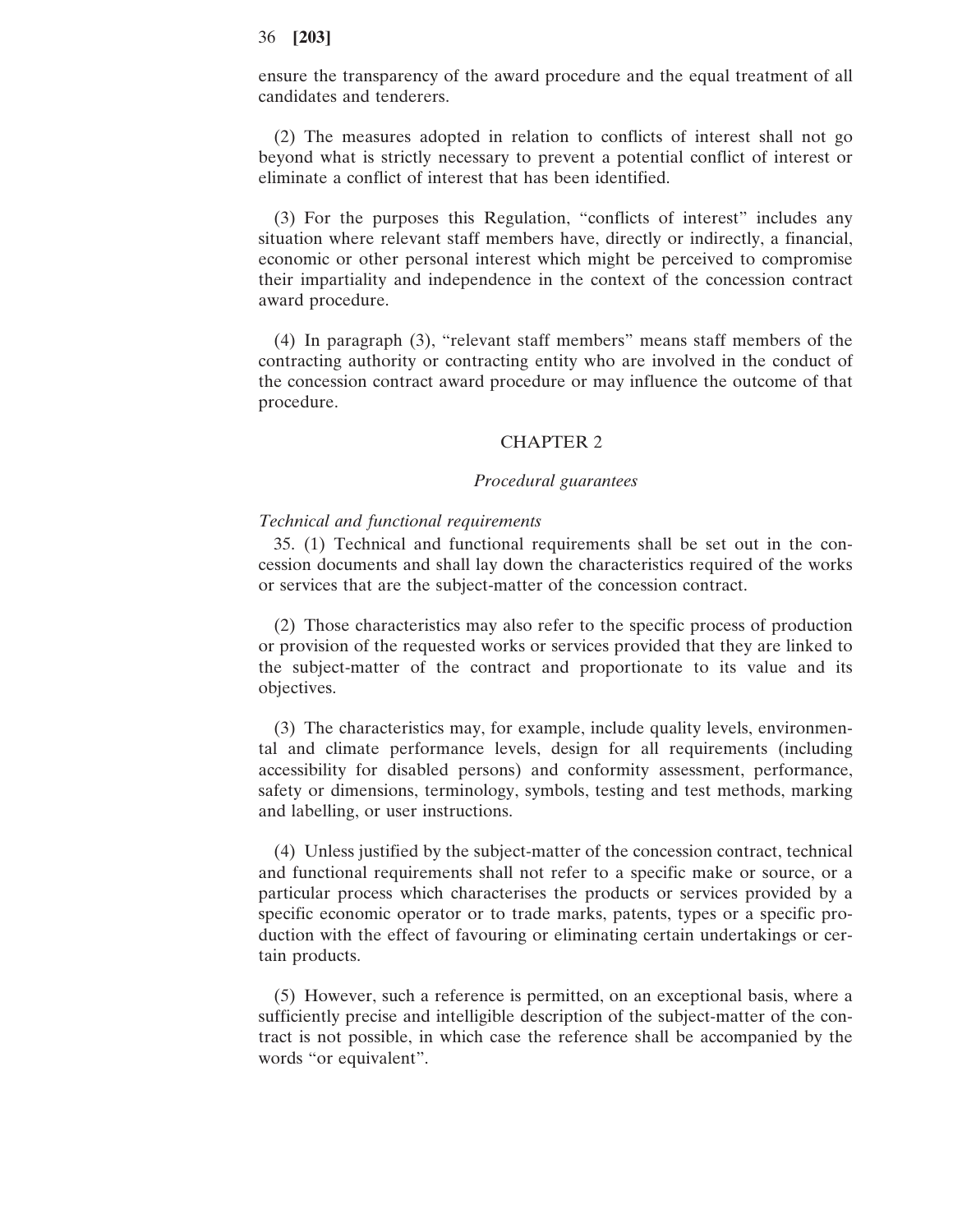(6) A contracting authority or contracting entity shall not reject a tender on the grounds that the works and services tendered for do not comply with the technical and functional requirements to which it has referred, once the tenderer proves in its tender, by any appropriate means, that the solutions it has proposed satisfy in an equivalent manner the technical and functional requirements.

### *Procedural guarantees*

36. (1) Concession contracts shall be awarded on the basis of the award criteria, provided that all of the following conditions are fulfilled—

- (*a*) the tender complies with any minimum requirements set, where applicable, by the contracting authority or contracting entity;
- (*b*) the tenderer complies with the conditions for participation set out in Regulation  $38(1)$  to  $(3)$ ; and
- (*c*) the tenderer is not excluded from participating in the concession contract award procedure in accordance with Regulation 37(1) to (9), and subject to Regulation 37(13) to (18).
- (2) The contracting authority or contracting entity shall provide:
	- (*a*) in the concession notice, a description of the concession contract and of the conditions of participation;
	- (*b*) in the concession notice or the invitation to submit a tender, or other concession document, a description of the award criteria, and where applicable, the minimum requirements to be met.

(3) The contracting authority or contracting entity may limit the number of candidates or tenderers to an appropriate level, on condition that this is done in a transparent manner and on the basis of objective criteria.

(4) The number of candidates or tenderers invited shall be sufficient to ensure genuine competition.

(5) The contracting authority or contracting entity shall communicate the following to all participants—

- (*a*) the description of the envisaged organisation of the procedure and an indicative completion deadline; and
- (*b*) any modification to that procedure or completion deadline.

(6) To the extent that any modification referred to in paragraph  $(5)(b)$  concerns elements disclosed in the concession notice, the contracting authority or contracting entity shall advertise it to all economic operators.

(7) The contracting authority or contracting entity shall provide for appropriate recording of the stages of the procedure using the means it considers appropriate, subject to Regulation  $27(1)$ ,  $(2)$  and  $(3)$ .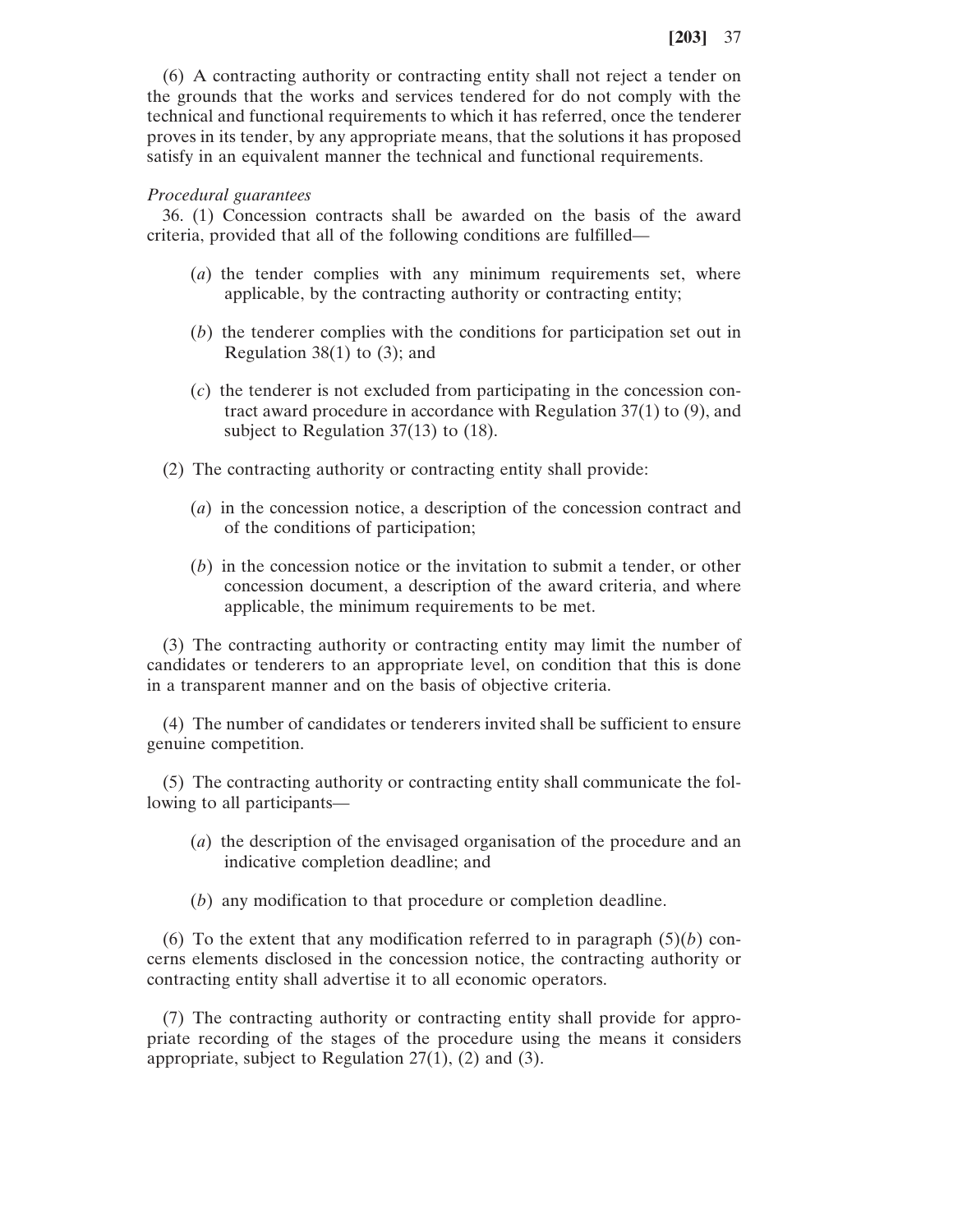(8) The contracting authority or contracting entity may hold negotiations with candidates and tenderers; however the subject matter of the concession contract, the award criteria and the minimum requirements shall not be changed during the course of any negotiations.

(9) In this Regulation—

"award criteria" means the award criteria set out by the contracting authority or contracting entity in accordance with Regulation 41;

"minimum requirements" mean the conditions and characteristics (in particular any technical, physical, functional and legal conditions and characteristics) that any tender must meet or possess.

# *Exclusion grounds*

37. (1) Subject to paragraphs (6), (15) and (20), a contracting authority or a contracting entity referred to in Regulation  $5(1)(a)$  shall exclude an economic operator from participation in a concession contract award procedure where it has established that the economic operator concerned has been convicted of one or more of the following offences:

- (*a*) participation in a criminal organisation, within the meaning of Article 2 of Council Framework Decision 2008/841/JHA of 24 October 2008 on the fight against organised crime;
- (*b*) corruption, which, in this Regulation, means corruption within the meaning of the following:
	- (i) Regulation 2;
	- (ii) Article 2(1) of Council Framework Decision 2003/568/JHA of 22 July 2003 on combating corruption in the private sector;
	- (iii) the law of the State, where the contracting authority or the contracting entity or the economic operator concerned is established in the State;
	- (iv) the law of the Member State, other than the State, in which the contracting authority or the contracting entity or the economic operator concerned is established;
- (*c*) fraud within the meaning of Article 1 of the Convention on the protection of the European Communities' financial interests drawn up under the Council Act of 26 July 1995;
- (*d*) terrorist offences or offences linked to terrorist activities, within the meaning of Articles 1 and 3 respectively of Council Framework Decision 2002/475/JHA of 13 June 2002 on combating terrorism or inciting or aiding or abetting or attempting to commit an offence referred to in Article 4 of that Council Framework Decision;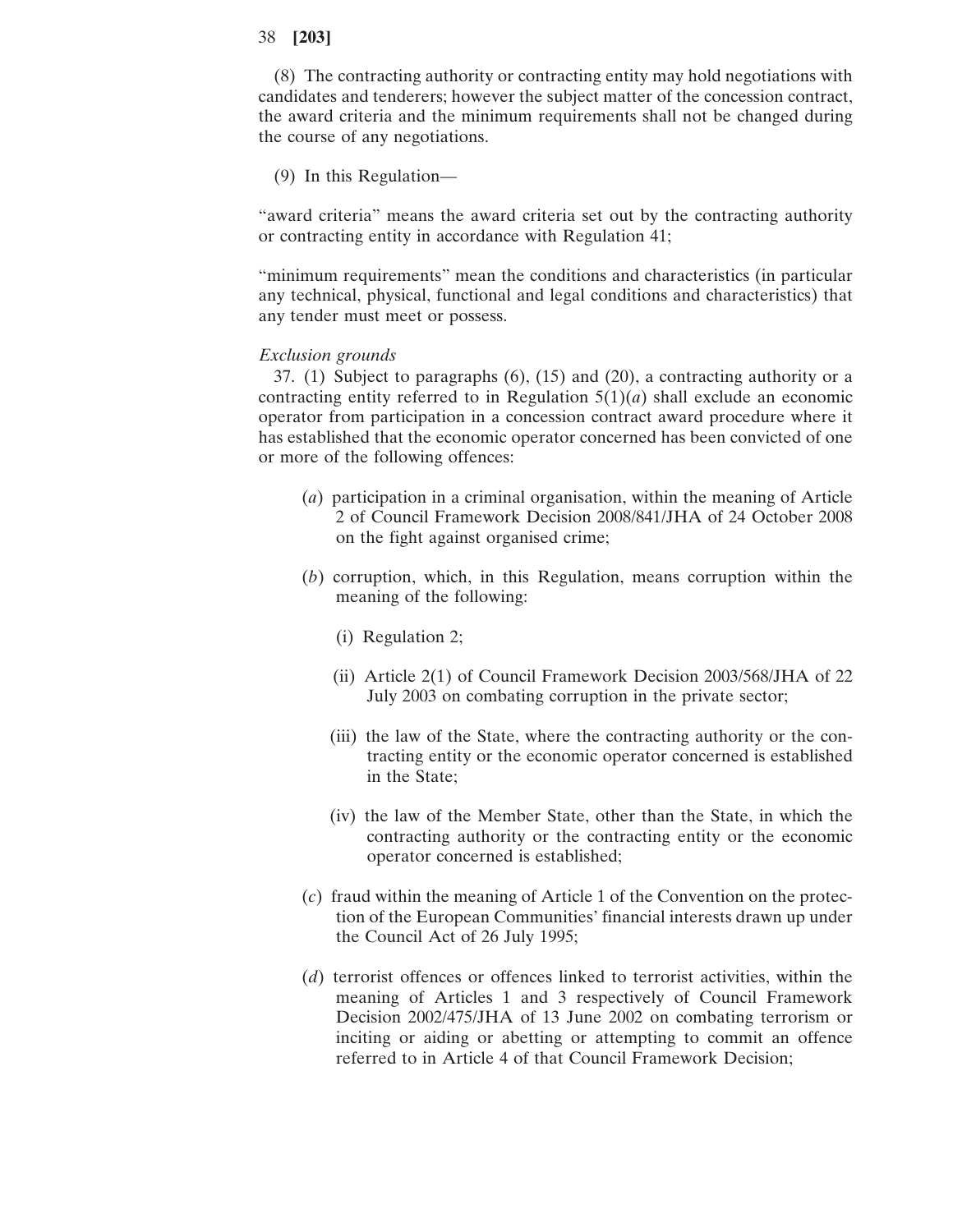- (*e*) money laundering or terrorist financing, within the meaning of Article 1 of Directive 2005/60/EC of the European Parliament and of the Council of 26 October 2005 on the prevention of the use of the financial system for the purpose of money laundering and terrorist financing;
- (*f*) child labour and other forms of trafficking in human beings, within the meaning of Article 2 of Directive 2011/36/EU of the European Parliament and of the Council of 5 April 2011 on preventing and combating trafficking in human beings and protecting its victims and replacing Council Framework Decision 2002/629/JHA.

(2) The obligation of a contracting authority or a contracting entity referred to in Regulation  $5(1)(a)$  to exclude an economic operator under paragraph  $(1)$ also applies (but subject to paragraphs (6), (15) and (20)) where the person convicted is a member of the administrative, management or supervisory body of that economic operator or has powers of representation, decision or control in the economic operator.

(3) Subject to paragraphs (5) to (7), an economic operator shall be excluded by a contracting authority or a contracting entity referred to in Regulation  $5(1)(a)$  from participation in a concession contract award procedure where—

- (*a*) the contracting authority or contracting entity is aware that the economic operator is in breach of its obligations relating to the payment of taxes or social security contributions, and
- (*b*) the breach referred to in subparagraph (*a*) has been established by a judicial or administrative decision having final and binding effect in accordance with the law of the country in which the operator is established or the Member State of the contracting authority or contracting entity.

(4) Subject to paragraph (5), a contracting authority or a contracting entity referred to in Regulation  $5(1)(a)$  may exclude an economic operator from participation in a concession contract award procedure where the contracting authority or contracting entity can demonstrate, by any appropriate means, that the economic operator is in breach of its obligations relating to the payment of taxes or social security contributions.

(5) Paragraphs (3) and (4) shall not apply when the economic operator has fulfilled its obligations by paying, or entering into a binding arrangement with a view to paying, the taxes or social security contributions due, including, where applicable, any interest accrued or fines.

(6) A contracting authority or a contracting entity referred to in Regulation  $5(1)(a)$  shall not be obliged to exclude an economic operator under this Regulation where, on an exceptional basis, there are overriding reasons relating to the public interest such as public health or protection of the environment.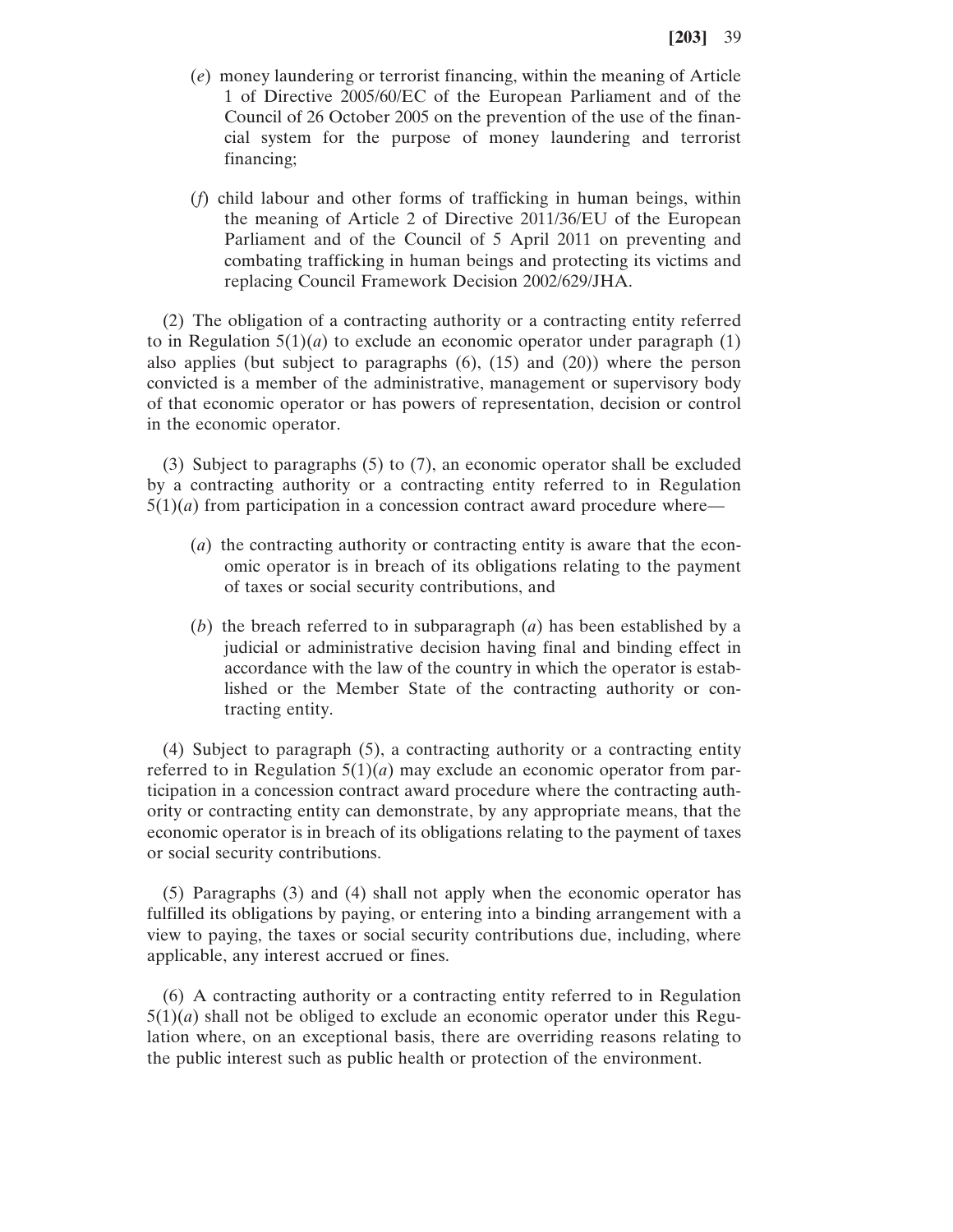(7) A contracting authority or a contracting entity referred to in Regulation  $5(1)(a)$  shall not be obliged to exclude an economic operator under paragraph (3) where such an exclusion would be disproportionate, including where—

- (*a*) only minor amounts of taxes or social security contributions referred to in paragraph (3)(*a*) are unpaid, or
- (*b*) the economic operator was informed of the exact amount due following its breach of its obligations relating to the payment of taxes or social security contributions referred to in paragraph  $(3)(a)$  at such time that it did not have the possibility of taking measures as provided for in paragraph (5) before the expiration of the deadline for requesting participation or, in open procedures, the deadline for submitting its tender.

(8) Subject to paragraphs (15) and (21), a contracting authority or a contracting entity referred to in Regulation  $5(1)(a)$  may exclude from participation in a concession contract award procedure any economic operator in one or more of the following situations:

- (*a*) where the contracting authority or contracting entity can demonstrate by any appropriate means a violation of applicable obligations referred to in Regulation 29(4);
- (*b*) where the economic operator is bankrupt or is the subject of insolvency or winding-up proceedings, where its assets are being administered by a liquidator or by the court, where it is in an arrangement with creditors, where its business activities are suspended or it is in any analogous situation arising from a similar procedure under the law of the State;
- (*c*) where the contracting authority or contracting entity can demonstrate, by any appropriate means, that the economic operator is guilty of grave professional misconduct, which renders its integrity questionable;
- (*d*) where a conflict of interest within the meaning of Regulation 34 cannot be effectively remedied by other, less intrusive, measures;
- (*e*) where the contracting authority or contracting entity has sufficiently plausible indications to conclude that the economic operator has entered into agreements with other economic operators aimed at distorting competition;
- (*f*) where the economic operator has shown significant or persistent deficiencies in the performance of a prior public contract which led to early termination of that prior contract, damages or other comparable sanctions;
- (*g*) where the economic operator has been guilty of serious misrepresentation in supplying the information required for the verification of the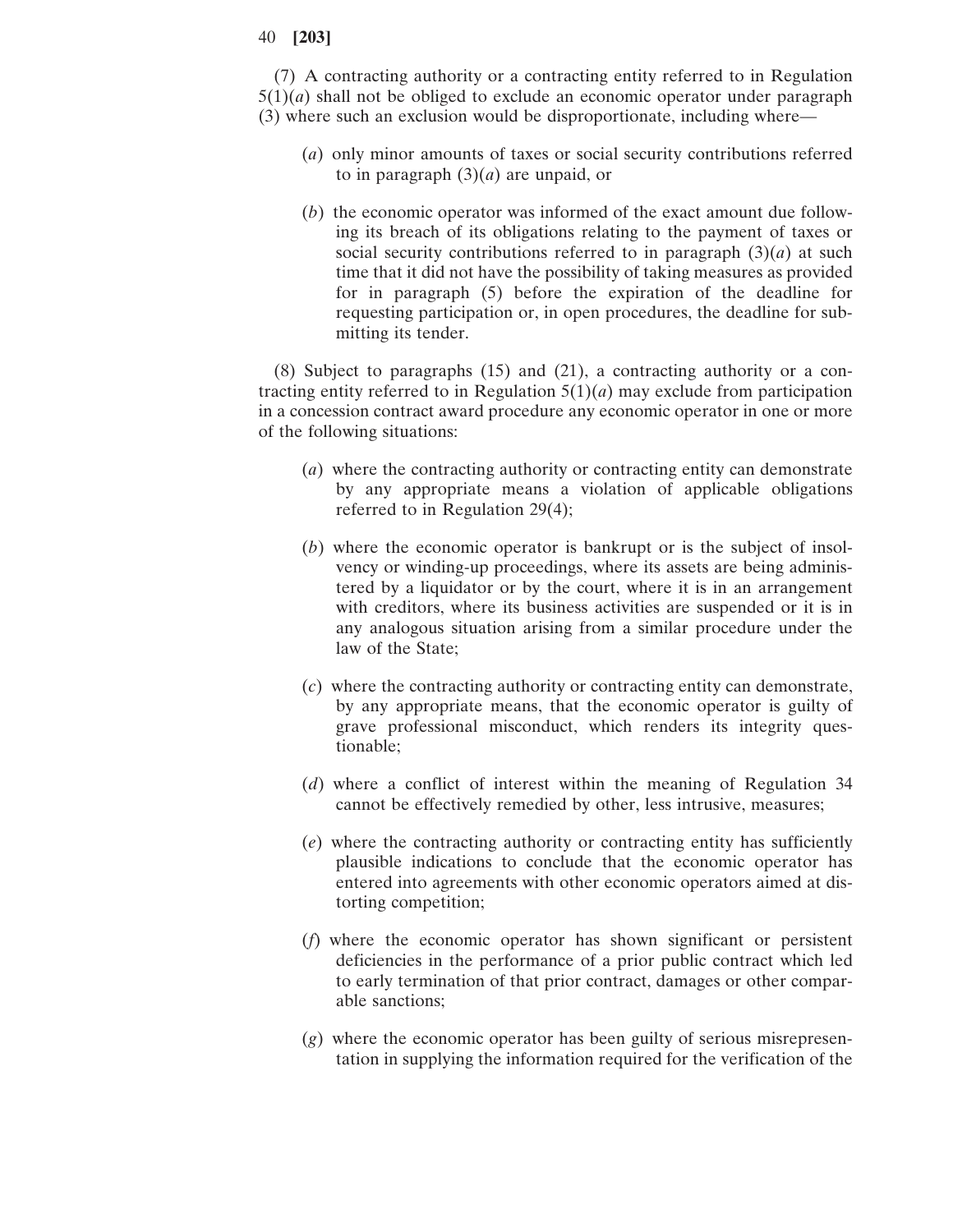absence of grounds for exclusion or the fulfilment of the selection criteria, has withheld such information or is not able to submit supporting documents required under these Regulations;

- (*h*) where the economic operator has undertaken to unduly influence the decision-making process of the contracting authority or contracting entity, or obtain confidential information that may confer upon it undue advantages in the concession award procedure or where the economic operator has negligently provided misleading information that may have a material influence on decisions concerning exclusion, selection or award;
- (*i*) in the case of a concession contract in the fields of defence and security as referred to in Directive 2009/81/EC, where the economic operator has been found, on the basis of any means of evidence, including protected data sources, not to possess the reliability necessary to exclude risks to the security of the State.

(9) Notwithstanding subparagraph (*b*) of paragraph (8), a contracting authority or a contracting entity may decide not to exclude an economic operator that is in any of the situations referred to in that subparagraph where it has established that the economic operator will be able to perform the contract taking into account the national rules and measures of the Member State of establishment of the economic operator or the law of the State, as appropriate, on the continuation of business in those situations.

(10) A contracting authority or a contracting entity referred to in Regulation  $5(1)(a)$  shall, at any time during the concession contract award procedure, exclude an economic operator where it becomes aware that the economic operator is, in view of acts committed or omitted either before or during the procedure, in one of the situations referred to in paragraphs (1) to (3).

(11) A contracting authority or a contracting entity referred to in Regulation  $5(1)(a)$  may, at any time during the concession contract award procedure, exclude an economic operator where it becomes aware that that economic operator is, in view of acts committed or omitted either before or during the procedure, in one of the situations referred to in paragraph (4) or (8).

(12) Subject to paragraphs (15) and (22), a contracting entity other than one referred to in Regulation  $5(1)(a)$  may exclude an economic operator from participation in a concession contract award procedure where it is aware that that economic operator is in one of the situations referred to in paragraph (1), (4) or (8)

(13) In addition to its operating in the case there mentioned, paragraph (12) shall, subject to paragraph (15), operate to enable a contracting entity other than one referred to in Regulation  $5(1)(a)$  to exclude, at any time during the concession contract award procedure, an economic operator where it becomes aware that that economic operator is, in view of acts committed or omitted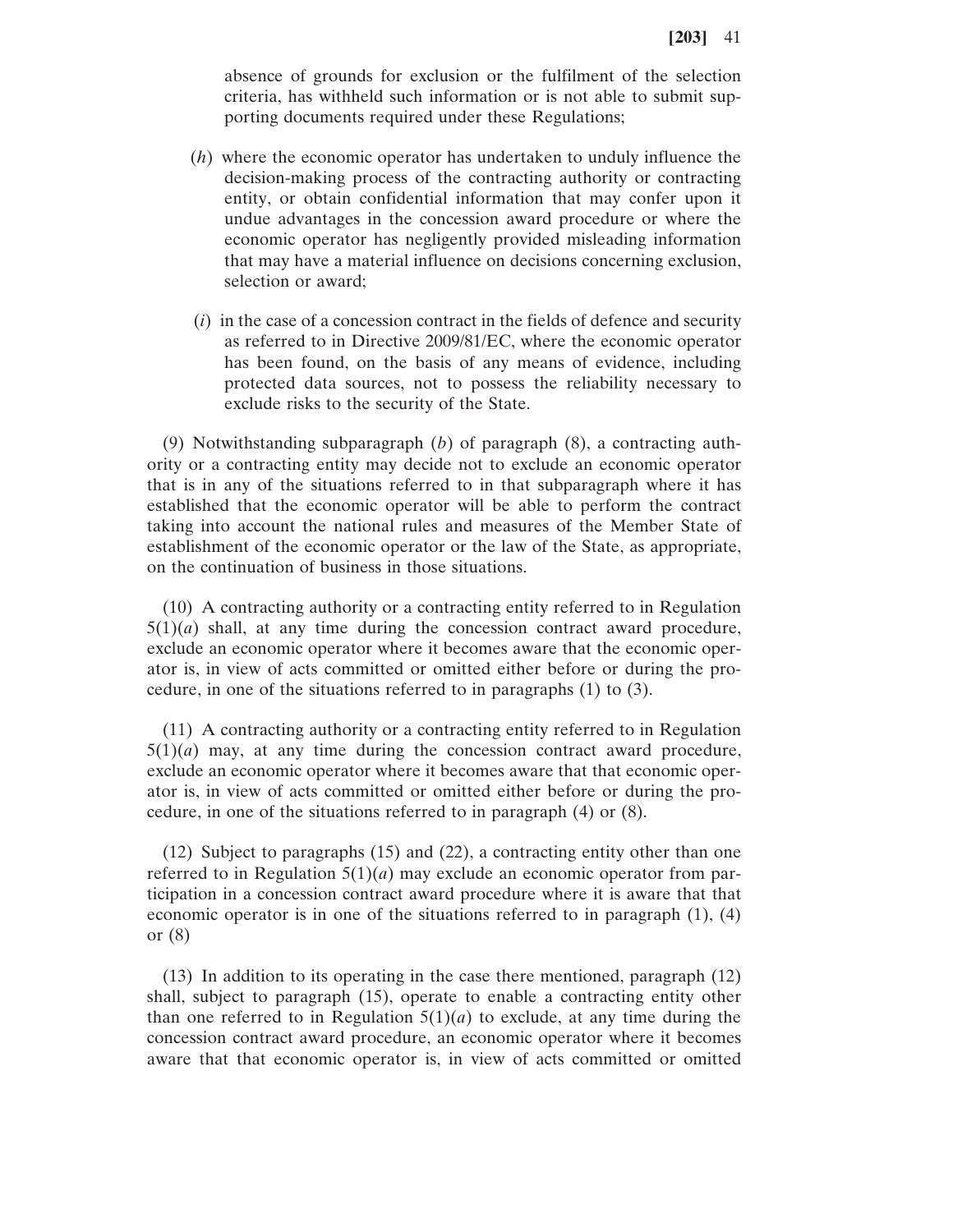either before or during the procedure, in one of the situations referred to in paragraph  $(1)$ ,  $(4)$  or  $(8)$ .

(14) An economic operator that is in one of the situations referred to in paragraph (1), (2) or (8) may provide evidence to the effect that measures taken by the economic operator concerned are sufficient to demonstrate its reliability despite the existence of a relevant ground for exclusion.

(15) Where the evidence provided under paragraph (14) is considered sufficient the economic operator concerned shall not be excluded from the concession contract award procedure.

(16) For the purposes of paragraphs (14) and (15) the economic operator shall show that it has—

- (*a*) paid or undertaken to pay compensation in respect of any damage caused by the criminal offence or misconduct concerned,
- (*b*) clarified the facts and circumstances in a comprehensive manner by actively collaborating with the investigating authorities, and
- (*c*) taken concrete technical, organisational and personnel measures that are appropriate to prevent further criminal offences or misconduct.

(17) The contracting authority or contracting entity shall, when evaluating the measures shown to be taken by the economic operator under paragraph (16), take into account the gravity and particular circumstances of the criminal offence or misconduct concerned.

(18) Where the contracting authority or contracting entity considers that the measures shown to be taken by the economic operator under paragraph (16) are insufficient, it shall give the economic operator a statement of the reasons for that decision.

(19) An economic operator that is excluded by final judgment from participating in procurement or concession contract award procedures shall not be entitled to make use of the possibility provided for in paragraphs (14) to (18) during the period of exclusion resulting from that judgement in the Member State where the judgement is effective.

- (20) (*a*) The following applies in relation to the construction of paragraphs (1) and (2) where the case is not a case in which the period of exclusion has been set by final judgment.
	- (*b*) Paragraphs (1) and (2) shall be construed so that the requirement under either of those paragraphs that the economic operator be excluded, in the manner there mentioned, shall cease to apply on the expiration of the period of 5 years from the date of conviction of the economic operator or person, as the case may be, for the offence concerned referred to in the relevant paragraph.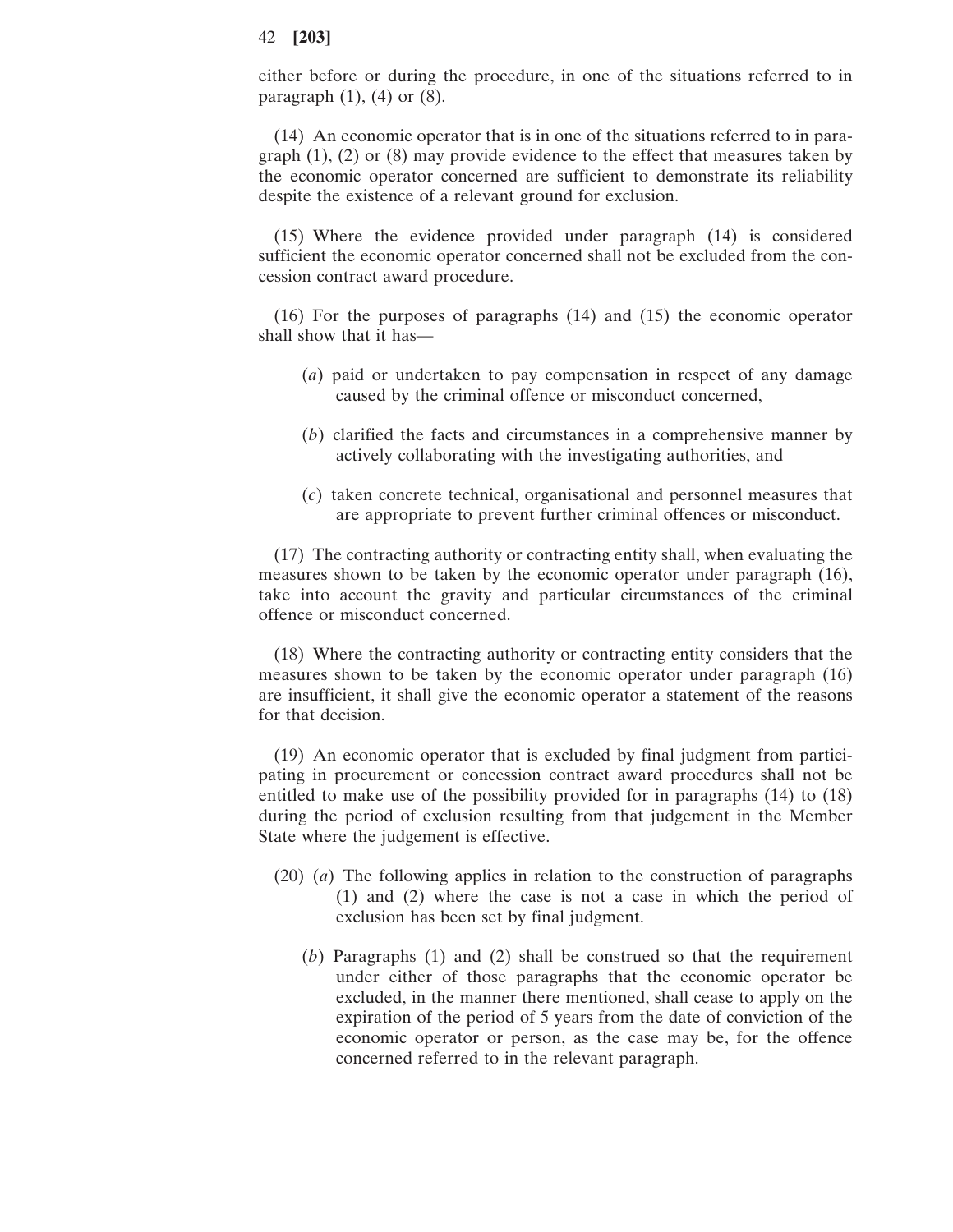- (21) (*a*) The following applies in relation to the construction of paragraph (8) where the case is not a case in which the period of exclusion has been set by final judgment.
	- (*b*) Paragraph (8) shall be construed so that the power under that paragraph to exclude an economic operator, in the manner there mentioned, shall not be exercisable where the economic operator concerned establishes that 3 or more years have elapsed since the date that the economic operator was in the relevant situation referred to in that paragraph.
- (22) (*a*) The following applies in relation to the construction of paragraph (12) where the case is not a case in which the period of exclusion has been set by final judgment.
	- (*b*) Paragraph (12) shall be construed so that—
		- (i) the power under that paragraph to exclude an economic operator, in the manner there mentioned as it relates to paragraph (1), shall cease to be exercisable on the expiration of the period of 5 years from the date of conviction of the economic operator for the offence concerned referred to in paragraph (1),
		- (ii) the power under that paragraph to exclude an economic operator, in the manner there mentioned as it relates to paragraph (8), shall not be exercisable where the economic operator concerned establishes that 3 or more years have elapsed since the date that the economic operator was in the relevant situation referred to in paragraph (8).

(23) The reference in paragraph (19) to the requirement under paragraph (1) or (2) includes a reference to the requirement under either such paragraph as it operates by virtue of paragraph (10).

(24) The reference in paragraph (20) to the power under paragraph (8) includes a reference to the power under paragraph (8) as that paragraph operates by virtue of paragraph (11).

(25) The reference in paragraph (22) to a particular power under paragraph (12) includes a reference to the particular power under paragraph (12) as that paragraph operates by virtue of paragraph (13).

### *Selection of and qualitative assessment of candidates*

38. (1) A contracting authority or a contracting entity shall verify the conditions for participation in a concession contract award procedure relating to the professional and technical ability and the financial and economic standing of candidates or tenderers on the basis of self-declarations or references submitted as proof in accordance with the requirements specified in the concession notice.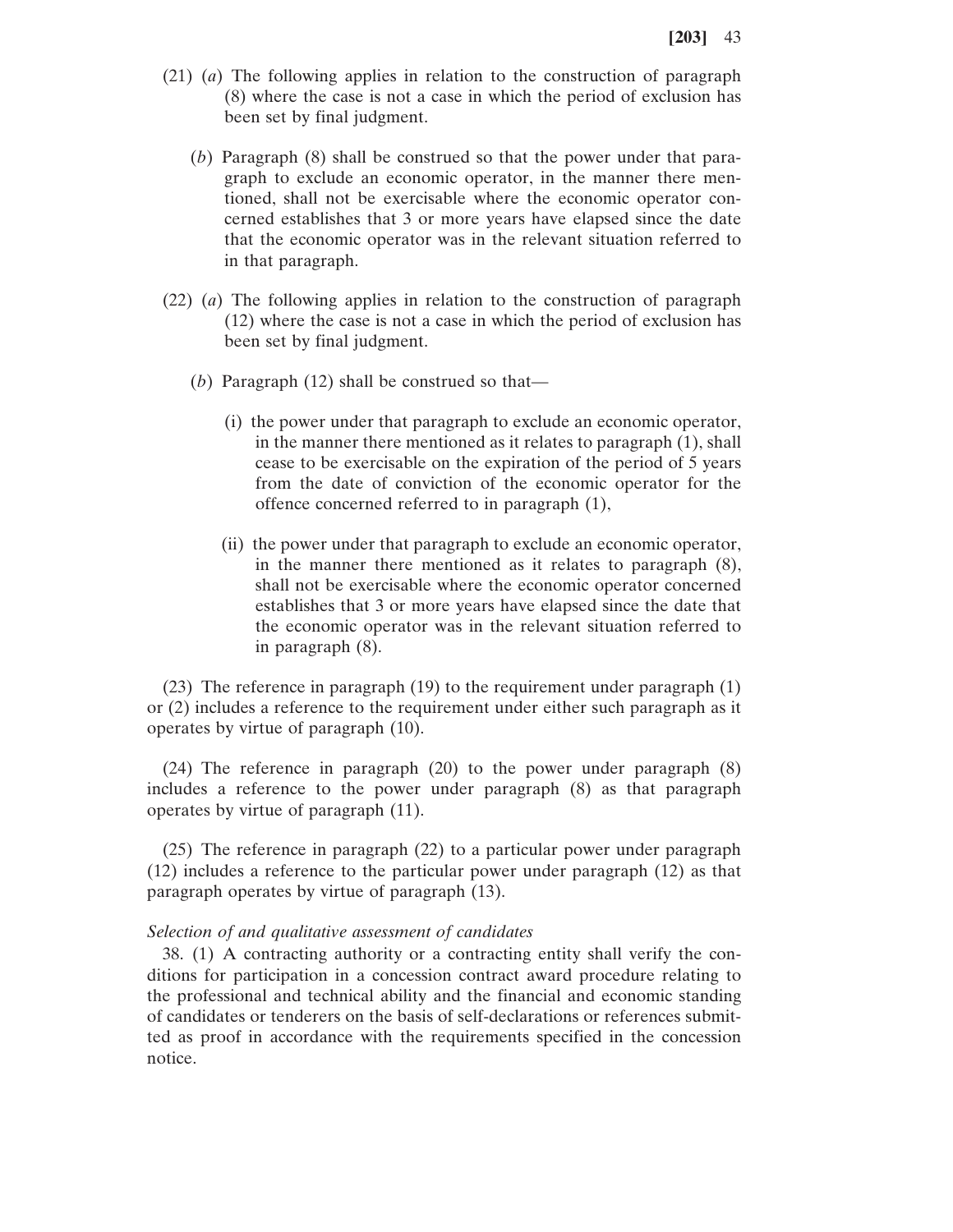(2) Those requirements shall be non-discriminatory and proportionate to the subject-matter of the concession contract.

(3) The conditions for participation shall be related and proportionate to the need to ensure the ability of the concessionaire to perform the concession contract, taking into account the subject matter of the concession contract and the purpose of ensuring genuine competition.

(4) For the purpose of meeting the conditions for participation set out in paragraphs (1) to (3), an economic operator may, where appropriate and for a particular concession contract, rely on the capacities of other entities, regardless of the legal nature of its links with them, subject to the following provisions of this Regulation.

(5) Where an economic operator wants to rely on the capacities of other entities, it shall prove to the contracting authority or contracting entity that it will have at its disposal, throughout the period of the concession contract, the necessary resources, for example, by producing a commitment by those entities to that effect.

(6) With regard to financial standing, the contracting authority or contracting entity may require that the economic operator and those entities on which it relies are jointly liable for the execution of the contract.

(7) A group of economic operators within the meaning of Regulation 25 may rely on the capacities of participants in the group or of other entities, and paragraphs (4) to (6) apply in relation to such as group in the same way that they apply in relation to an economic operator.

### *Time limits for receipt of applications and tenders for the concession contract*

39. (1) When fixing the time limits for the receipt of applications or of tenders, a contracting authority or contracting entity shall take account, in particular, of the complexity of the concession contract and the time required for drawing up tenders or applications, without prejudice to the minimum time limits set out in this Regulation.

(2) Where applications or tenders can be made only after a visit to the site or after on-the-spot inspection of the documents supporting the concession documents, the time limits for the receipt of applications for the concession contract or for the receipt of tenders shall be fixed so that all economic operators concerned may be aware of all the information needed to produce applications or tenders and in any event shall be longer than the minimum time limits set out in paragraphs (3) and (4).

(3) The minimum time limit for the receipt of applications (whether or not including tenders for the concession contract) shall be 30 days from the date on which the concession notice was sent for publication in accordance with Regulation 30.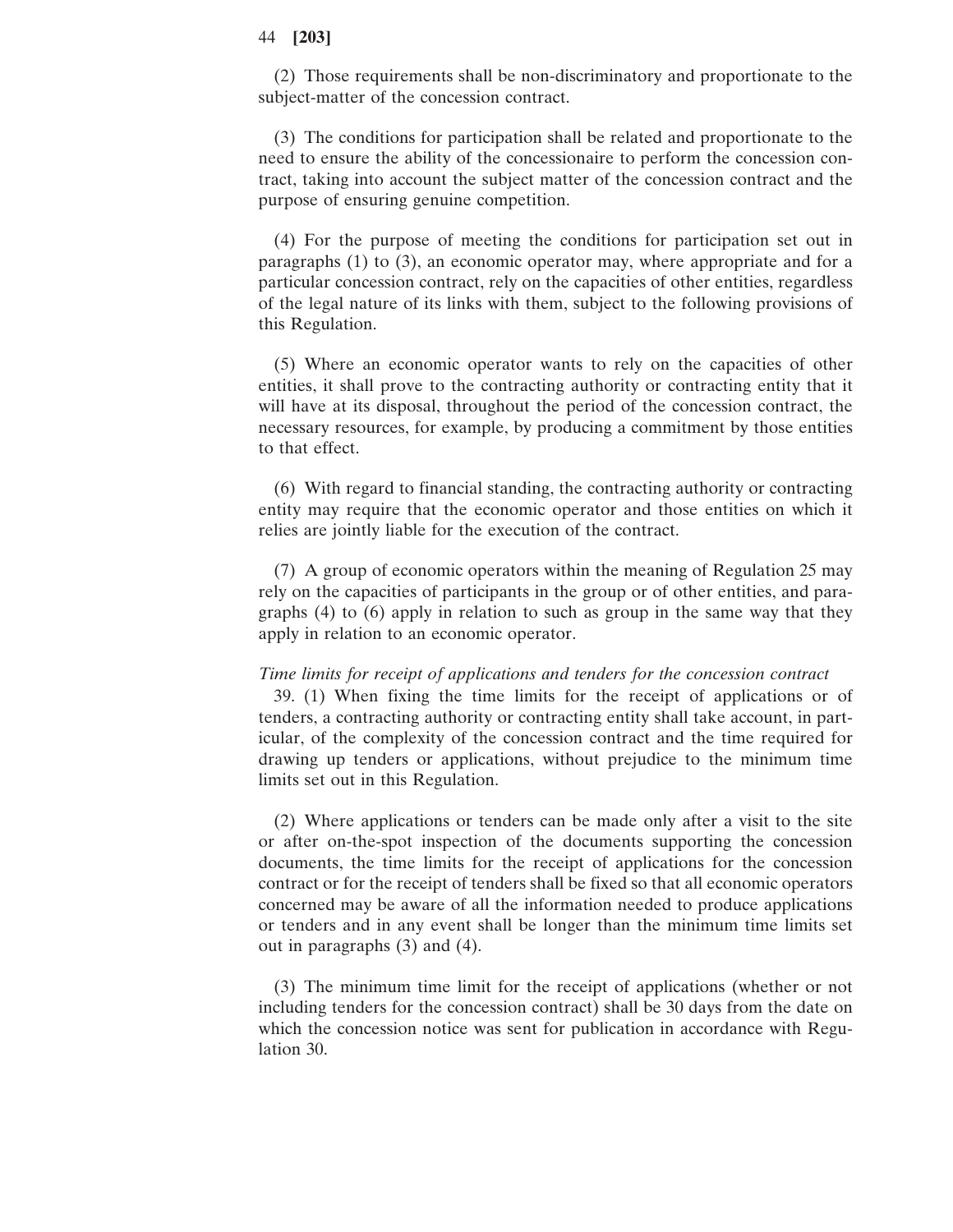(4) Where the procedure takes place in successive stages the minimum time limit for the receipt of initial tenders shall be 22 days from the date on which the invitation to tender is sent.

(5) The time limits for receipt of tenders may be reduced by 5 days where the contracting authority or contracting entity allows the submission of tenders by electronic means in accordance with Regulation 28.

### *Provision of information to candidates and tenderers*

40. (1) The contracting authority or contracting entity shall as soon as possible inform each candidate and tenderer of decisions reached concerning the award of a concession contract, including—

- (*a*) the name of the successful tenderer; and
- (*b*) the grounds for any decision—
	- (i) to reject its application or tender,
	- (ii) not to award a contract for which there has been publication of a concession notice, or
	- (iii) to recommence the procedure.

(2) On request from the party concerned, the contracting authority or contracting entity shall as quickly as possible, and in any event within 15 days from receipt of a request in writing, inform any tenderers that have submitted an admissible tender of the characteristics and relative advantages of the tender selected.

(3) The contracting authority or contracting entity may decide to withhold certain information referred to in this Regulation where the release of such information—

- (*a*) would impede law enforcement or would otherwise be contrary to the public interest;
- (*b*) would prejudice the legitimate commercial interests of a particular economic operator, whether public or private; or
- (*c*) might prejudice fair competition between economic operators.

### *Award criteria*

41. (1) A concession contract shall be awarded on the basis of objective criteria which comply with the principles set out in Regulation 7 and which ensure that tenders are assessed in conditions of effective competition so as to identify an overall economic advantage for the contracting authority or contracting entity.

- (2) The award criteria—
	- (*a*) shall be linked to the subject-matter of the concession contract;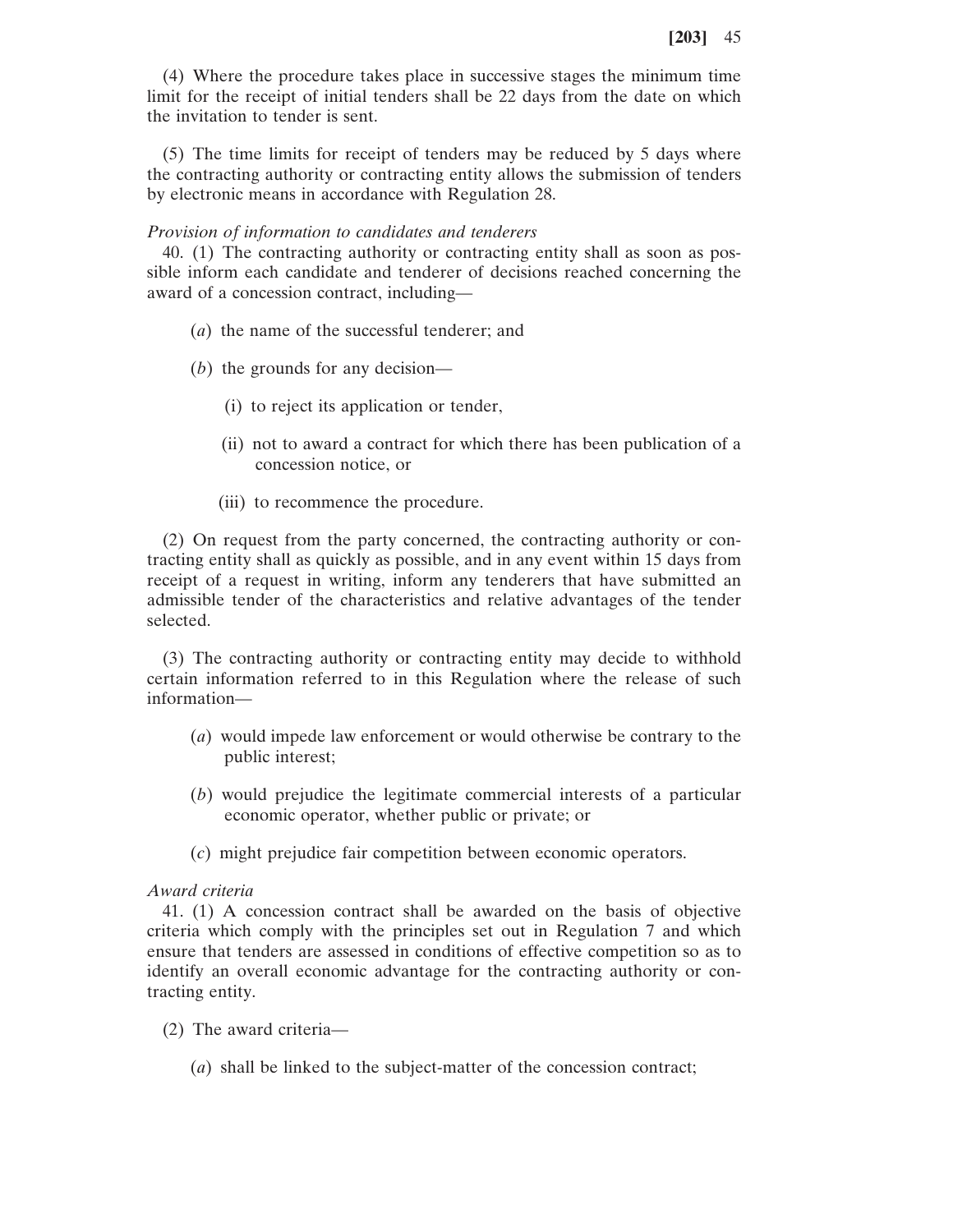- (*b*) shall not confer an unrestricted freedom of choice on the contracting authority or contracting entity; and
- (*c*) may include environmental, social, or innovation-related criteria.

(3) The award criteria shall be accompanied by requirements which allow the information provided by the tenderers to be effectively verified.

(4) The contracting authority or contracting entity shall verify whether tenders properly meet the award criteria.

(5) The contracting authority or contracting entity shall list the award criteria in descending order of importance.

(6) Notwithstanding paragraph (1), where the contracting authority or contracting entity receives a tender which proposes an innovative solution with an exceptional level of functional performance which could not have been foreseen by a diligent contracting authority or contracting entity, the contracting authority or contracting entity may, exceptionally, modify the ranking order of the award criteria to take into account that innovative solution.

(7) Where paragraph (6) applies the contracting authority or contracting entity shall—

- (*a*) inform all tenderers about the modification of the order of importance and issue a new invitation to submit tenders in compliance with the minimum time limit referred to in Regulation 39(4) for the receipt of tenders;
- (*b*) where the award criteria have been published in or at the same time as the concession notice, publish a new concession notice in compliance with the minimum time limit referred to in Regulation 39(3) for the receipt of applications.

(8) The contracting authority or contracting entity shall ensure that a modification of the ranking order referred to in paragraph (6) does not result in discrimination.

#### PART 4

#### Rules on the performance of concession contracts

### *Subcontracting*

42. (1) In the concession documents, the contracting authority or contracting entity may ask the tenderer to indicate in its tender any share of the concession contract that it may intend to subcontract to third parties and any proposed subcontractors.

(2) Paragraph (1) is without prejudice to the question of the concessionaire's liability.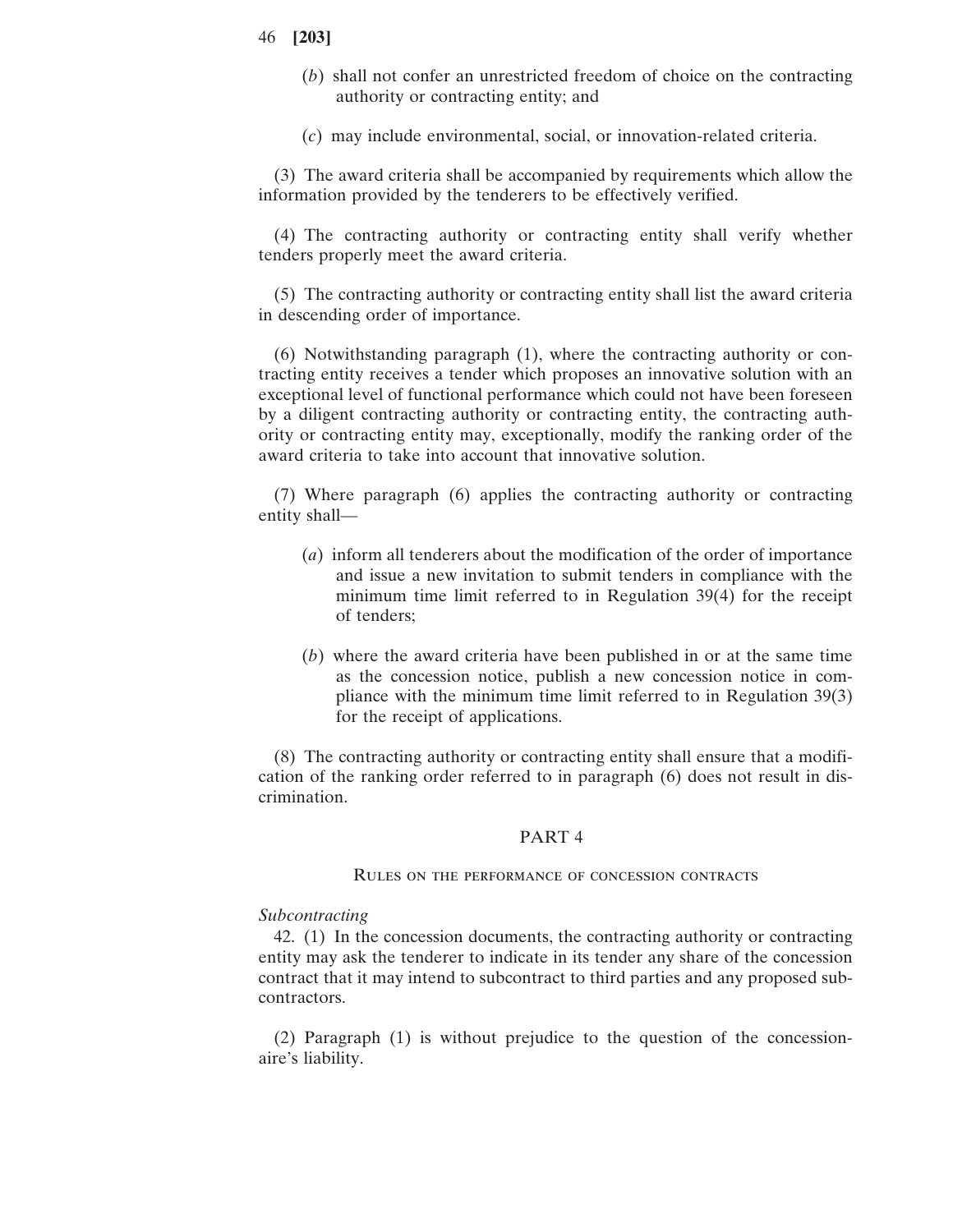(3) In the case of a works concession contract and in respect of services to be provided at a facility under the oversight of the contracting authority or contracting entity, after the award of the concession contract and at the latest when the performance of the concession contract commences, the contracting authority or contracting entity shall require the concessionaire to notify to the contracting authority or contracting entity the name, contact details and legal representatives of its subcontractors involved in such works or services, in so far as known at the time.

(4) The contracting authority or contracting entity shall require the concessionaire to notify it of—

- (*a*) any changes to the information notified under paragraph (3) during the course of the concession contract; and
- (*b*) the name, contact details and legal representatives of any new subcontractors which it subsequently involves in such works or services.
- (5) Paragraphs (3) and (4) do not apply to suppliers.

(6) Where the contracting authority or contracting entity determines that such compliance in the following cases or by the following persons is required (and makes it a requirement accordingly), the obligations provided for in paragraphs (3) and (4) shall also fall to be complied with in such cases or by such persons as it determines, including, but not limited to—

- (*a*) cases of services concession contracts (other than those concerning services to be provided at the facilities under the oversight of the contracting authority or contracting entity) or suppliers involved in works concession contracts or services concession contracts;
- (*b*) subcontractors of the concessionaire's subcontractors or subcontractors further down the subcontracting chain.

(7) To avoid contraventions of the obligations referred to in Regulation 29(4), a contracting authority or a contracting entity may take appropriate measures by, amongst other things, verifying whether there are grounds for exclusion of subcontractors under Regulation 37.

(8) In such cases, the contracting authority or contracting entity—

- (*a*) shall require that the economic operator replace a subcontractor in respect of which the verification has shown that there are compulsory grounds for exclusion; and
- (*b*) may require that the economic operator replace a subcontractor in respect of which the verification has shown that there are non-compulsory grounds for exclusion.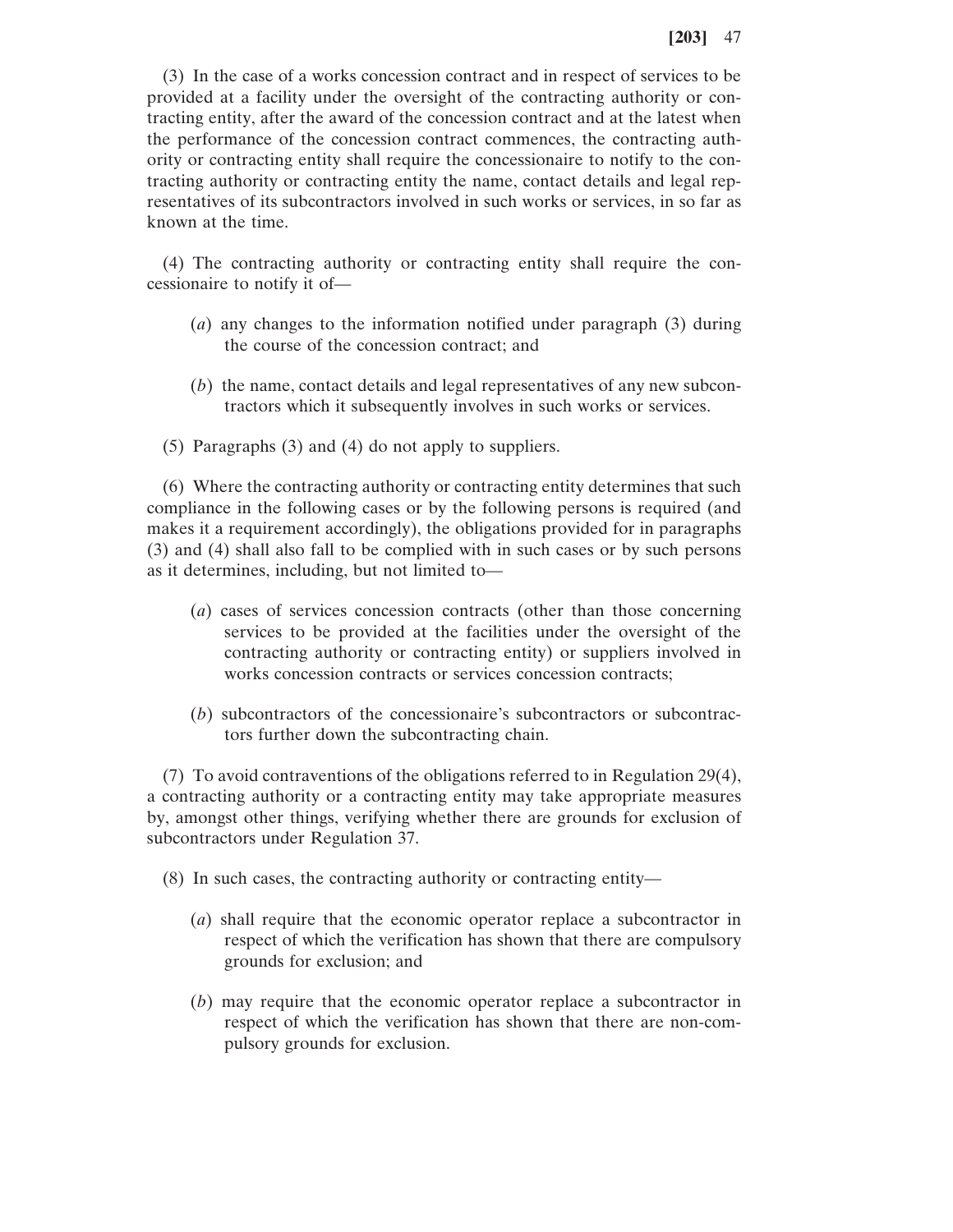### *Modification of concession contracts during their term*

43. (1) Concession contracts may be modified without a new concession contract award procedure in accordance with these Regulations in any of the following cases—

- (*a*) where the modifications, irrespective of their monetary value, have been provided for in the initial concession documents in clear, precise and unequivocal review clauses, which may include value revision clauses or options, provided that such clauses—
	- (i) shall state the scope and nature of possible modifications or options as well as the conditions under which they may be used, and
	- (ii) shall not provide for modifications or options that would alter the overall nature of the concession contract;
- (*b*) for additional works or services by the original concessionaire that have become necessary and were not included in the initial concession contract where a change of concessionaire—
	- (i) cannot be made for economic or technical reasons such as requirements of interchangeability or interoperability with existing equipment, services or installations procured under the initial concession contract, and
	- (ii) would cause significant inconvenience or substantial duplication of costs for the contracting authority or contracting entity,

and this subparagraph is subject to, and is supplemented by, paragraph (2);

- (*c*) where all of the following conditions are fulfilled—
	- (i) the need for modification has been brought about by circumstances which a diligent contracting authority or contracting entity could not have foreseen,
	- (ii) the modification does not alter the overall nature of the concession contract,
	- (iii) in the case of a concession contract awarded by a contracting authority for the purposes of pursuing an activity other than an activity referred to in Schedule 2, any increase in value does not exceed 50 % of the value of the original concession contract.

and this subparagraph is subject to, and is supplemented by, paragraph (3);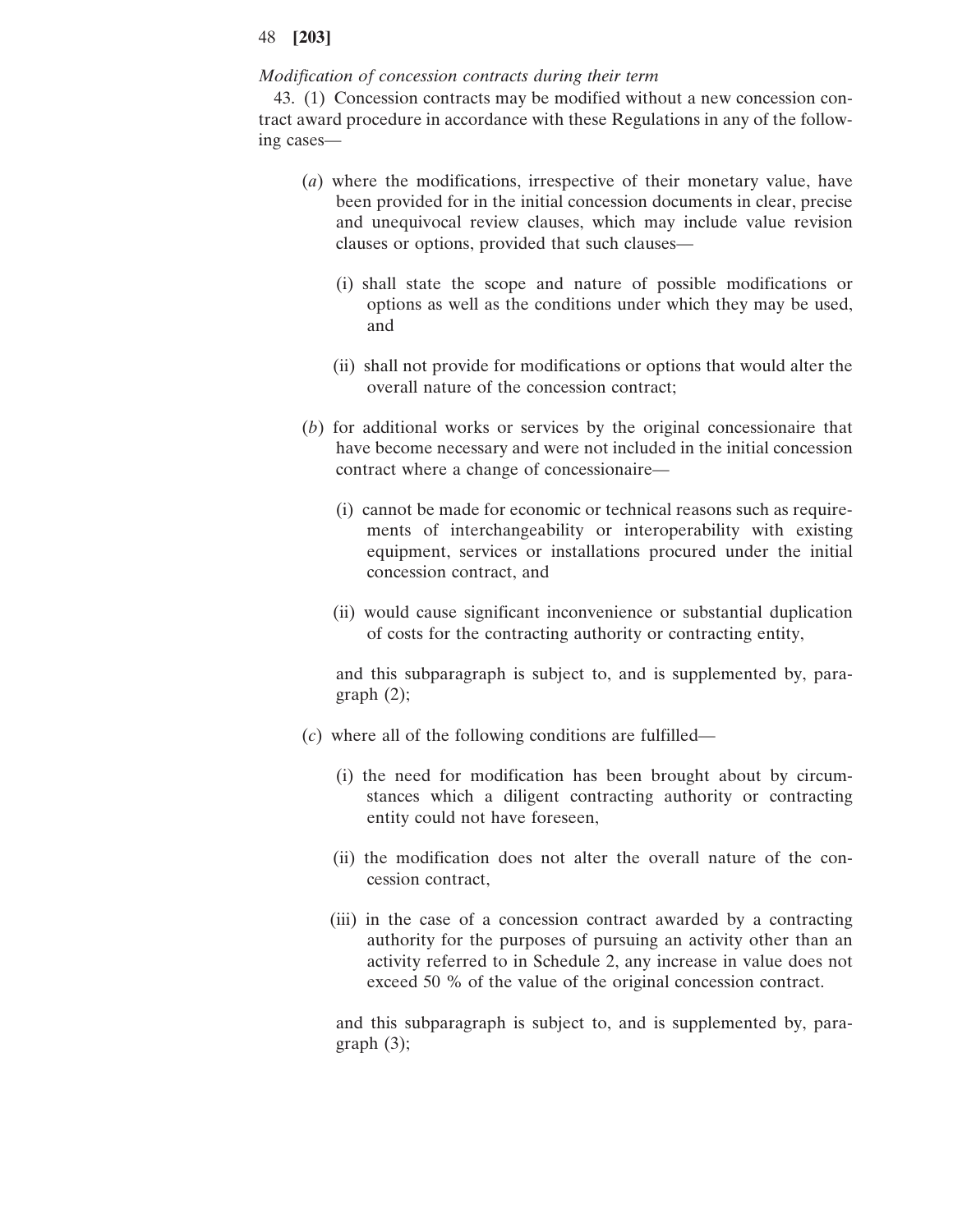- (*d*) where a new concessionaire replaces the one to which the contracting authority or the contracting entity had initially awarded the concession contract as a consequence of—
	- (i) an unequivocal review clause or option in conformity with paragraph  $(1)(a)$ , or
	- (ii) universal or partial succession into the position of the initial concessionaire, following corporate restructuring, including takeover, merger, acquisition or insolvency, of another economic operator that fulfils the criteria for qualitative selection initially established, provided that this does not entail other substantial modifications to the contract and is not aimed at circumventing the application of these Regulations;
- (*e*) where the modifications, irrespective of their value, are not substantial within the meaning of paragraph  $(8)$ .
- (2) For the purposes of paragraph  $(1)(b)$ 
	- (*a*) in the case of a concession contract awarded by a contracting authority for the purposes of pursuing an activity other than an activity referred to in Schedule 2, any increase in value shall not exceed 50% of the value of the original concession contract,
	- (*b*) where several successive modifications are made, that limitation shall apply to the value of each modification,
	- (*c*) such consecutive modifications shall not be aimed at circumventing these Regulations.
- (3) For the purposes of paragraph  $(1)(c)$ 
	- (*a*) where several successive modifications are made, that limitation shall apply to the value of each modification;
	- (*b*) such consecutive modifications shall not be aimed at circumventing these Regulations.

(4) A contracting authority or contracting entity which has modified a contract in either of the cases described in paragraph  $(1)(b)$  and  $(c)$  shall publish a notice to that effect in the Official Journal. Such a notice shall contain the information set out in Annex XI to the Concessions Directive and shall be published in accordance with Regulation 32.

(5) Furthermore, and without any need to verify whether the conditions specified in paragraph  $(8)(a)$  to  $(d)$  are met, contracts may equally be modified without a new procurement procedure in accordance with these Regulations being necessary where the value of the modification is below each of the following values—

(*a*) the threshold mentioned in Regulation 8; and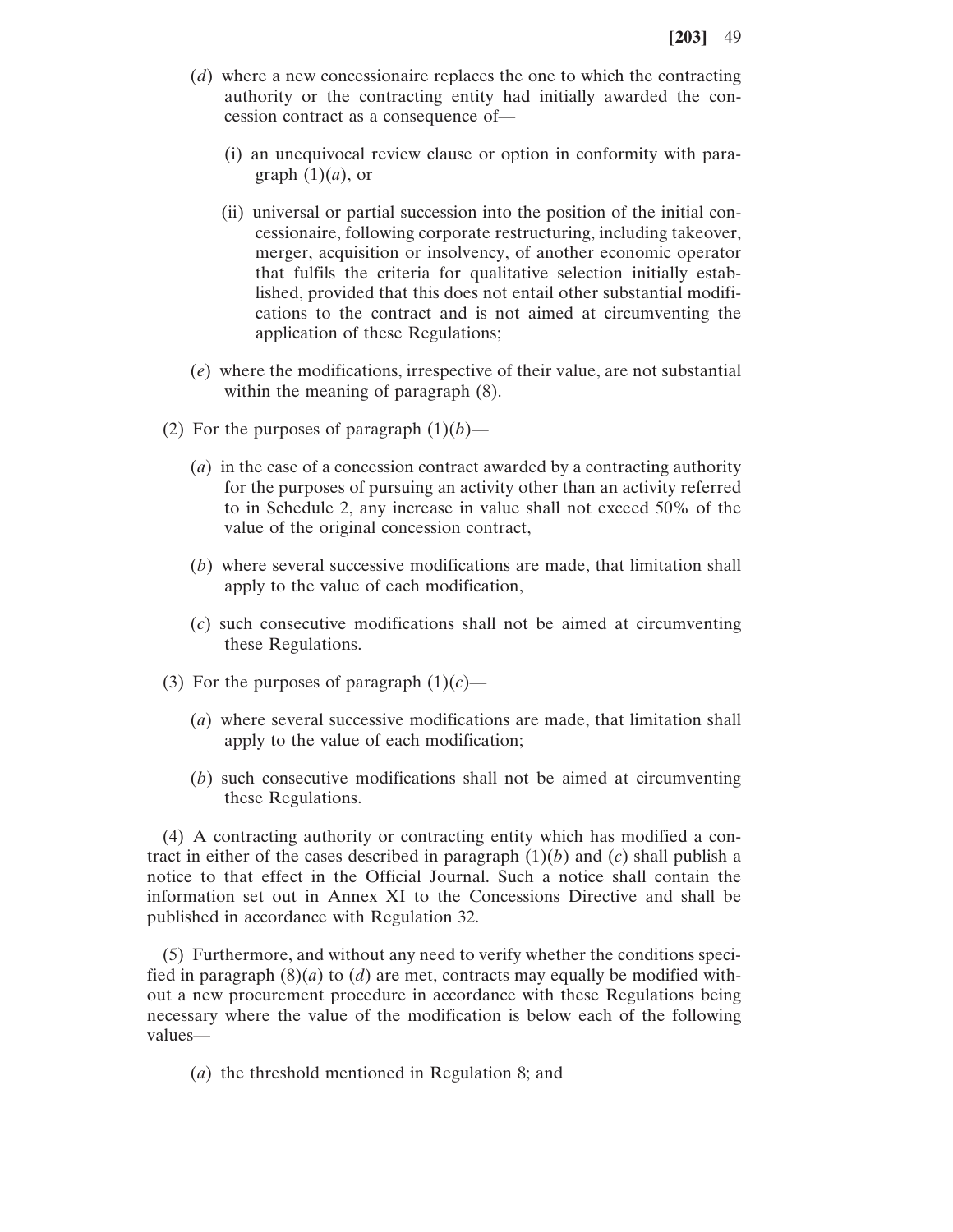(*b*) 10% of the value of the initial concession contract.

(6) However, for the purposes of paragraph (5) the modification cannot alter the nature of the concession contract. Where several successive modifications are made, the value shall be assessed on the basis of the net cumulative value of the successive modifications.

(7) For the purpose of the calculation of the value mentioned in paragraphs  $(1)(c)$ ,  $(2)$  and  $(5)(b)$ , the updated value shall be the reference value when the concession contract includes an indexation clause. If the concession contract does not contain an indexation clause, the updated value shall be calculated taking into account the average inflation in the State.

(8) A modification of a concession contract during its term shall be considered substantial for the purposes of paragraph  $(1)(e)$ , where the modification renders the concession contract materially different in character from the one initially concluded. In any event, without prejudice to paragraphs (1) to (6), a modification shall be considered to be substantial where one or more of the following conditions are met:

- (*a*) the modification introduces conditions which, had they been part of the initial concession contract award procedure, would have—
	- (i) allowed for the admission of other applicants than those originally selected,
	- (ii) allowed for the acceptance of a tender other than that originally accepted, or
	- (iii) attracted additional participants in the concession contract award procedure;
- (*b*) the modification changes the economic balance of the concession contract in favour of the concessionaire in a manner which was not provided for in the initial concession contract;
- (*c*) the modification extends the scope of the concession contract considerably;
- (*d*) a new concessionaire replaces the one to which the contracting authority or the contracting entity had initially awarded the concession contract in cases other than those provided for in paragraph  $(1)(d)$ .

(9) A new concession contract award procedure in accordance with these Regulations shall be required for modifications of the provisions of a concession contract during its term other than those provided for in paragraphs (1) to (6).

### *Termination of concession contracts*

44. The contracting authority or contracting entity shall ensure that every concession contract which it awards contains provisions enabling it to terminate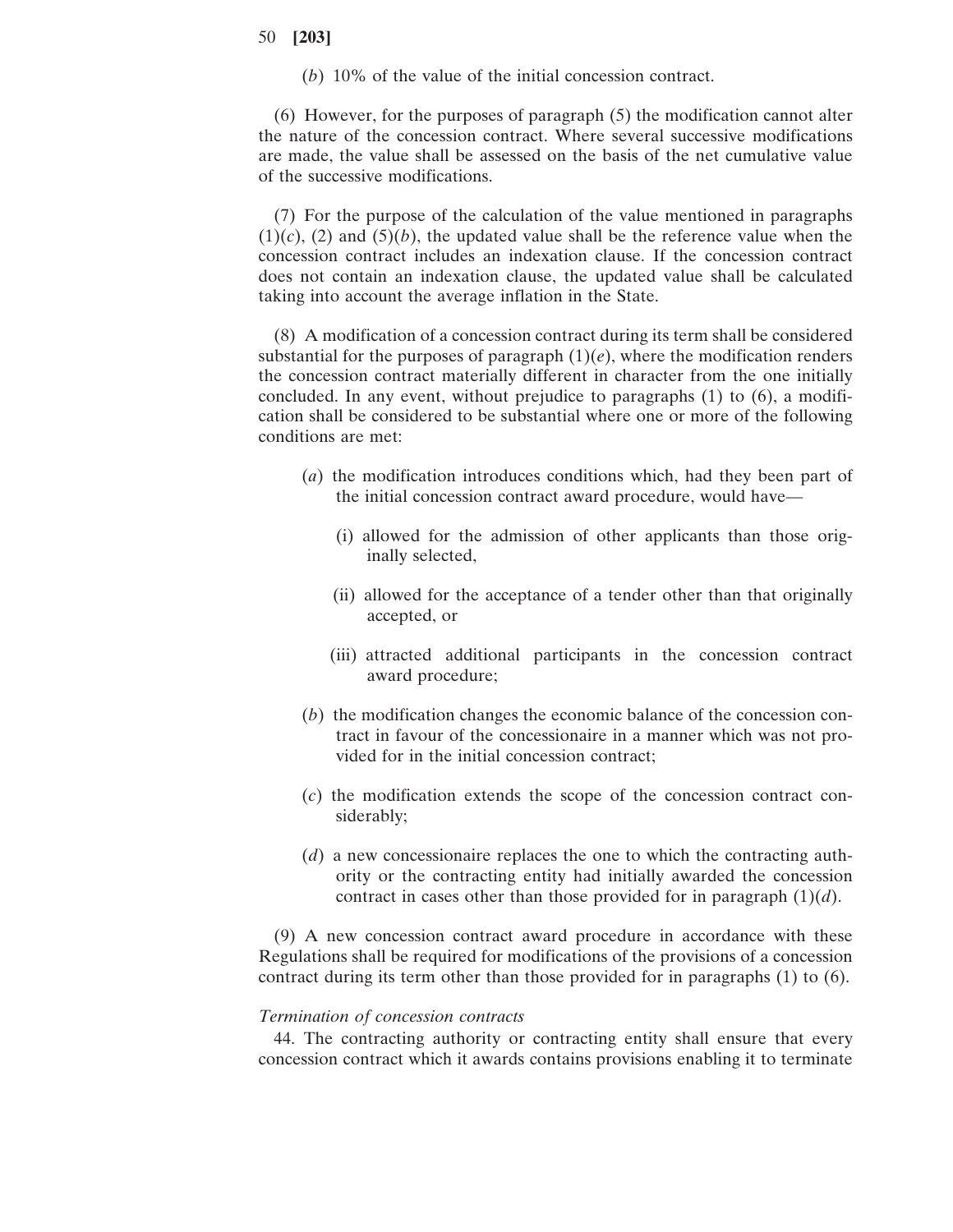the concession contract where one or more of the following conditions are fulfilled—

- (*a*) a modification of the concession contract has taken place, which would have required a new concession contract award procedure in accordance with Regulation 43;
- (*b*) the concessionaire, at the time of the concession contract award, falls within one of the cases referred to in Regulation 37(1), including as a result of the application of Regulation 37(2), or 37(8) and should therefore have been excluded from the concession contract award procedure;
- (*c*) the Court of Justice of the European Union finds, in a procedure pursuant to Article 258 of TFEU, that the State has failed to fulfil its obligations under the Treaties by virtue of the fact that the contracting authority or contracting entity has awarded the concession contract without complying with its obligations under the Treaties and the Concessions Directive.

#### *Reporting to Minister*

45. A contracting authority or a contracting entity shall, on request being made of it by the Minister therefor, send to the Minister a report containing such information as is specified in the request in respect of—

- (*a*) any concession contract within the scope of these Regulations; or
- (*b*) the procedure for the award of any such concession contract.

#### *Transitional provision*

46. (1) In this Regulation—

"public works concession contract" has the same meaning as it has in the Regulations of 2006;

"Regulations of 2006" means the European Communities (Award of Public Authorities' Contracts) Regulations 2006 (S.I. No. 392 of 2006).

(2) These Regulations do not apply to a concession contract award procedure commenced by a contracting authority or a contracting entity before 18 April 2016.

(3) Without prejudice to the generality of paragraph (2), these Regulations do not apply to a public works concession contract to which Chapter 1 of Part 9 of the Regulations of 2006 applies if a contracting authority (within the meaning of those Regulations), before 18 April 2016, published a notice of its proposal to award such a contract in accordance with Regulation 71 of those Regulations.

(4) Notwithstanding the revocation of the Regulations of 2006 by the Public Authority Contracts Regulations, Chapter 1 of Part 9 of the Regulations of 2006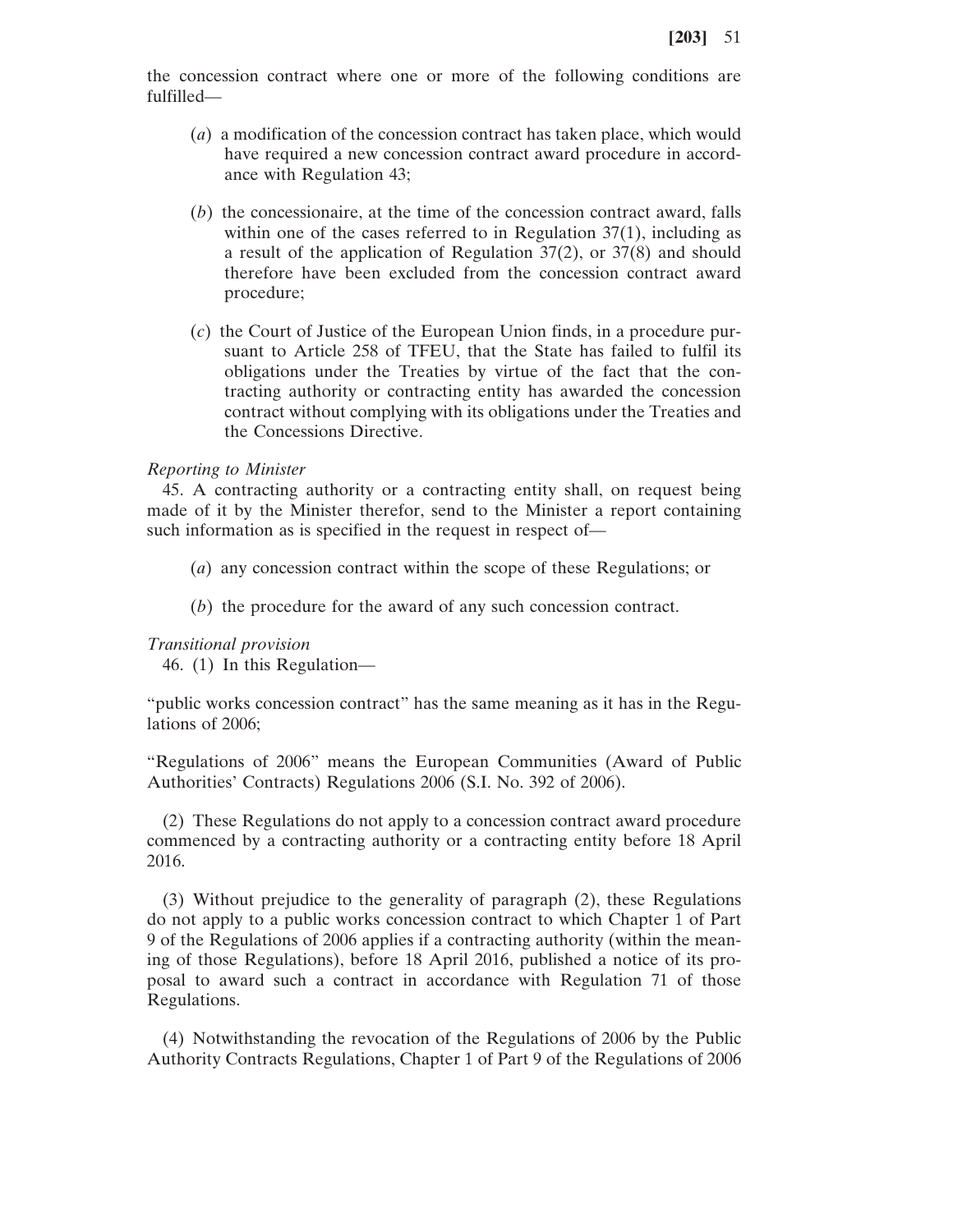shall continue to apply to a public works concession contract in respect of which the notice referred to in paragraph (3) was published before 18 April 2016.

*Amendment of Public Authority Contracts Regulations*

- 47. The Public Authority Contracts Regulations are amended—
	- (*a*) in Regulation 57—
		- (i) in paragraphs  $(1)$  and  $(2)$ , by substituting "paragraphs  $(6)$ ,  $(13)$ and  $(18)$ " for "paragraphs  $(6)$ ,  $(7)$ ,  $(13)$  and  $(18)$ ", in each place where it occurs; and
		- (ii) in paragraph (7), by substituting "paragraph (3)" for "this Regulation",
	- (*b*) in Regulation 72(4), by substituting "below each of" for "less than either of",

and

(*c*) in Regulation 76(4), by deleting "and selection".

*Amendment of Award of Contracts by Utilities Regulations* 48. The Award of Contracts by Utilities Regulations are amended—

- (*a*) in Regulation 82(2)(*b*), by substituting "Regulation 67(10) and (11)" for "Regulation  $67$ ) $(10)$ ",
- (*b*) in Regulation 96(8), by substituting—
	- (i) "Regulations 59 to 61" for "Regulation 57"; and
	- (ii) "Regulation 57" for "Regulation 64",
- (*c*) in Regulation 97(3), by substituting "below each of" for "less than either of"
- (*d*) in Regulation 101(4), by deleting "and selection".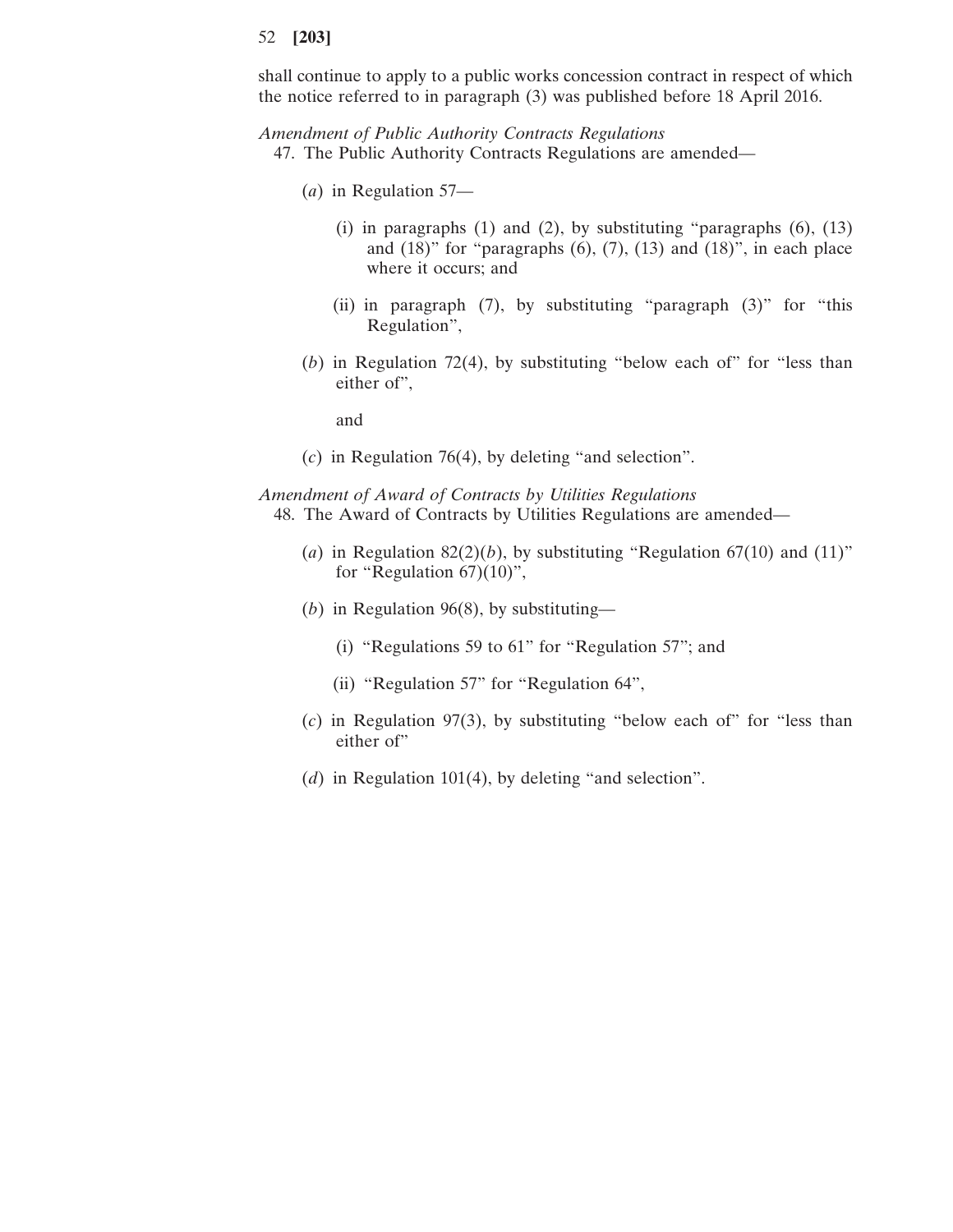# **SCHEDULE 1**

# **List of activities for works contracts**

In the event of any difference of interpretation between the CPV and the NACE, the CPV nomenclature shall apply.

| NACE <sup>1</sup> |       |       |                                                                   |                                                                                                                                                                                                                                                                                                                                                                                                                                                                                                                                           |          |
|-------------------|-------|-------|-------------------------------------------------------------------|-------------------------------------------------------------------------------------------------------------------------------------------------------------------------------------------------------------------------------------------------------------------------------------------------------------------------------------------------------------------------------------------------------------------------------------------------------------------------------------------------------------------------------------------|----------|
| <b>SECTION F</b>  |       |       | <b>CONSTRUCTION</b>                                               |                                                                                                                                                                                                                                                                                                                                                                                                                                                                                                                                           | CPV code |
| <b>Division</b>   | Group | Class | Subject                                                           | <b>Notes</b>                                                                                                                                                                                                                                                                                                                                                                                                                                                                                                                              |          |
| 45                |       |       |                                                                   | Construction This division includes:<br>construction of new<br>buildings and works,<br>restoring and common<br>repairs.                                                                                                                                                                                                                                                                                                                                                                                                                   | 45000000 |
|                   | 45.1  |       | Site<br>preparation                                               |                                                                                                                                                                                                                                                                                                                                                                                                                                                                                                                                           | 45100000 |
|                   |       | 45.11 | Demolition<br>and<br>wrecking of<br>buildings;<br>earth<br>moving | This class includes:<br>- demolition of<br>buildings and other<br>structures,<br>— clearing of building<br>sites.<br>— earth moving:<br>excavation, landfill,<br>levelling and grading of<br>construction sites,<br>trench digging, rock<br>removal, blasting, etc.<br>— site preparation for<br>mining:<br>— overburden removal<br>and other development<br>and preparation of<br>mineral properties and<br>sites.<br>This class also<br>includes:<br>— building site<br>drainage.<br>- drainage of<br>agricultural or forestry<br>land. | 45110000 |

<sup>1</sup>Council Regulation (EEC) No 3037/90 of 9 October 1990 (OJ L293, 24.10.1990, p. 1.).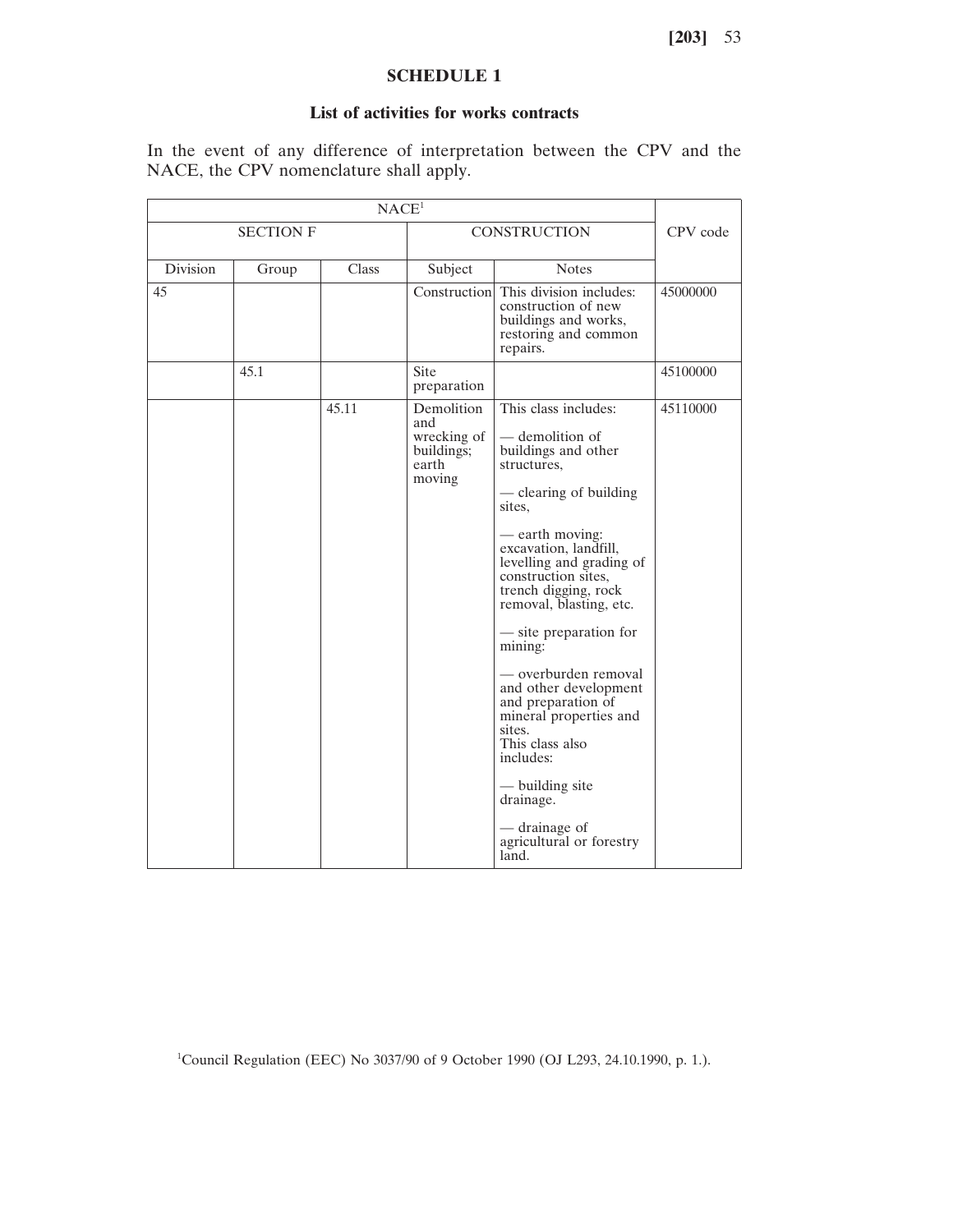<sup>54</sup> **[203]**

|          | NACE <sup>1</sup> |       |                                                                                          |                                                                                                                                                                                                                                                                                                                                                                                                                                                    |                                                                         |  |
|----------|-------------------|-------|------------------------------------------------------------------------------------------|----------------------------------------------------------------------------------------------------------------------------------------------------------------------------------------------------------------------------------------------------------------------------------------------------------------------------------------------------------------------------------------------------------------------------------------------------|-------------------------------------------------------------------------|--|
|          | <b>SECTION F</b>  |       |                                                                                          | CONSTRUCTION                                                                                                                                                                                                                                                                                                                                                                                                                                       |                                                                         |  |
| Division | Group             | Class | Subject                                                                                  | <b>Notes</b>                                                                                                                                                                                                                                                                                                                                                                                                                                       |                                                                         |  |
|          |                   | 45.12 | Test drilling<br>and boring                                                              | This class includes:<br>- test drilling, test<br>boring and core<br>sampling for<br>construction,<br>geophysical, geological<br>or similar purposes.<br>This class excludes:<br>— drilling of<br>production oil or gas<br>wells, see 11.20.<br>- water well drilling,<br>see 45.25,<br>— shaft sinking, see<br>45.25,<br>- oil and gas field<br>exploration,<br>geophysical, geological<br>and seismic surveying,                                  | 45120000                                                                |  |
|          | 45.2              |       | Building of<br>complete<br>constructions<br>or parts<br>thereof;<br>civil<br>engineering | see 74.20.                                                                                                                                                                                                                                                                                                                                                                                                                                         | 45200000                                                                |  |
|          |                   | 45.21 | General<br>construction<br>of buildings<br>and civil<br>engineering<br>works             | This class includes:<br>— construction of all<br>types of buildings<br>construction of civil<br>engineering<br>constructions,<br>— bridges, including<br>those for elevated<br>highways, viaducts,<br>tunnels and subways,<br>— long-distance<br>pipelines,<br>communication and<br>power lines,<br>— urban pipelines,<br>urban communication<br>and power lines,<br>- ancillary urban<br>works,<br>— assembly and<br>erection of<br>prefabricated | 45210000<br>$Except:$ —<br>45213316<br>45220000<br>45231000<br>45232000 |  |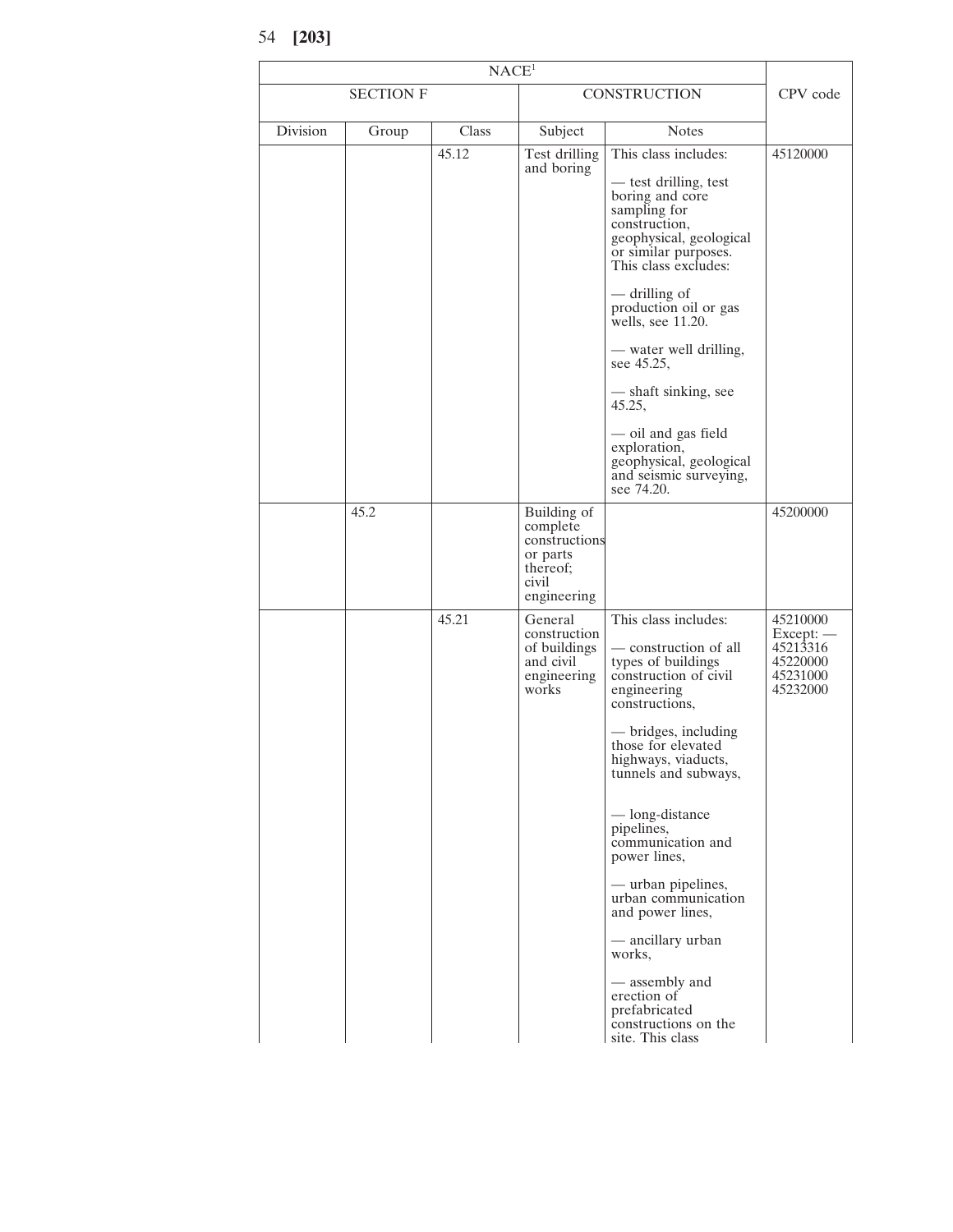| NACE <sup>1</sup> |       |       |                                                                   |                                                                                                                                                                                                                                                                      |                                                                         |
|-------------------|-------|-------|-------------------------------------------------------------------|----------------------------------------------------------------------------------------------------------------------------------------------------------------------------------------------------------------------------------------------------------------------|-------------------------------------------------------------------------|
| <b>SECTION F</b>  |       |       | <b>CONSTRUCTION</b>                                               | CPV code                                                                                                                                                                                                                                                             |                                                                         |
| Division          | Group | Class | Subject                                                           | <b>Notes</b>                                                                                                                                                                                                                                                         |                                                                         |
|                   |       |       |                                                                   | excludes:<br>— service activities<br>incidental to oil and gas<br>extraction, see 11.20,<br>— erection of complete<br>prefabricated<br>constructions from self-<br>manufactured parts not<br>of concrete, see<br>divisions $20$ , $26$ and $28$ ,                    |                                                                         |
|                   |       |       |                                                                   | — construction work,<br>other than buildings,<br>for stadiums, swimming<br>pools, gymnasiums,<br>tennis courts, golf<br>courses and other<br>sports installations, see<br>45.23,<br>— building installation,                                                         |                                                                         |
|                   |       |       |                                                                   | see 45.3,<br>— building completion,<br>see 45.4,                                                                                                                                                                                                                     |                                                                         |
|                   |       |       |                                                                   | — architectural and<br>engineering activities,<br>see 74.20,                                                                                                                                                                                                         |                                                                         |
|                   |       |       |                                                                   | — project management<br>for construction, see<br>74.20.                                                                                                                                                                                                              |                                                                         |
|                   |       | 45.22 | Erection of<br>roof<br>covering<br>and frames                     | This class includes:<br>— erection of roofs,<br>— roof covering,                                                                                                                                                                                                     | 45261000                                                                |
|                   |       |       |                                                                   |                                                                                                                                                                                                                                                                      |                                                                         |
|                   |       | 45.23 |                                                                   | — waterproofing.<br>Construction This class includes:                                                                                                                                                                                                                | 45212212                                                                |
|                   |       |       | οf<br>highways,<br>roads,<br>airfields<br>and sport<br>facilities | — construction of<br>highways, streets, roads,<br>other vehicular and<br>pedestrian ways,<br>— construction of<br>railways,                                                                                                                                          | and DA03<br>45230000<br>$except:$ —<br>45231000<br>45232000<br>45234115 |
|                   |       |       |                                                                   | — construction of<br>airfield runways,<br>— construction work,<br>other than buildings,<br>for stadiums, swimming<br>pools, gymnasiums,<br>tennis courts, golf<br>courses and other<br>sports installations, $-$<br>painting of markings on<br>road surfaces and car |                                                                         |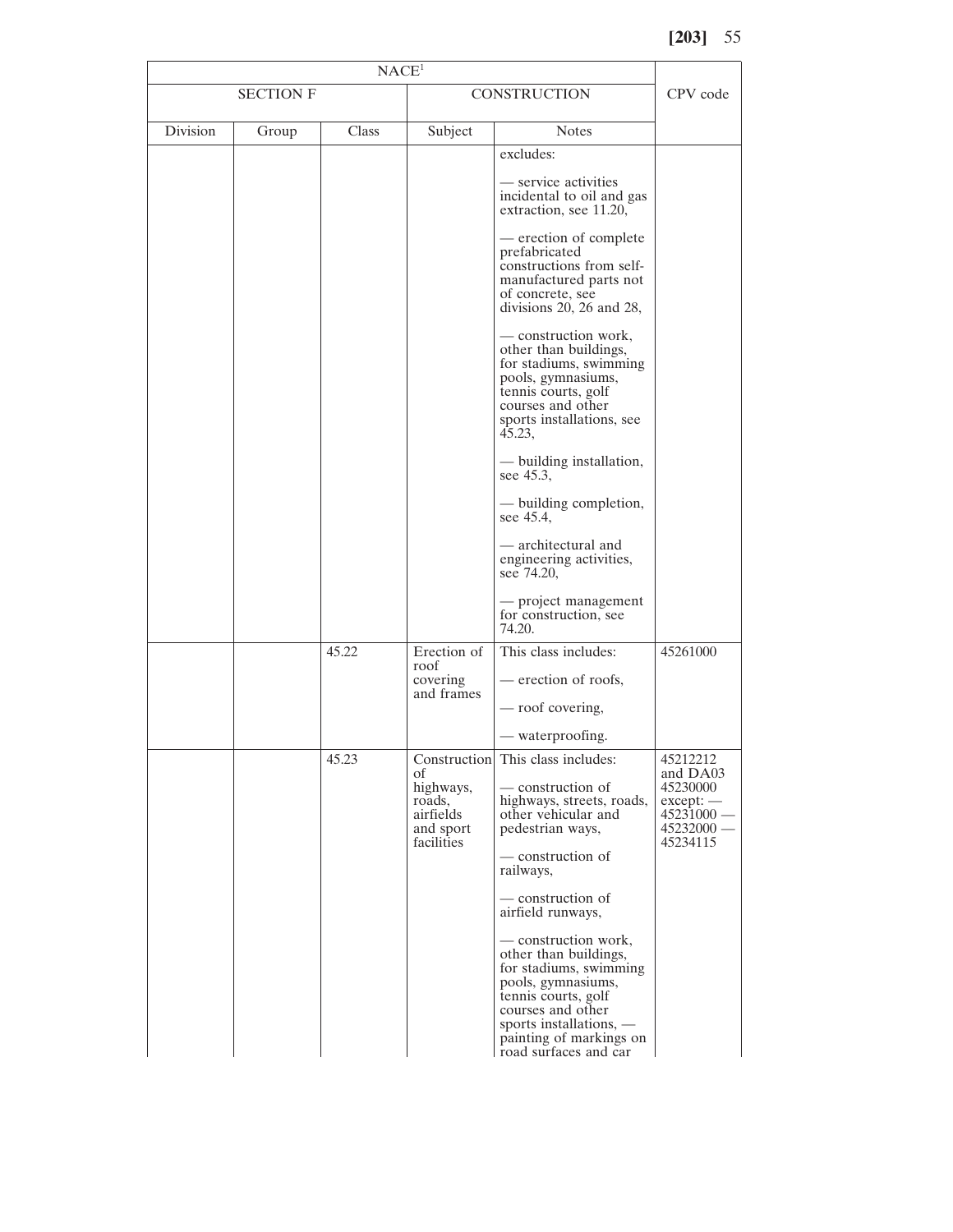<sup>56</sup> **[203]**

| NACE <sup>1</sup> |       |       |                                                                 |                                                                                                                                                                                                                                                                                                                                                                                                                                                                                                                                                                                                                                                                           |                      |
|-------------------|-------|-------|-----------------------------------------------------------------|---------------------------------------------------------------------------------------------------------------------------------------------------------------------------------------------------------------------------------------------------------------------------------------------------------------------------------------------------------------------------------------------------------------------------------------------------------------------------------------------------------------------------------------------------------------------------------------------------------------------------------------------------------------------------|----------------------|
| <b>SECTION F</b>  |       |       | <b>CONSTRUCTION</b>                                             | CPV code                                                                                                                                                                                                                                                                                                                                                                                                                                                                                                                                                                                                                                                                  |                      |
| Division          | Group | Class | Subject                                                         | <b>Notes</b>                                                                                                                                                                                                                                                                                                                                                                                                                                                                                                                                                                                                                                                              |                      |
|                   |       |       |                                                                 | parks.<br>This class excludes:                                                                                                                                                                                                                                                                                                                                                                                                                                                                                                                                                                                                                                            |                      |
|                   |       |       |                                                                 | — preliminary earth<br>moving, see 45.11.                                                                                                                                                                                                                                                                                                                                                                                                                                                                                                                                                                                                                                 |                      |
|                   |       | 45.24 | Construction<br>of water                                        | This class includes:                                                                                                                                                                                                                                                                                                                                                                                                                                                                                                                                                                                                                                                      | 45240000             |
|                   |       |       | projects                                                        | — construction of:                                                                                                                                                                                                                                                                                                                                                                                                                                                                                                                                                                                                                                                        |                      |
|                   |       |       |                                                                 | — waterways, harbour<br>and river works,<br>pleasure ports<br>(marinas), locks, etc.,                                                                                                                                                                                                                                                                                                                                                                                                                                                                                                                                                                                     |                      |
|                   |       |       |                                                                 | - dams and dykes,                                                                                                                                                                                                                                                                                                                                                                                                                                                                                                                                                                                                                                                         |                      |
|                   |       |       |                                                                 | - dredging,                                                                                                                                                                                                                                                                                                                                                                                                                                                                                                                                                                                                                                                               |                      |
|                   |       |       |                                                                 | - subsurface work.                                                                                                                                                                                                                                                                                                                                                                                                                                                                                                                                                                                                                                                        |                      |
|                   |       | 45.25 | Other<br>construction<br>work<br>involving<br>special<br>trades | This class includes:<br>— construction<br>activities specialising in<br>one aspect common to<br>different kinds of<br>structures, requiring<br>specialised skill or<br>equipment,<br>- construction of<br>foundations, including<br>pile driving,<br>— water well drilling<br>and construction, shaft<br>sinking,<br>- erection of non-self-<br>manufactured steel<br>elements,<br>- steel bending,<br>— bricklaying and<br>stone setting,<br>— scaffolds and work<br>platform erecting and<br>dismantling, including<br>renting of scaffolds and<br>work platforms,<br>- erection of chimneys<br>and industrial ovens.<br>This class excludes:<br>- renting of scaffolds | 45250000<br>45262000 |
|                   |       |       |                                                                 | without erection and<br>dismantling, see 71.32                                                                                                                                                                                                                                                                                                                                                                                                                                                                                                                                                                                                                            |                      |
|                   | 45.3  |       | <b>Building</b><br>installation                                 |                                                                                                                                                                                                                                                                                                                                                                                                                                                                                                                                                                                                                                                                           | 45300000             |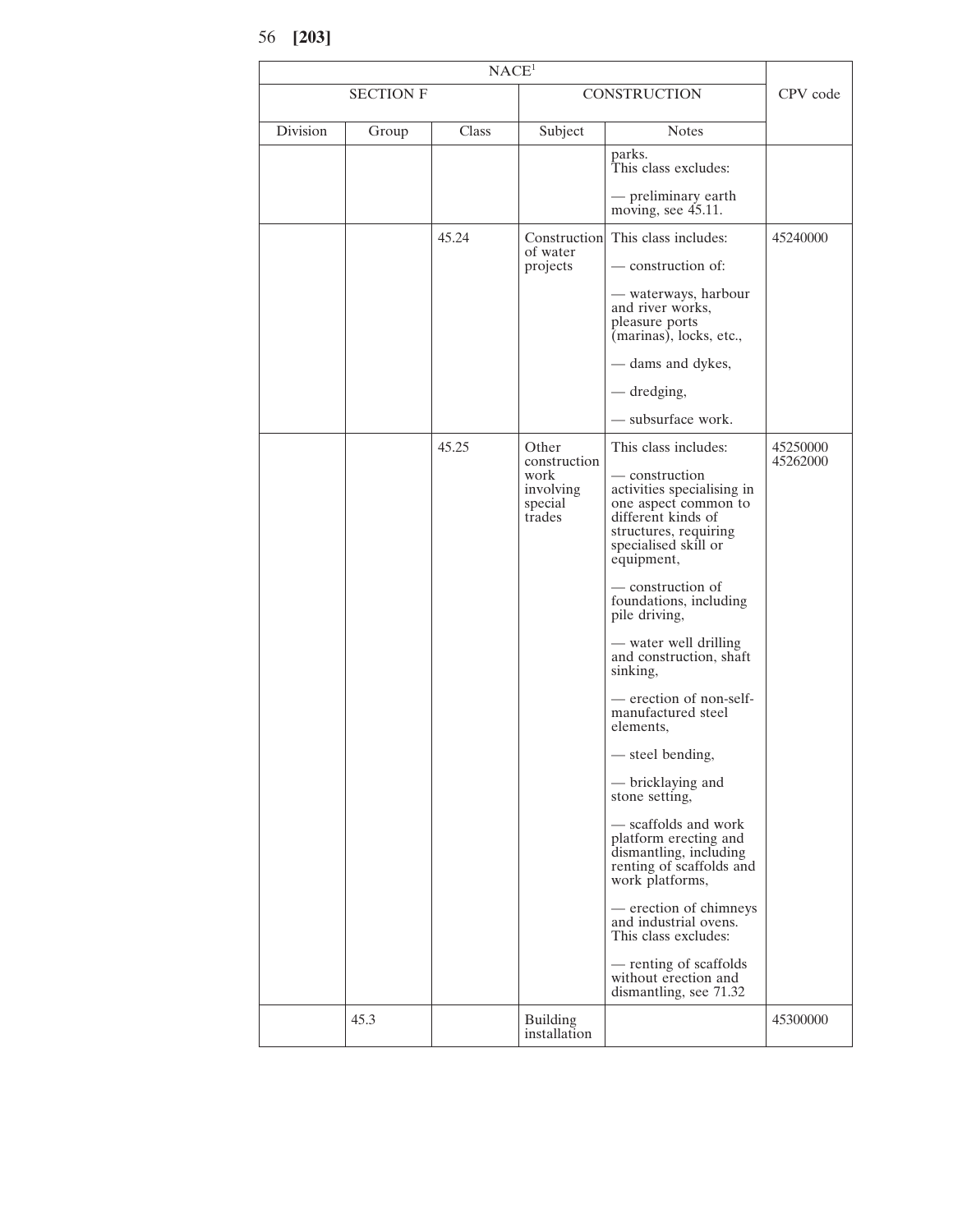| NACE <sup>1</sup> |                  |              |                                                         |                                                                                                                                           |                                               |  |
|-------------------|------------------|--------------|---------------------------------------------------------|-------------------------------------------------------------------------------------------------------------------------------------------|-----------------------------------------------|--|
|                   | <b>SECTION F</b> |              |                                                         | <b>CONSTRUCTION</b>                                                                                                                       |                                               |  |
| Division          | Group            | <b>Class</b> | Subject                                                 | <b>Notes</b>                                                                                                                              |                                               |  |
|                   |                  | 45.31        | Installation<br>of electrical<br>wiring and<br>fittings | This class includes:<br>installation in buildings<br>or other construction<br>projects of:<br>- electrical wiring and                     | 45213316<br>45310000<br>Except:<br>- 45316000 |  |
|                   |                  |              |                                                         | fittings,<br>— telecommunications                                                                                                         |                                               |  |
|                   |                  |              |                                                         | systems,<br>- electrical heating                                                                                                          |                                               |  |
|                   |                  |              |                                                         | systems,                                                                                                                                  |                                               |  |
|                   |                  |              |                                                         | - residential antennas<br>and aerials,                                                                                                    |                                               |  |
|                   |                  |              |                                                         | - fire alarms,                                                                                                                            |                                               |  |
|                   |                  |              |                                                         | — burglar alarm<br>systems,                                                                                                               |                                               |  |
|                   |                  |              |                                                         | - lifts and escalators,                                                                                                                   |                                               |  |
|                   |                  |              |                                                         | - lightning conductors,<br>etc.                                                                                                           |                                               |  |
|                   |                  | 45.32        | Insulation<br>work<br>activities                        | This class includes:<br>— installation in<br>buildings or other<br>construction projects of<br>thermal, sound or<br>vibration insulation. | 45320000                                      |  |
|                   |                  |              |                                                         | This class excludes:<br>— waterproofing, see<br>45.22.                                                                                    |                                               |  |
|                   |                  | 45.33        | Plumbing                                                | This class includes:                                                                                                                      | 45330000                                      |  |
|                   |                  |              |                                                         | — installation in<br>buildings or other<br>construction projects<br>of:                                                                   |                                               |  |
|                   |                  |              |                                                         | — plumbing and<br>sanitary equipment,                                                                                                     |                                               |  |
|                   |                  |              |                                                         | — gas fittings,                                                                                                                           |                                               |  |
|                   |                  |              |                                                         | - heating, ventilation,<br>refrigeration or air-<br>conditioning equipment<br>and ducts,                                                  |                                               |  |
|                   |                  |              |                                                         | - sprinkler systems.<br>This class excludes:                                                                                              |                                               |  |
|                   |                  |              |                                                         | — installation of<br>electrical heating<br>systems, see $45.\overline{3}1$ .                                                              |                                               |  |
|                   |                  | 45.34        | Other<br>building<br>installation                       | This class includes:<br>— installation of                                                                                                 | 45234115<br>45316000<br>45340000              |  |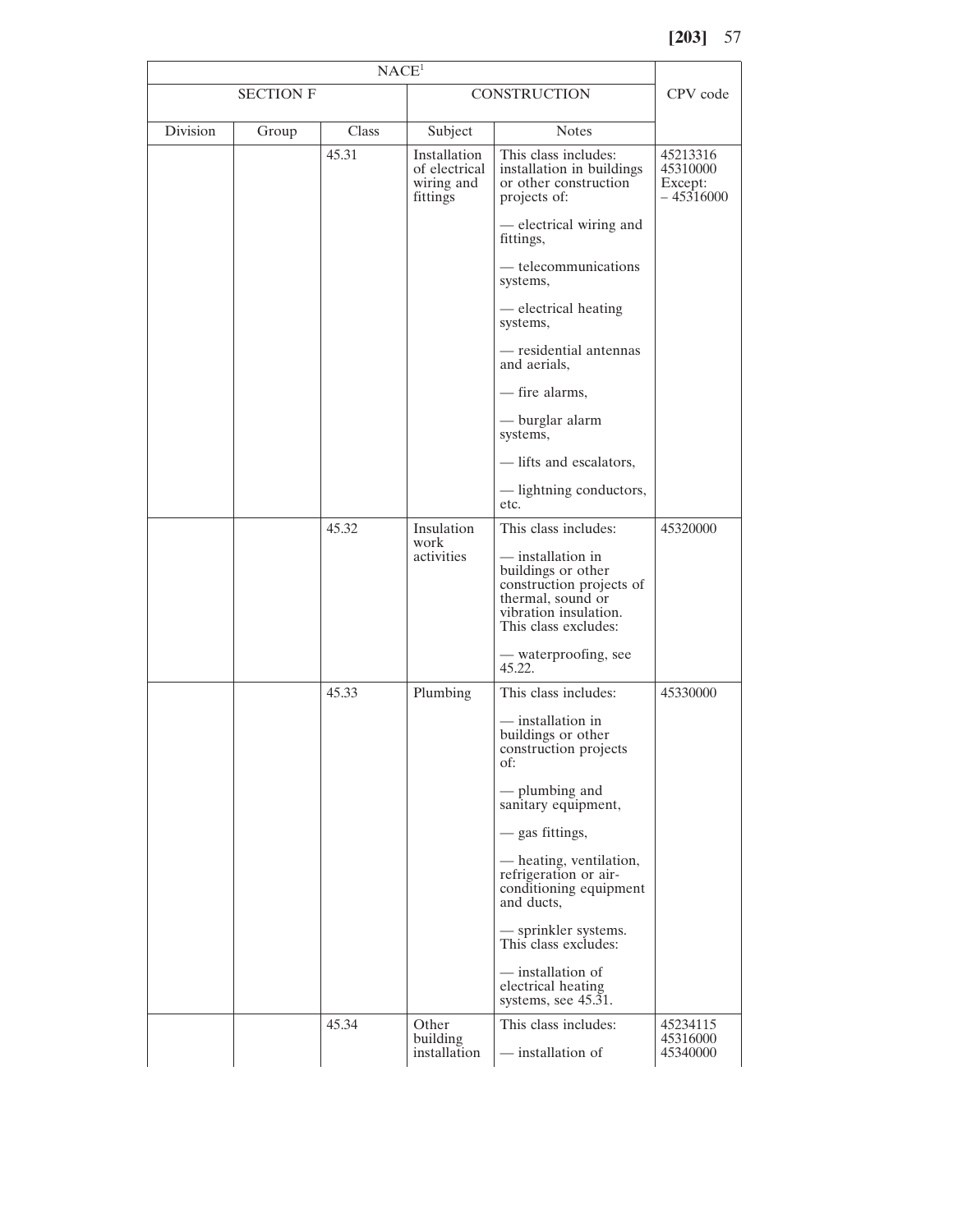<sup>58</sup> **[203]**

|          | NACE <sup>1</sup> |       |                               |                                                                                                                                                                                                                                                                                                                                                                                                                       |          |  |
|----------|-------------------|-------|-------------------------------|-----------------------------------------------------------------------------------------------------------------------------------------------------------------------------------------------------------------------------------------------------------------------------------------------------------------------------------------------------------------------------------------------------------------------|----------|--|
|          | <b>SECTION F</b>  |       |                               | <b>CONSTRUCTION</b>                                                                                                                                                                                                                                                                                                                                                                                                   |          |  |
| Division | Group             | Class | Subject                       | <b>Notes</b>                                                                                                                                                                                                                                                                                                                                                                                                          |          |  |
|          |                   |       |                               | illumination and<br>signalling systems for<br>roads, railways, airports<br>and harbours,<br>— installation in<br>buildings or other<br>construction projects of<br>fittings and fixtures<br>n.e.c.                                                                                                                                                                                                                    |          |  |
|          | 45.4              |       | <b>Building</b><br>completion |                                                                                                                                                                                                                                                                                                                                                                                                                       | 45400000 |  |
|          |                   | 45.41 | Plastering                    | This class includes:                                                                                                                                                                                                                                                                                                                                                                                                  | 45410000 |  |
|          |                   |       |                               | — application in<br>buildings or other<br>construction projects of<br>interior and exterior<br>plaster or stucco,<br>including related<br>lathing materials.                                                                                                                                                                                                                                                          |          |  |
|          |                   | 45.42 | Joinery<br>installation       | This class includes:<br>— installation of not<br>self-manufactured<br>doors, windows, door<br>and window frames,<br>fitted kitchens,<br>staircases, shop fittings<br>and the like, of wood<br>or other materials,<br>— interior completion<br>such as ceilings,<br>wooden wall coverings,<br>movable partitions, etc.<br>This class excludes:<br>- laying of parquet<br>and other wood floor<br>coverings, see 45.43. | 45420000 |  |
|          |                   | 45.43 | Floor and<br>wall<br>covering | This class includes:<br>— laying, tiling,<br>hanging or fitting in<br>buildings or other<br>construction projects<br>of:<br>— ceramic, concrete or<br>cut stone wall or floor<br>tiles,<br>- parquet and other<br>wood floor coverings<br>carpets and linoleum<br>floor coverings,<br>- including of rubber                                                                                                           | 45430000 |  |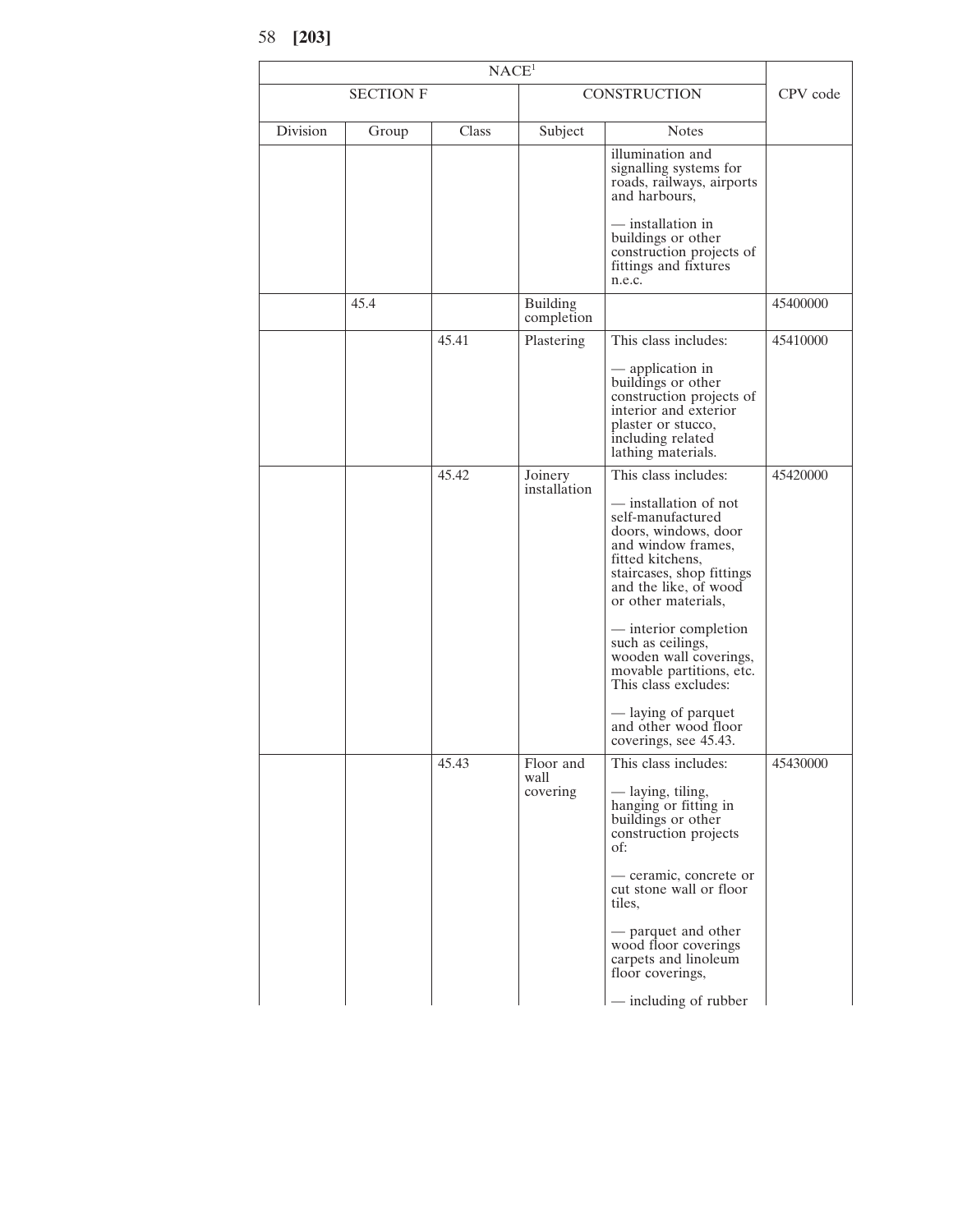| NACE <sup>1</sup> |       |       |                                                                                            |                                                                                                                                   |                                  |
|-------------------|-------|-------|--------------------------------------------------------------------------------------------|-----------------------------------------------------------------------------------------------------------------------------------|----------------------------------|
| <b>SECTION F</b>  |       |       | <b>CONSTRUCTION</b>                                                                        | CPV code                                                                                                                          |                                  |
| Division          | Group | Class | Subject                                                                                    | <b>Notes</b>                                                                                                                      |                                  |
|                   |       |       |                                                                                            | or plastic,                                                                                                                       |                                  |
|                   |       |       |                                                                                            | — terrazzo, marble,<br>granite or slate floor or<br>wall coverings,                                                               |                                  |
|                   |       |       |                                                                                            | - wallpaper.                                                                                                                      |                                  |
|                   |       | 45.44 | Painting                                                                                   | This class includes:                                                                                                              | 45440000                         |
|                   |       |       | and glazing                                                                                | — interior and exterior<br>painting of buildings,                                                                                 |                                  |
|                   |       |       |                                                                                            | — painting of civil<br>engineering structures,                                                                                    |                                  |
|                   |       |       |                                                                                            | — installation of glass,<br>mirrors, etc.<br>This class excludes:                                                                 |                                  |
|                   |       |       |                                                                                            | - installation of<br>windows, see 45.42,                                                                                          |                                  |
|                   |       | 45.45 | Other<br>building<br>completion                                                            | This class includes:<br>- installation of<br>private swimming<br>pools,                                                           | 45212212<br>and DA04<br>45450000 |
|                   |       |       |                                                                                            | - steam cleaning, sand<br>blasting and similar<br>activities for building<br>exteriors,                                           |                                  |
|                   |       |       |                                                                                            | — other building<br>completion and<br>finishing work n.e.c.<br>This class excludes:                                               |                                  |
|                   |       |       |                                                                                            | - interior cleaning of<br>buildings and other<br>structures, see 74.70.                                                           |                                  |
|                   | 45.5  |       | Renting of<br>construction<br><b>or</b><br>demolition<br>equipment<br>with<br>operator     |                                                                                                                                   | 45500000                         |
|                   |       | 45.50 | Renting of<br>construction<br><sub>or</sub><br>demolition<br>equipment<br>with<br>operator | This class excludes:<br>- renting of<br>construction or<br>demolition machinery<br>and equipment without<br>operators, see 71.32. | 45500000                         |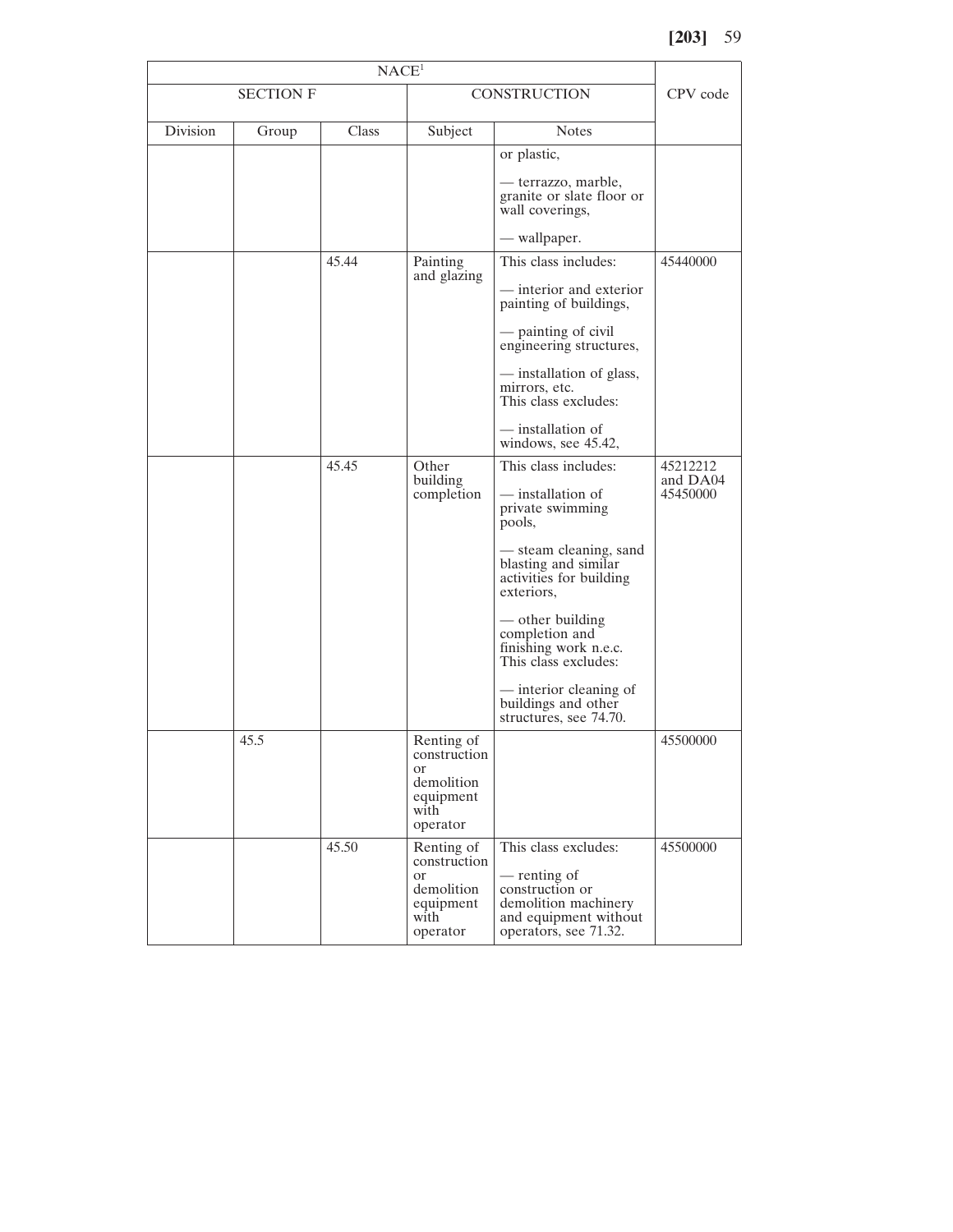### **SCHEDULE 2**

### **Activities Exercised by Contracting Entities as Referred to in Regulation 5**

### *Interpretation*

1. A reference in this Schedule to the relevant provisions having application to a particular activity is a reference to the provisions of these Regulations that govern concessions awarded by contracting entities having application to that activity.

### *Gas and heat*

2. As far as gas and heat are concerned, the relevant provisions shall, subject to paragraph 3, apply to:

- (*a*) the provision or operation of fixed networks intended to provide a service to the public in connection with the production, transport or distribution of gas or heat;
- (*b*) the supply of gas or heat to such fixed networks.

#### *Supplemental provisions in relation to paragraph 2*

3. (1) The supply by a contracting entity referred to in Regulation 5(1)(*b*) or (*c*) of gas or heat to fixed networks which provide a service to the public shall not be considered to fall within paragraph 2(*a*) or (*b*) where both of the following conditions are met:

- (*a*) the production of gas or heat by that contracting entity is the unavoidable consequence of carrying out an activity other than those referred to in paragraph 2, 4 or 9;
- (*b*) the supply to the public network is aimed only at the economic exploitation of such production and amounts to not more than 20 % of that contracting entity's turnover on the basis of the average for the preceding three years, including the current year.

(2) For the purposes of these Regulations, "supply" includes the generation/production, wholesale and retail sale of gas. However, production of gas in the form of extraction falls within the scope of paragraph 9.

#### *Electricity*

4. (1) As far as electricity is concerned, the relevant provisions shall, subject to paragraph 5, apply to:

- (*a*) the provision or operation of fixed networks intended to provide a service to the public in connection with the production, transport or distribution of electricity;
- (*b*) the supply of electricity to such fixed networks.

(2) For the purposes of these Regulations, supply of electricity includes generation/production, wholesale and retail sale of electricity.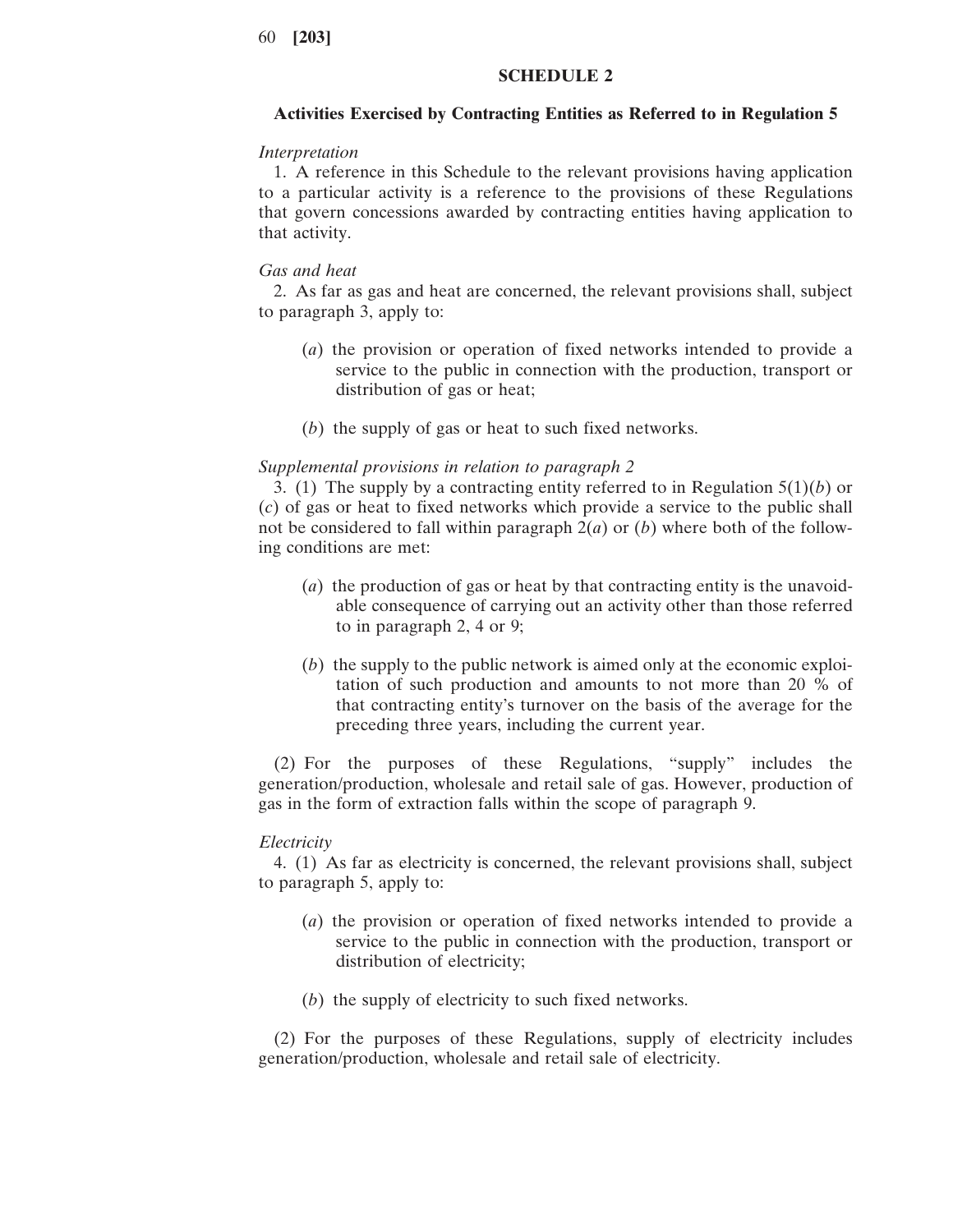# *Supplemental provisions in relation to paragraph 4*

5. The supply by a contracting entity referred to in Regulation 5(1)(*b*) or (*c*) of electricity to networks which provide a service to the public shall not be considered to fall within paragraph  $4(1)(a)$  or (*b*) where both of the following conditions are met:

- (*a*) the production of electricity by that contracting entity takes place because its consumption is necessary for carrying out an activity other than those referred to in paragraph 2, 4 or 6;
- (*b*) supply to the public network depends only on that contracting entity's own consumption and has not exceeded 30 % of that contracting entity's total production of energy, on the basis of the average for the preceding three years, including the current year.

# *Transport services*

6. (1) The relevant provisions shall apply to activities relating to the provision or operation of networks providing a service to the public in the field of transport by railway, automated systems, tramway, trolley bus, bus or cable.

(2) As regards transport services, a network shall be considered to exist where the service is provided under operating conditions laid down by a competent authority of a Member State, such as conditions on the routes to be served, the capacity to be made available or the frequency of the service.

# *Ports and airports*

7. The relevant provisions shall apply to activities relating to the exploitation of a geographical area for the purpose of the provision of airports and maritime or inland ports or other terminal facilities to carriers by air, sea or inland waterway.

# *Postal services*

8. (1) The relevant provisions shall apply to activities relating to the provision of:

- (*a*) postal services;
- (*b*) other services than postal services, on condition that such services are provided by an entity which also provides postal services that have not been established to be directly exposed to competition in accordance with Regulation 34 of the Award of Contracts by Utilities Regulations.

(2) For the purpose of these Regulations and without prejudice to Directive 97/67/EC:

"postal item" means an item addressed in the final form in which it is to be carried, irrespective of weight, which includes—

(*a*) correspondence,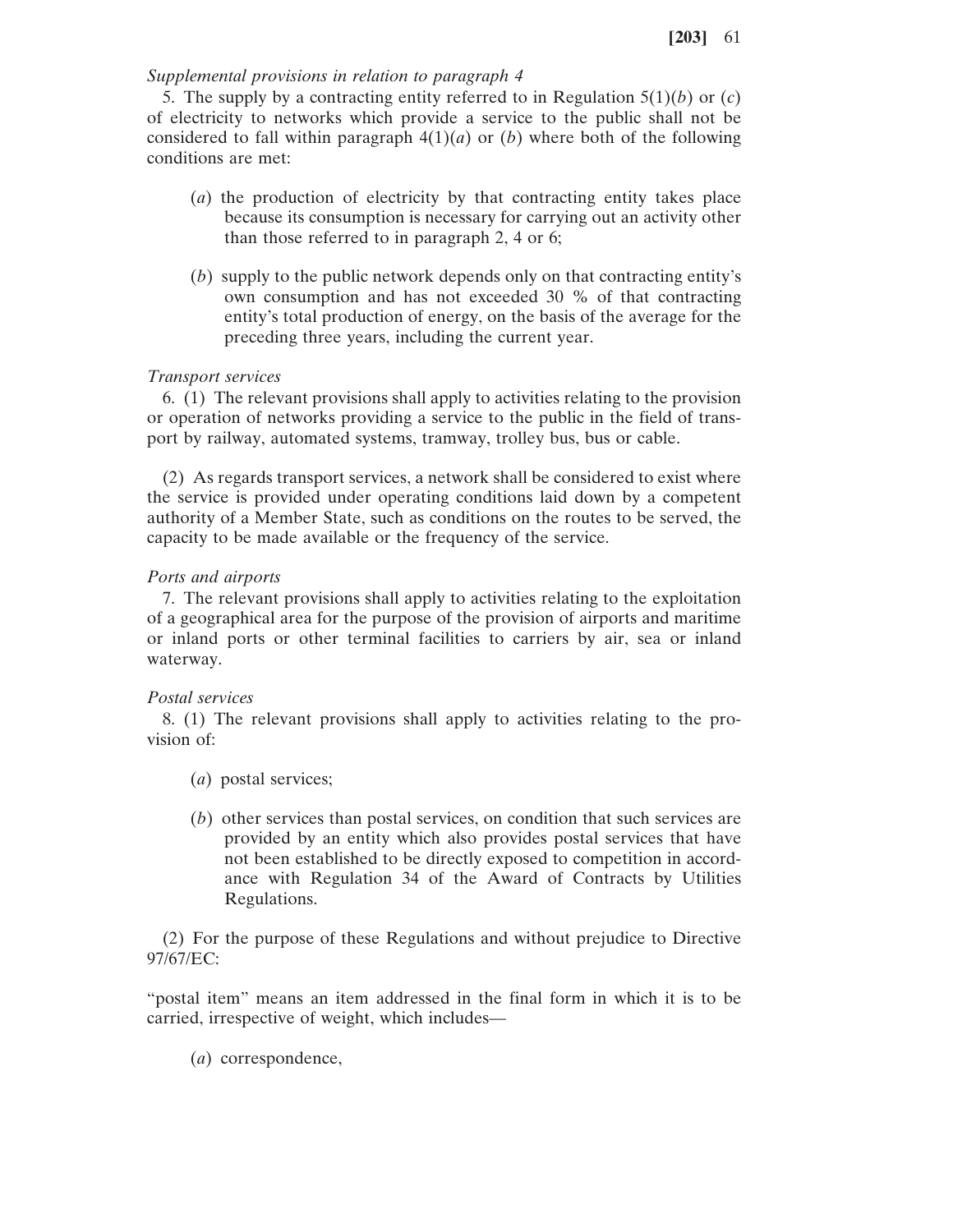- (*b*) books,
- (*c*) catalogues,
- (*d*) newspapers,
- (*e*) periodicals, and
- (*f*) postal packages containing merchandise with or without commercial value;

"postal services" means services consisting of the clearance, sorting, routing and delivery of postal items, including both services falling within as well as services falling outside the scope of the universal service set up in conformity with Directive 97/67/EC;

"other services than postal services" means services provided in the following areas:

- (*a*) mail service management services (services both preceding and subsequent to despatch, including mailroom management services);
- (*b*) services concerning items for posting not included in the definition of "postal item" in this subparagraph, such as direct mail bearing no address.

*Extraction of oil and gas and exploration for, or extraction of, coal or other solid fuels*

9. The relevant provisions shall apply to activities relating to the exploitation of a geographical area for the purpose of:

- (*a*) extracting oil or gas;
- (*b*) exploring for, or extracting, coal or other solid fuels.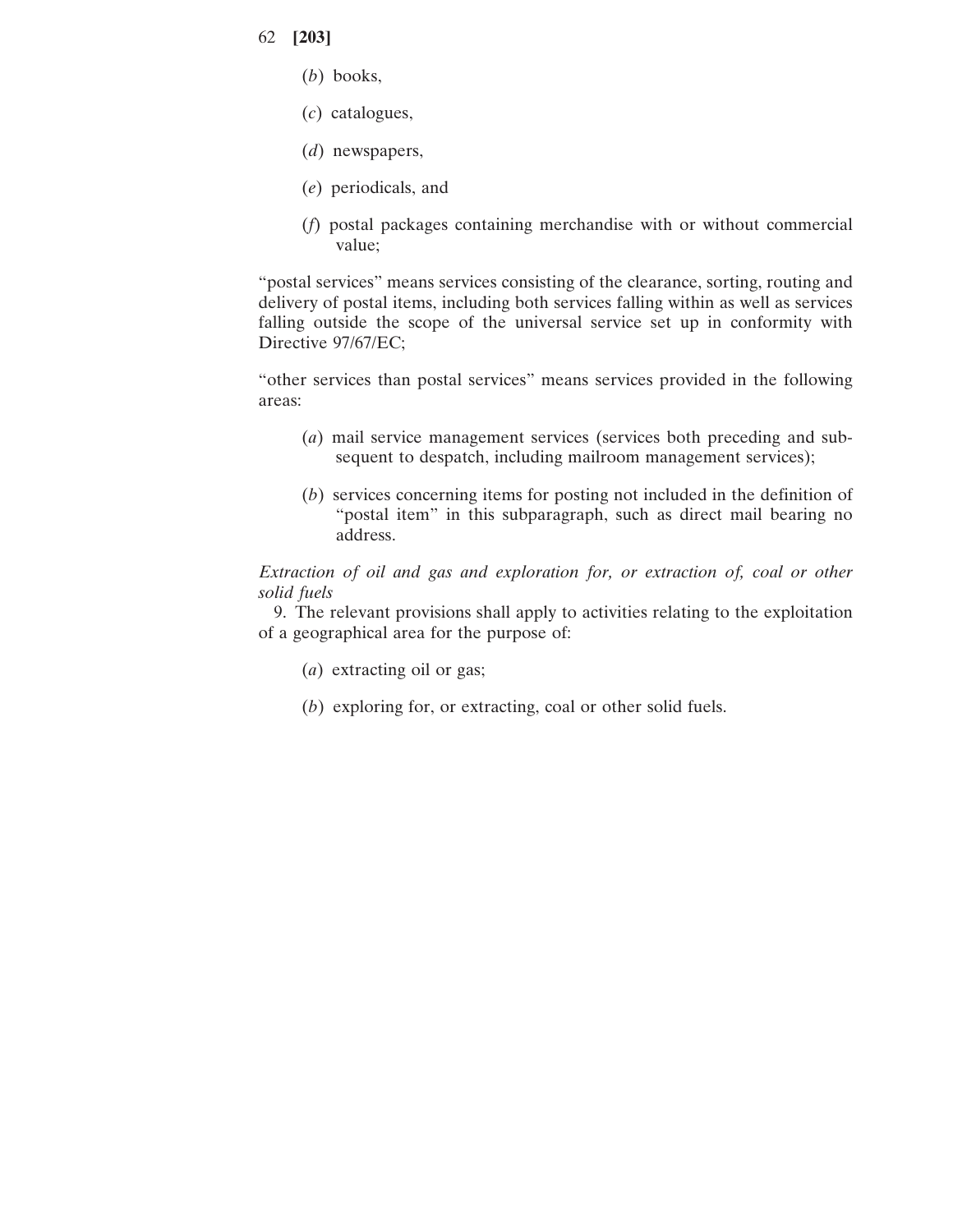# **SCHEDULE 3**

### **List of Legal Acts of the Union Referred to in Regulation 5(3)(***b***)**

Each of the following procedures is a procedure for the purposes of Regulation  $5(3)(b)$  (that is to say a procedure ensuring adequate prior transparency for granting authorisations on the basis of other legislative acts of the Union and rights granted on foot of which, accordingly, do not constitute "special or exclusive rights" within the meaning of that Regulation):

- (*a*) granting authorisation to operate natural gas installations in accordance with the procedures laid down in Article 4 of Directive 2009/73/EC;
- (*b*) authorisation or an invitation to tender for the construction of new electricity production installations in accordance with Directive 2009/72/EC;
- (*c*) the granting in accordance with the procedures laid down in Article 9 of Directive 97/67/EC of authorisations in relation to a postal service which is not or shall not be reserved:
- (*d*) a procedure for granting an authorisation to carry on an activity involving the exploitation of hydrocarbons in accordance with Directive 94/22/EC;
- (*e*) public service contracts within the meaning of Regulation (EC) No 1370/2007 for the provision of public passenger transport services by bus, tramway, rail or metro, which have been awarded on the basis of a competitive tendering procedure in accordance with Article 5(3) of that Regulation, provided that its length is in conformity with Article 4(3) or (4) of that Regulation.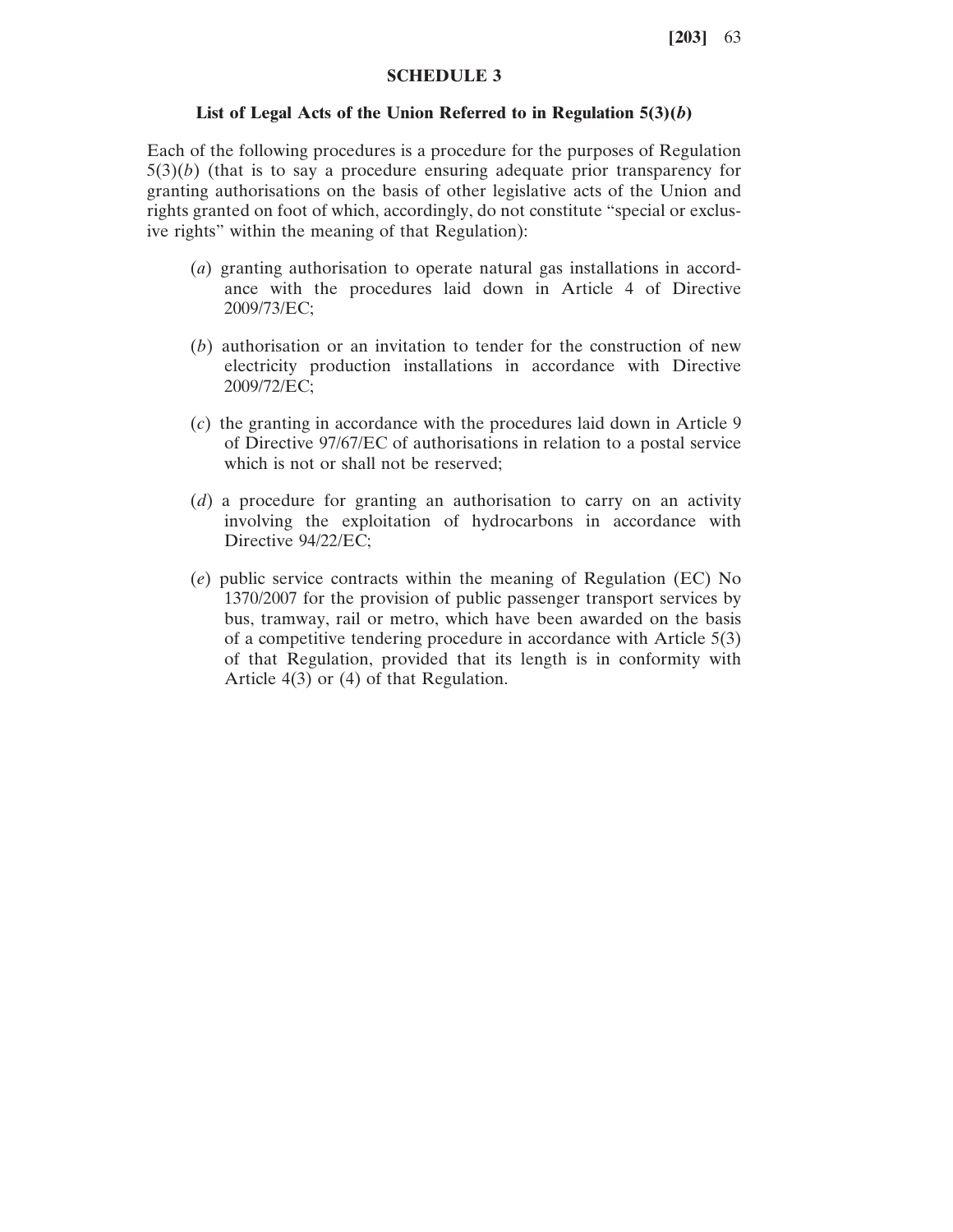### **SCHEDULE 4**

### **Information to be Included in Concession Notices Referred to in Regulation 30**

1. Name, company number and registered business name (if any), address, telephone, fax number, e-mail and internet address of the contracting authority or entity and, where different, of the service from which additional information may be obtained.

2. Type of contracting authority or entity and main activity exercised.

3. If the applications are to contain tenders, e-mail or internet address at which the concession documents will be available for unrestricted and full direct access, free of charge. Where unrestricted and full direct access, free of charge, is not available in the cases referred to in Regulation 33(3) an indication of how the procurement documents can be accessed.

4. Description of the concession: nature and extent of works, nature and extent of services, order of magnitude or indicative value and, where possible, duration of the contract. Where the concession is divided into lots, this information shall be provided for each lot. Where appropriate, description of any options.

5. CPV codes. Where the concession is divided into lots, this information shall be provided for each lot.

6. Address for the main location of works in case of works concessions or address for the main place of performance service concessions; where the concession is divided into lots, this information shall be provided for each lot.

7. Conditions for participation, including:

- (*a*) where appropriate, indication whether the concession is restricted to sheltered workshops, or whether its execution is restricted to the framework of protected job programmes;
- (*b*) where appropriate, indication whether the provision of the service is reserved by law, regulation or administrative provision to a particular profession; reference to the relevant law, regulation or administrative provision;
- (*c*) a list and brief description of selection criteria where applicable; minimum level(*s*) of standards possibly required; indication of required information (self-declarations, documentation).
- 8. Time limit for the submission of applications or receipt of tenders.

9. Criteria which will be applied in the award of the concession where they do not appear in other concession documents.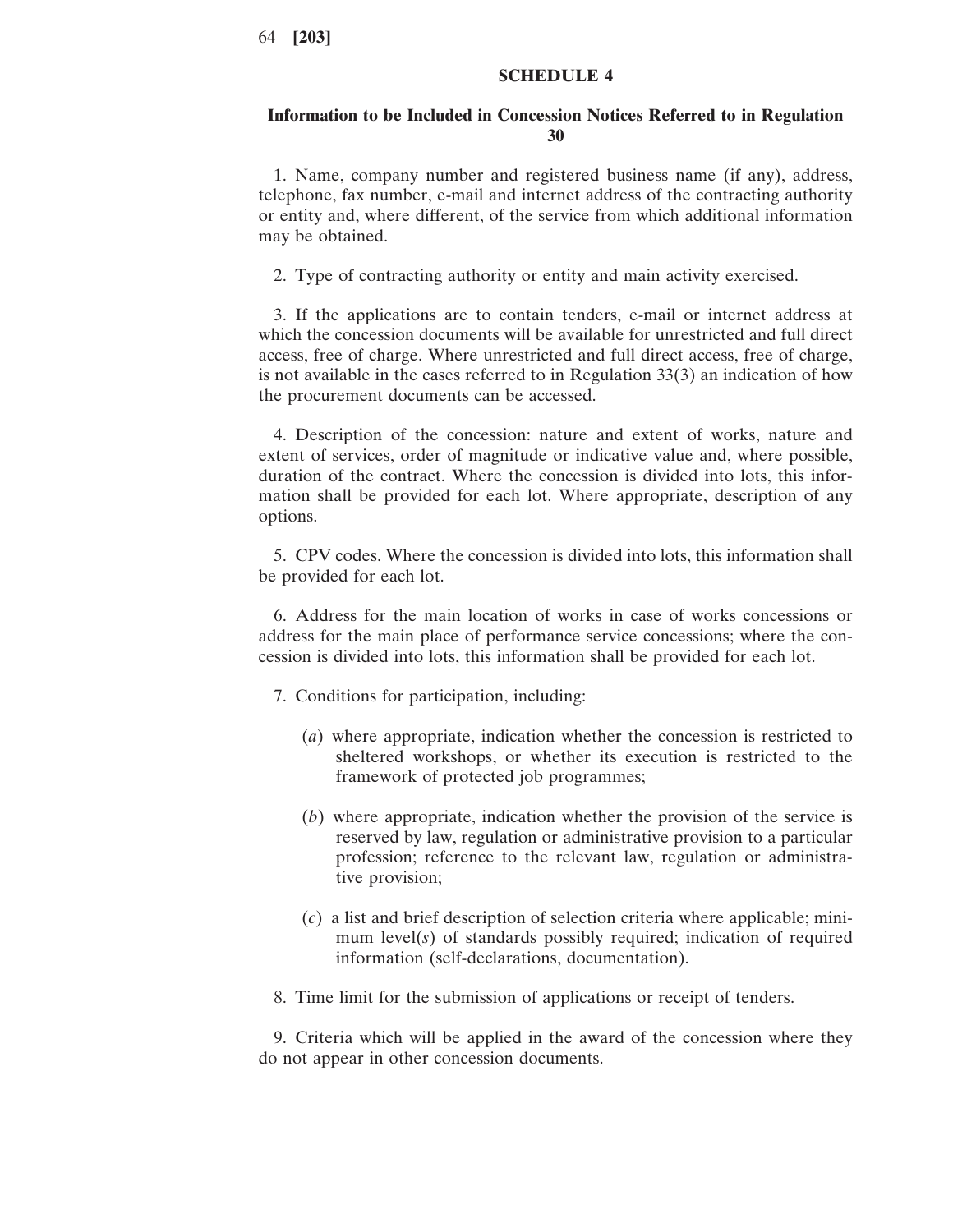10. Date of dispatch of the notice.

11. Name and address of the body responsible for appeal and, where appropriate, mediation procedures. Precise information concerning the deadline for lodging appeals or, if need be, the name, address, telephone number, fax number and e-mail address of the service from which this information may be obtained.

12. Where appropriate, particular conditions to which performance of the concession is subject.

13. Address where applications or tenders shall be transmitted.

14. Where appropriate, indication of requirements and conditions related to the use of electronic means of communication.

15. Information as to whether the concession is related to a project and/or programme financed by Union funds.

16. For works concessions, indication as to whether the concession is covered by the GPA.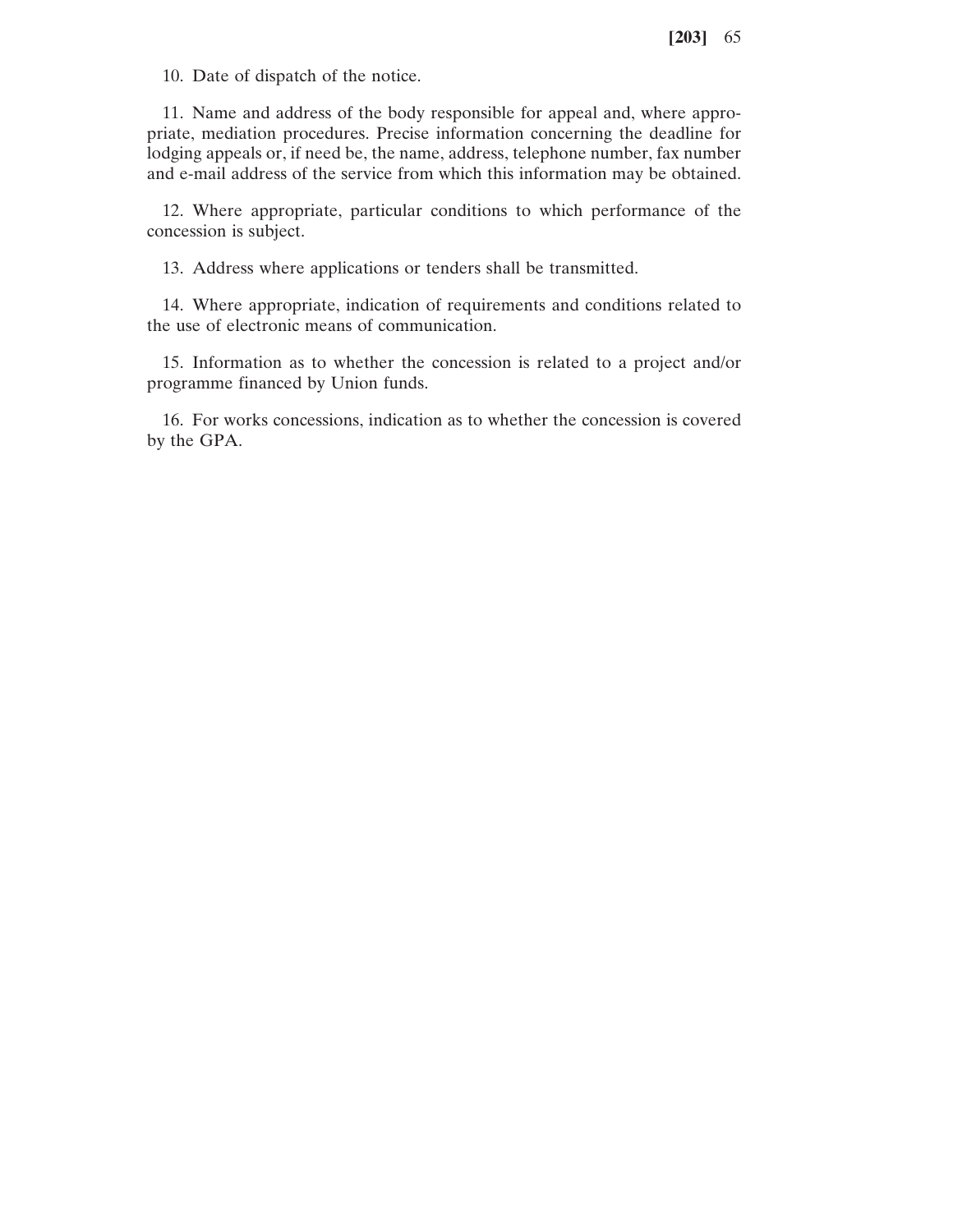# **SCHEDULE 5**

# **Information to be Included in Prior Information Notices Concerning Concessions for Social and Other Specific Services, as Referred to in Regulation 30(3)**

1. Name, company number and registered business name (if any), address, telephone, fax number, e-mail and internet address of the contracting authority or contracting entity and, where different, of the service from which additional information may be obtained

2. Where appropriate, e-mail or internet address at which the specifications and any supporting documents will be available.

3. Type of contracting authority or contracting entity and main activity exercised.

4. CPV codes; where the contract is divided into lots, this information shall be provided for each lot.

5. Address for the main place of delivery or performance of service concessions.

6. Description of the services, indicative order of magnitude or value.

7. Conditions for participation.

8. Where applicable, time limit(*s*) for contacting the contracting authority or contracting entity in view of participation.

9. Where applicable, brief description of the main features of the award procedure to be applied.

10. Any other relevant information.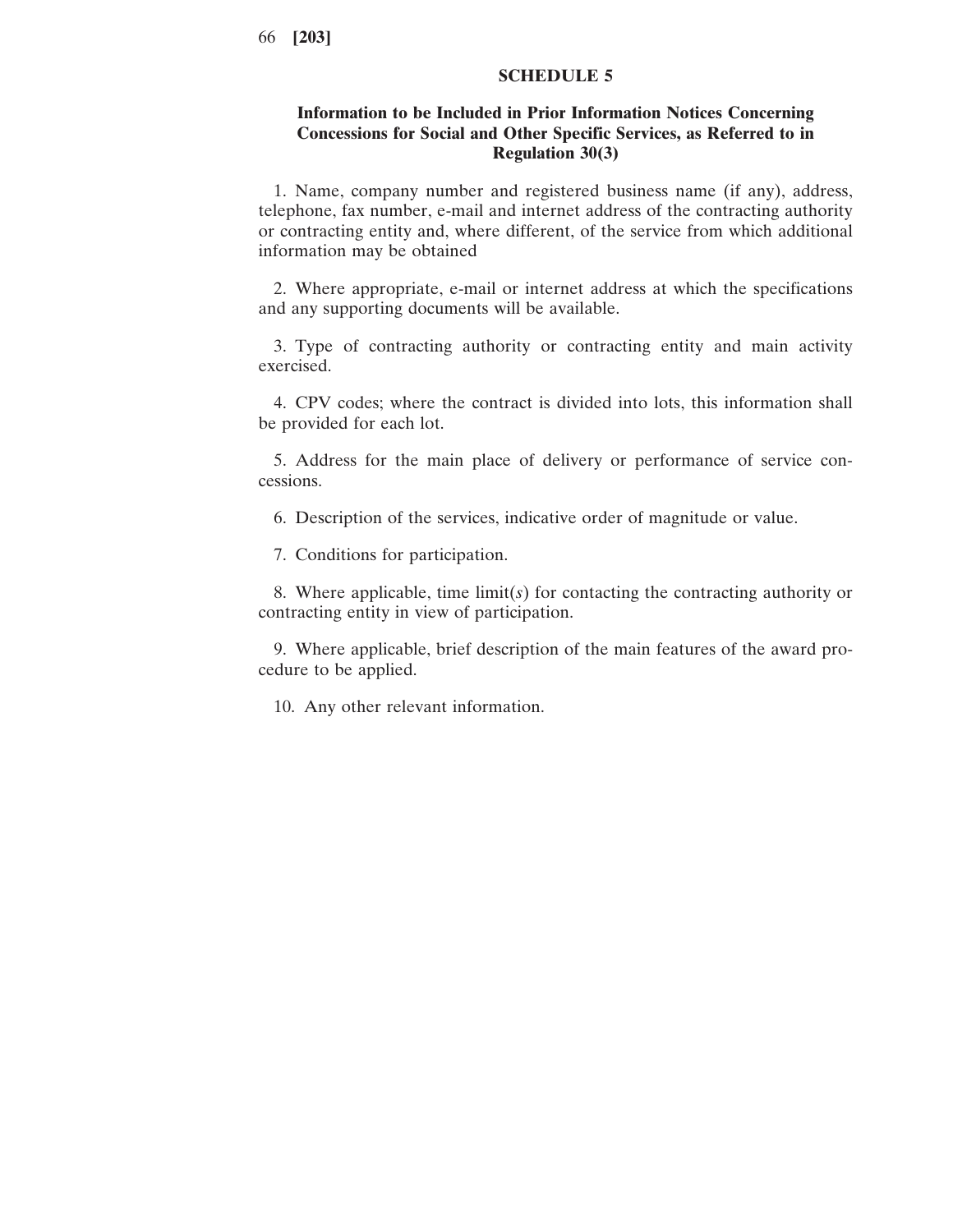# **SCHEDULE 6**

# **Information to be Included in Concession Award Notices, as Referred to in Regulation 31**

1. Name, company number and registered business name (if any) address and, where appropriate, telephone, fax number, e-mail and internet address of the contracting authority or entity and, where different, of the service from which additional information may be obtained.

2. Type of contracting authority or entity and main activity exercised.

3. CPV codes.

4. Address for the main location of works in case of works concessions or address for the main place of performance in case of service concessions;

5. Description of the concession: nature and extent of works, nature and extent of services, duration of the contract. Where the concession is divided into lots, this information shall be provided for each lot. Where appropriate, description of any options.

6. Description of award procedure used, in the case of award without prior publication, justification.

7. Criteria referred to in Regulation 41 which were used for award of the concession or concessions.

- 8. Date of concession award decision or decisions.
- 9. Number of tenders received with respect of each award, including:
	- (*a*) number of tenders received from economic operators which are small and medium enterprises;
	- (*b*) number of tenders received from abroad;
	- (*c*) number of tenders received electronically.

10. For each award, name, address and, where applicable, telephone, fax number, e-mail address and internet address of the successful tenderer(*s*) including:

- (*a*) information whether the successful tenderer is small and medium enterprise;
- (*b*) information whether the concession was awarded to a consortium.
- 11. Value and main financial terms of the awarded concession, including:
	- (*a*) fees prices and fines if any;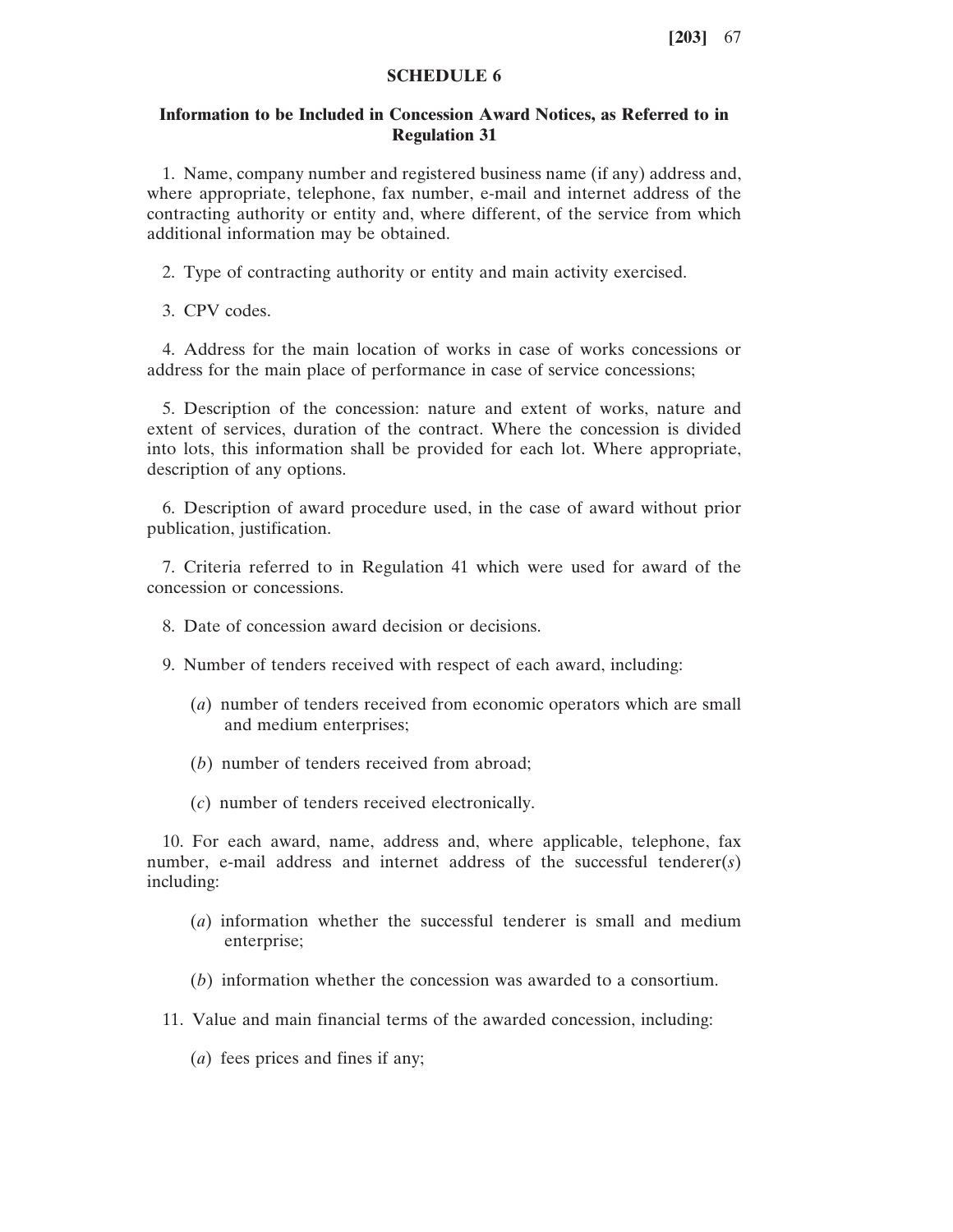- (*b*) prizes and payments if any;
- (*c*) any other details relevant to the value of the concession as laid down in Regulation  $8(5)$  and  $(6)$ .

12. Information whether the concession is related to a project and/or programme financed by Union funds.

13. Name and address of the body responsible for review and, where appropriate, mediation procedures. Precise information concerning the deadline for review procedures, or if need be, the name, address, telephone number, fax number and e-mail address of the service from which this information may be obtained.

14. Date(*s*) and reference(*s*) of previous publications in the Official Journal relevant to the concession(*s*) advertised in this notice.

15. Date of dispatch of the notice.

16. Method used to calculate the estimated value of the concession, if not specified in other concession documents in accordance with Regulation 8.

17. Any other relevant information.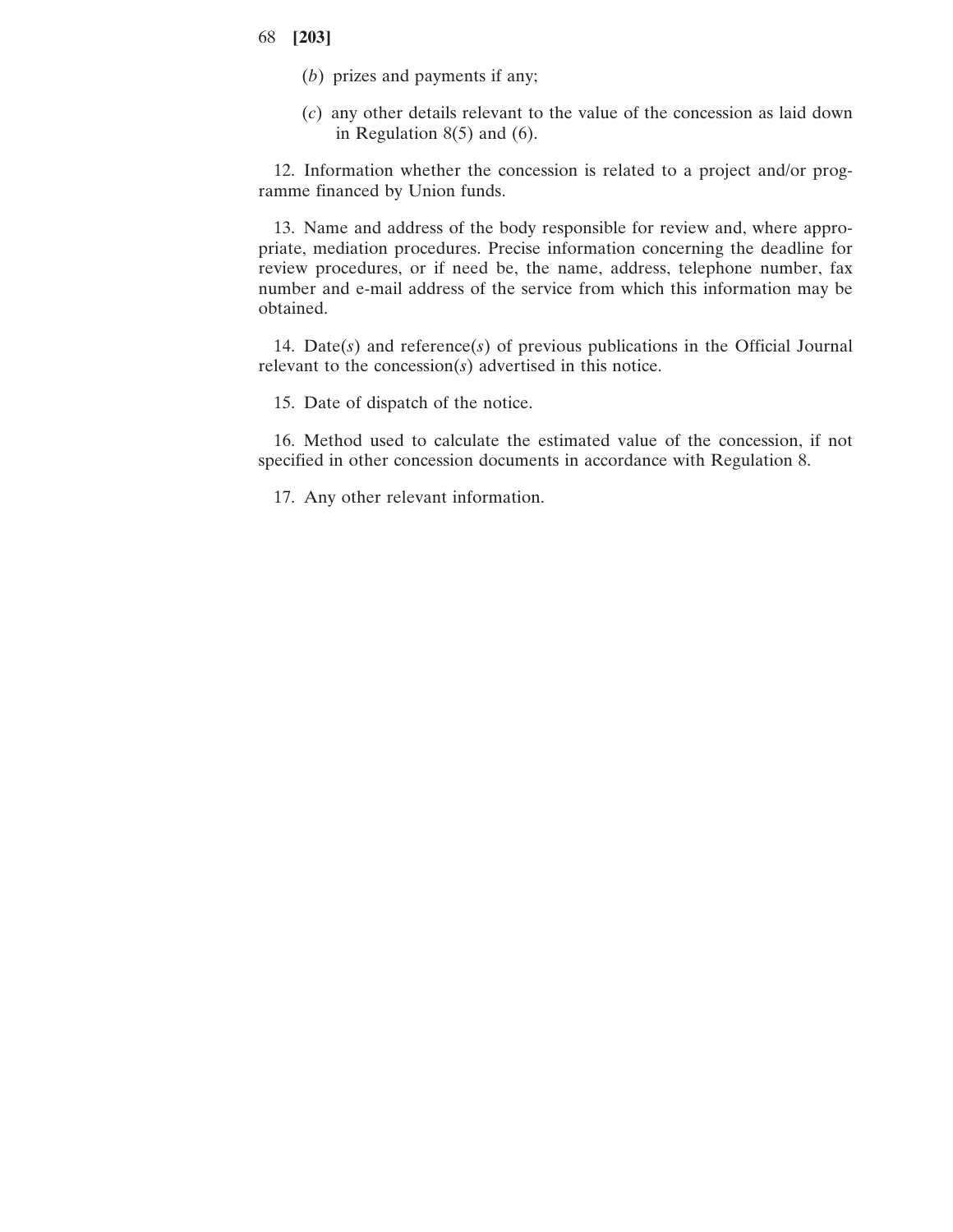# **SCHEDULE 7**

# **Information to be Included in Concession Award Notices Concerning Concessions for Social and Other Specific Services, as Referred to in Regulation 31**

1. Name, company number and registered business name (if any), address, telephone, fax number, e-mail and internet address of the contracting authority or entity and, where different, of the service from which additional information may be obtained.

2. Type of contracting authority or entity and main activity exercised.

3. CPV codes; where the contract is divided into lots, this information shall be provided for each lot.

4. Summary indication of the subject of the concession.

5. Number of tenders received.

6. Value of the successful tender, including fees and prices.

7. Name and address, telephone, fax number, e-mail address and internet address of the successful economic operator(*s*).

8. Any other relevant information.

GIVEN under my Official Seal, L.S. 18 May 2017.

> PASCHAL DONOHOE, Minister for Public Expenditure and Reform.